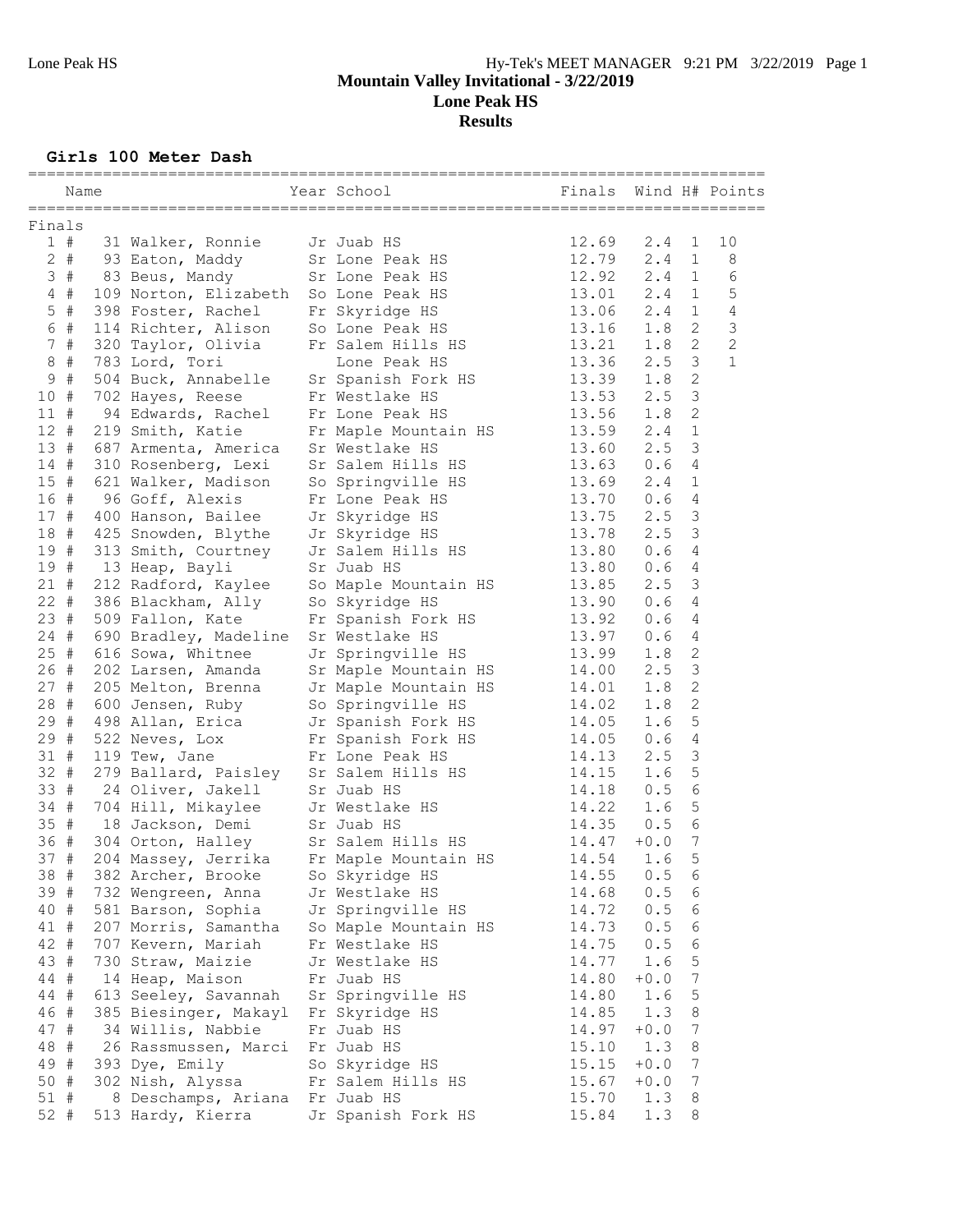#### **....Girls 100 Meter Dash**

|  | 53 # 528 Romney, Raegan |  | Jr Spanish Fork HS |  | 15.89 1.3 8     |  |
|--|-------------------------|--|--------------------|--|-----------------|--|
|  | 54 # 501 Berger, Sydney |  | So Spanish Fork HS |  | $16.15 + 0.0$ 7 |  |

#### **Girls 200 Meter Dash**

|               | Name  |  | Year School and the School and the School                           | Finals Wind H# Points                                                 |                                                     |               |                  |                |
|---------------|-------|--|---------------------------------------------------------------------|-----------------------------------------------------------------------|-----------------------------------------------------|---------------|------------------|----------------|
| $\mathbf{1}$  | #     |  | 722 Pontius, Brilee                                                 | So Westlake HS                                                        | 26.44                                               | 0.1           | $\mathbf{1}$     | 10             |
|               | $2 +$ |  | 109 Norton, Elizabeth So Lone Peak HS                               |                                                                       | 26.51                                               | $0.1 \quad 1$ |                  | $\,8\,$        |
|               | 3#    |  | 398 Foster, Rachel Fr Skyridge HS                                   |                                                                       | 26.72                                               | $+0.0$        | $\overline{2}$   | $6\,$          |
|               | $4$ # |  | 83 Beus, Mandy Sr Lone Peak HS                                      |                                                                       | 26.80 0.1 1                                         |               |                  | 5              |
|               | $5$ # |  | 114 Richter, Alison So Lone Peak HS<br>31 Walker, Ronnie Jr Juab HS |                                                                       | 27.00 0.1                                           |               | $\mathbf{1}$     | $\sqrt{4}$     |
|               | 6 #   |  | 31 Walker, Ronnie Jr Juab HS                                        |                                                                       | 27.33 0.1                                           |               | $\mathbf{1}$     | 3              |
|               | 7#    |  | 94 Edwards, Rachel Fr Lone Peak HS                                  |                                                                       | 28.07                                               | $+0.0$        | 3                | $\overline{c}$ |
| $\,8\,$       | $\#$  |  | 96 Goff, Alexis                                                     | Fr Lone Peak HS                                                       | 28.14                                               | $+0.0$        | $\overline{2}$   | $\mathbf{1}$   |
| $\mathcal{G}$ | $\#$  |  | 702 Hayes, Reese Fr Westlake HS                                     |                                                                       | 28.65                                               | $+0.0$        | 3                |                |
| 10 #          |       |  | 504 Buck, Annabelle                                                 | Sr Spanish Fork HS 28.67                                              |                                                     | $+0.0$        | $\overline{c}$   |                |
| 11#           |       |  |                                                                     | 313 Smith, Courtney Jr Salem Hills HS 28.89                           |                                                     | $+0.0$        | $\overline{2}$   |                |
| $12 +$        |       |  |                                                                     | 616 Sowa, Whitnee Jr Springville HS 28.95                             |                                                     | $+0.0$        | 3                |                |
| 13#           |       |  |                                                                     | 509 Fallon, Kate Fr Spanish Fork HS 28.98                             |                                                     | $+0.0$        | 4                |                |
| 14#           |       |  | 687 Armenta, America Sr Westlake HS                                 | 29.10                                                                 |                                                     | $+0.0$        | $\mathbf{2}$     |                |
| 15#           |       |  |                                                                     | 279 Ballard, Paisley Sr Salem Hills HS 29.13                          |                                                     | $+0.0$        | 3                |                |
| 16#           |       |  | 400 Hanson, Bailee                                                  | Jr Skyridge HS                                                        | 29.23                                               | $+0.0$        | 3                |                |
| 17#           |       |  | 202 Larsen, Amanda                                                  | Sr Maple Mountain HS 29.54                                            |                                                     | $+0.0$        | $\overline{2}$   |                |
| 18#           |       |  | 522 Neves, Lox                                                      | Fr Spanish Fork HS 29.70                                              |                                                     | $+0.0$        | 4                |                |
| 19#           |       |  |                                                                     | 600 Jensen, Ruby So Springville HS 29.75                              |                                                     | $+0.0$        | 4                |                |
| $20 +$        |       |  | 124 Wilcox, Brylee Jr Lone Peak HS                                  | 29.81                                                                 |                                                     | $+0.0$        | 4                |                |
| $21 +$        |       |  |                                                                     | 311 Sanders, Haley Fr Salem Hills HS 29.85                            |                                                     | $+0.0$        | 4                |                |
| $22 +$        |       |  |                                                                     | 621 Walker, Madison So Springville HS 29.88                           |                                                     | $+0.0$        | 3                |                |
| 23#           |       |  | 690 Bradley, Madeline Sr Westlake HS                                |                                                                       | 30.02                                               | $+0.0$        | 3                |                |
| $24 +$        |       |  | 205 Melton, Brenna                                                  | Jr Maple Mountain HS 30.04                                            |                                                     | $+0.0$        | $\overline{c}$   |                |
| 25#           |       |  | 380 Alaimo, Marie                                                   | Fr Skyridge HS                                                        | 30.39                                               | $+0.0$        | 7                |                |
| 26#           |       |  | 502 Blake, Lindsay                                                  | So Spanish Fork HS                                                    | $30.77$<br>$30.80$<br>$30.87$<br>$30.91$<br>$31.19$ | $+0.0$        | 6                |                |
| $27 +$        |       |  | 730 Straw, Maizie                                                   | Jr Westlake HS                                                        |                                                     | $+0.0$        | 4                |                |
| 28 #          |       |  | 581 Barson, Sophia                                                  | Jr Springville HS<br>Sr Mostlabu II                                   |                                                     | $+0.0$        | 6                |                |
| 29 #          |       |  | 693 Cameron, Arianne                                                | Sr Westlake HS                                                        |                                                     | $+0.0$        | 7                |                |
| 30 #          |       |  | 385 Biesinger, Makayl Fr Skyridge HS                                |                                                                       |                                                     | $+0.0$        | 7                |                |
| 31#           |       |  |                                                                     | 508 Critchlow, Kayden Fr Spanish Fork HS 31.57                        |                                                     | $+0.0$        | 6                |                |
| 32 #          |       |  | 302 Nish, Alyssa                                                    | Fr Salem Hills HS                                                     | 33.91                                               | $+0.0$        | $\boldsymbol{7}$ |                |
| 33#           |       |  |                                                                     | 516 Larsen, Alyssa Jr Spanish Fork HS 34.34                           |                                                     | $+0.0$        | $\boldsymbol{7}$ |                |
| 34#           |       |  | 510 Fox, Emma                                                       |                                                                       |                                                     | $+0.0$        | 7                |                |
| $--$ #        |       |  | 112 Proffit, Brooklyn                                               | Jr Spanish roik ho<br>Fr Spanish Fork HS 35.61<br>Co Jone Peak HS DNF |                                                     | 0.1           | $\mathbf 1$      |                |

#### **Girls 400 Meter Dash**

|   | Name |                           | Year School       | Finals H# Points |                |                |
|---|------|---------------------------|-------------------|------------------|----------------|----------------|
|   |      | 1 # 722 Pontius, Brilee   | So Westlake HS    | 59.66            |                | $1 \quad 10$   |
|   |      | 2 # 114 Richter, Alison   | So Lone Peak HS   | 1:01.03          | $\mathbf{1}$   | - 8            |
|   |      | 3 # 684 Alexander, Myley  | Sr Westlake HS    | 1:01.41          | $\mathbf{1}$   | 6              |
|   |      | 4 # 94 Edwards, Rachel    | Fr Lone Peak HS   | 1:03.35          | $\mathbf{1}$   | $5^{\circ}$    |
|   |      | 5 # 309 Rookstool, Ashley | Sr Salem Hills HS | 1:04.00          | $\mathbf{1}$   | $\overline{4}$ |
|   | 6#   | 313 Smith, Courtney       | Jr Salem Hills HS | 1:04.68          |                | $2 \quad 3$    |
|   | 7#   | 84 Boggess, Meredith      | Fr Lone Peak HS   | 1:05.20          | $\overline{2}$ | $\overline{2}$ |
| 8 | #    | 711 Lungren, Kamryn       | Sr Westlake HS    | 1:05.81          | 3              |                |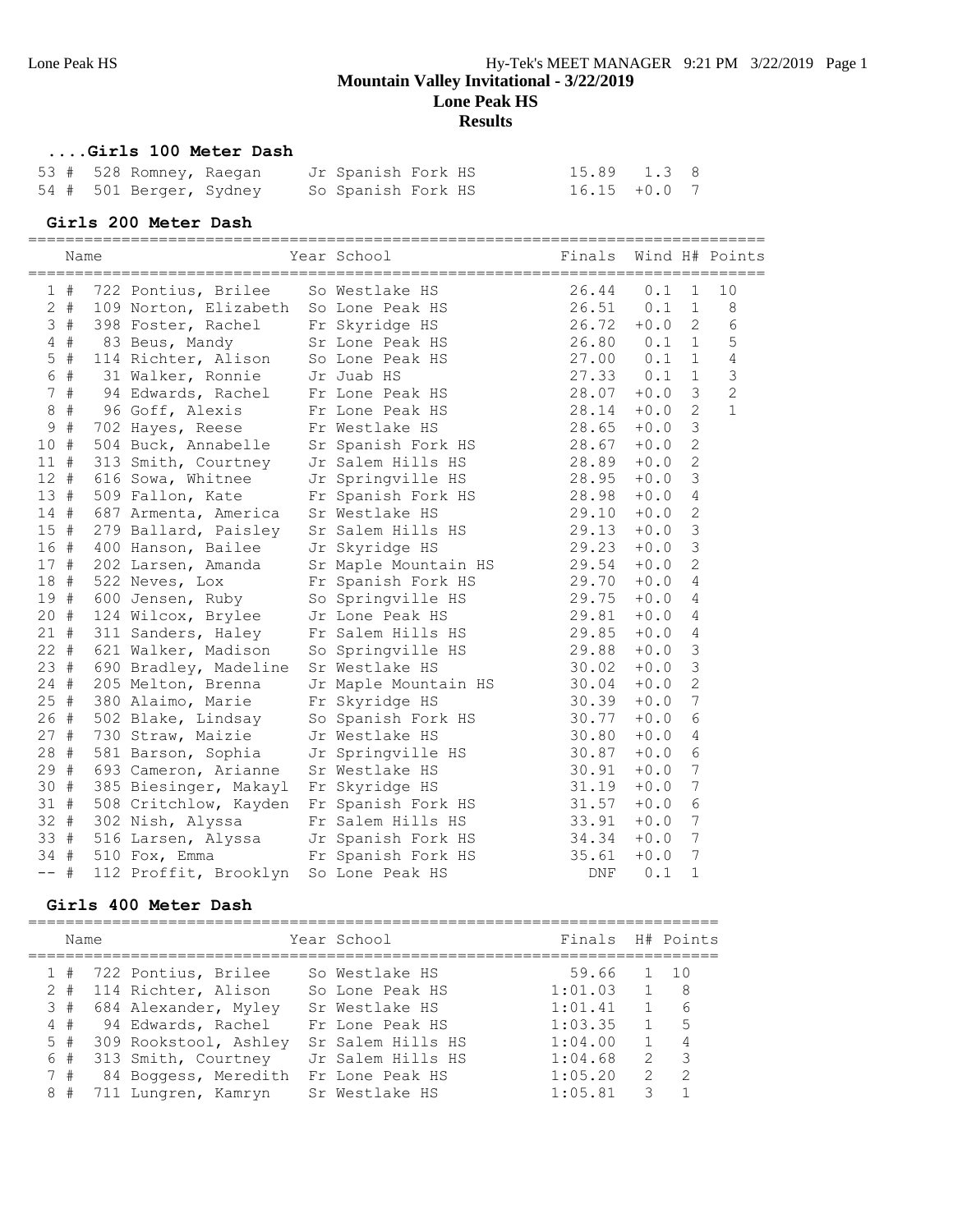# **....Girls 400 Meter Dash**

|        | 9# | 386 Blackham, Ally    | So Skyridge HS       | 1:05.97 | 5              |
|--------|----|-----------------------|----------------------|---------|----------------|
| 10#    |    | 121 Wakefield, Molly  | Fr Lone Peak HS      | 1:06.8h | 4              |
| 11#    |    | 119 Tew, Jane         | Fr Lone Peak HS      | 1:06.81 | $\mathfrak{D}$ |
| $12 +$ |    | 712 Lungren, Katelyn  | Sr Westlake HS       | 1:06.99 | 3              |
| 13#    |    | 502 Blake, Lindsay    | So Spanish Fork HS   | 1:07.28 | 3              |
| 14#    |    | 123 Weichers, Emma    | Jr Lone Peak HS      | 1:07.63 | $\overline{2}$ |
| 15#    |    | 585 Blakey, Laurissa  | Fr Springville HS    | 1:07.85 | $\mathbf{1}$   |
| 16#    |    | 385 Biesinger, Makayl | Fr Skyridge HS       | 1:08.0h | 4              |
| 17#    |    | 600 Jensen, Ruby      | So Springville HS    | 1:08.98 | $\mathfrak{D}$ |
| 18#    |    | 420 Rhoades, Kendra   | So Skyridge HS       | 1:10.0h | 4              |
| 19#    |    | 599 Hunter, Molly     | So Springville HS    | 1:10.29 | 5              |
| 20#    |    | 215 Rothaug, Mandy    | Jr Maple Mountain HS | 1:12.20 | $\overline{2}$ |
| 21#    |    | 203 Larsen, Jayda     | So Maple Mountain HS | 1:13.0h | 4              |
| $22 +$ |    | 186 Biesinger, Ashley | So Maple Mountain HS | 1:13.01 | 3              |
| 23#    |    | 511 Gappmayer, Kately | So Spanish Fork HS   | 1:14.66 | 5              |
| 24#    |    | 387 Briggs, Karina    | So Skyridge HS       | 1:15.56 | 5              |
| 25#    |    | 294 Janis, Taylor     | Jr Salem Hills HS    | 1:17.0h | 4              |
| 26#    |    | 282 Burch, Emily      | Jr Salem Hills HS    | 1:23.92 | 5              |

#### **Girls 800 Meter Run**

|             | Name   |  | Year School <a> Finals H# Points</a>                                                                |                                  |                        |                |                |
|-------------|--------|--|-----------------------------------------------------------------------------------------------------|----------------------------------|------------------------|----------------|----------------|
|             | 1#     |  | 106 Meldrum, Mackenzi Jr Lone Peak HS                                                               |                                  | 2:21.01                | 1              | 10             |
|             |        |  | 2 # 117 Smart, Taylor Sr Lone Peak HS 2:22.00 1                                                     |                                  |                        |                | 8 <sup>8</sup> |
|             |        |  | 3 # 88 Bybee, Katie                                                                                 | Fr Lone Peak HS 2:23.95 1        |                        |                | - 6            |
|             | $4$ #  |  | 96 Goff, Alexis                                                                                     | Fr Lone Peak HS 2:24.98          |                        | 1              | 5              |
|             |        |  | 5 # 620 Templeman, AnnaBe So Springville HS 2:25.50                                                 |                                  |                        | 1              | $\overline{4}$ |
|             | 6 #    |  | 698 Eismann, Porshe                                                                                 | Jr Westlake HS 2:25.93           |                        | 1              | $\mathcal{S}$  |
|             | 7#     |  | 126 Winger, Monet                                                                                   | Jr Lone Peak HS 2:27.07          |                        | 1              | $\overline{2}$ |
| $\,8\,$     | $\#$   |  | 82 Belliston, Ashlyn Sr Lone Peak HS 2:27.69                                                        |                                  |                        | $\mathbf{1}$   | $\mathbf{1}$   |
| $\mathsf 9$ | $\#$   |  | 214 Richmond, Kelcie                                                                                | Sr Maple Mountain HS 2:27.95     |                        | $\mathbf{1}$   |                |
| 10#         |        |  | 124 Wilcox, Brylee                                                                                  | Jr Lone Peak HS                  | 2:29.84                | $\mathbf{1}$   |                |
| 11#         |        |  | 309 Rookstool, Ashley Sr Salem Hills HS 2:30.37                                                     |                                  |                        | $\overline{c}$ |                |
|             |        |  | 12 # 688 Ballard, Anne                                                                              | Fr Westlake HS                   | 2:30.49                | $\overline{2}$ |                |
|             | 13#    |  | 182 Adams, Camilla So Maple Mountain HS 2:32.19                                                     |                                  |                        | $\mathbf{1}$   |                |
|             |        |  | 13 # 619 Sumsion, Heidi So Springville HS 2:32.19                                                   |                                  |                        | $\mathbf{1}$   |                |
|             | 15#    |  | 594 Gee, Kaitlyn Sr Springville HS 2:32.91                                                          |                                  |                        | $\mathbf{1}$   |                |
|             | 16 #   |  | 608 Rees, Jadyn                                                                                     | So Springville HS                | 2:34.29                | $\overline{2}$ |                |
|             | 17#    |  | 120 Tew, Kate                                                                                       | Fr Lone Peak HS 2:39.26          |                        | 2              |                |
|             |        |  | 18 # 711 Lungren, Kamryn Sr Westlake HS                                                             |                                  | $2:39.56$<br>$2:40.48$ | $\mathbf{2}$   |                |
|             | 19 #   |  | 706 Jensen, Molly                                                                                   | Jr Westlake HS                   |                        | $\overline{c}$ |                |
|             | 20 #   |  | 427 Squire, Madi                                                                                    | Jr Skyridge HS 2:41.10           |                        | $\overline{c}$ |                |
|             | $21$ # |  | 211 Perry, Zanna                                                                                    | Fr Maple Mountain HS 2:41.52     |                        | $1\,$          |                |
|             | 22 #   |  | 208 Murray, Ashlyne                                                                                 | Fr Maple Mountain HS 2:42.40     |                        | $\overline{2}$ |                |
|             | 23 #   |  | 381 Allen, Alissa                                                                                   | Jr Skyridge HS<br>So Skyridge HS | 2:44.61                | 3              |                |
|             |        |  | 24 # 411 Martell, Cambrie                                                                           |                                  | 2:44.79                | $\overline{c}$ |                |
|             | 25#    |  | 187 Bird, Kennedy                                                                                   | Fr Maple Mountain HS 2:45.40     |                        | $\overline{c}$ |                |
|             | 26 #   |  | 609 Rex, Katherine                                                                                  | Jr Springville HS 2:45.50        |                        | $\overline{2}$ |                |
|             | 27#    |  | 415 Nelson, Livi                                                                                    | Fr Skyridge HS 2:45.86           |                        | 3              |                |
|             | 28 #   |  | 692 Brower, Isabella                                                                                | Jr Westlake HS 2:45.97           |                        | 2              |                |
|             |        |  | 29 # 11 Hall, Marissa                                                                               | So Juab HS                       | 2:46.02                | 2              |                |
|             |        |  | 30 # 289 Groberg, Lucy Fr Salem Hills HS 2:46.17<br>31 # 314 Show, Aubrey Sr Salem Hills HS 2:48.34 |                                  |                        | $\mathcal{S}$  |                |
|             |        |  |                                                                                                     |                                  |                        | $\overline{c}$ |                |
| $32 +$      |        |  | 218 Smith, Hailey                                                                                   | Jr Maple Mountain HS             | 2:50.69                | $\overline{2}$ |                |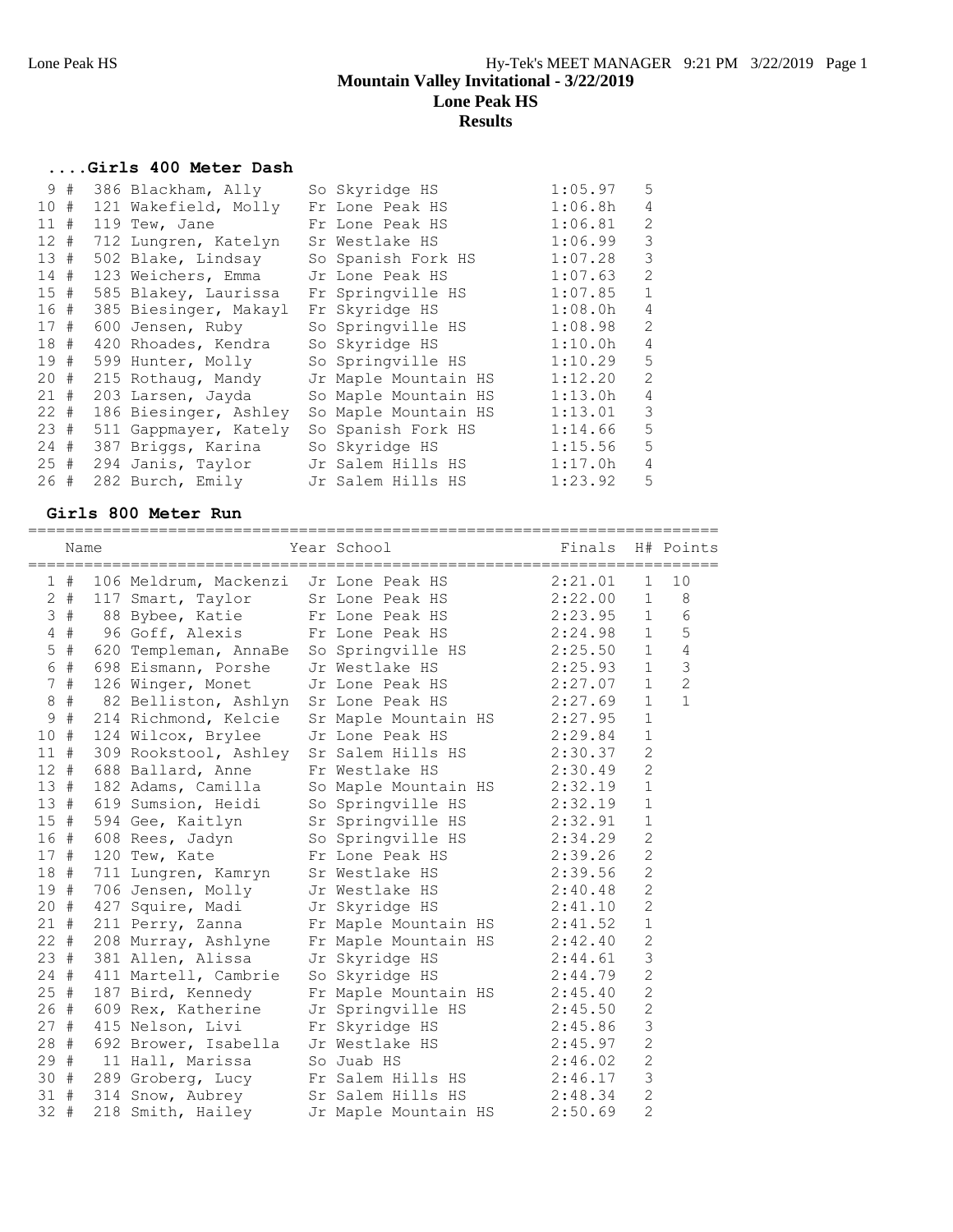### **....Girls 800 Meter Run**

| 33#  |  | 728 Shoell, Sagelyn                       | So Westlake HS            | 2:53.78     | 3                       |
|------|--|-------------------------------------------|---------------------------|-------------|-------------------------|
| 34 # |  | 423 Scoville, Madisyn                     | Jr Skyridge HS            | 2:53.96     | 2                       |
| 35#  |  | 403 Hull, Sarah                           | So Skyridge HS<br>2:56.61 |             | 2                       |
|      |  | 36 # 25 Olsen, Cambree                    | So Juab HS                | 2:58.74     | $\overline{\mathbf{3}}$ |
|      |  | 37 # 417 Passey, Aubrey                   | So Skyridge HS            | 2:59.03     | 2                       |
|      |  | 38 # 520 Moleff, Amelia                   | Sr Spanish Fork HS        | 2:59.84     | 3                       |
|      |  | 39 # 299 Maestas, Erica So Salem Hills HS |                           | 3:00.26     | $\overline{\mathbf{3}}$ |
|      |  | 40 # 419 Rawlins, Maren                   | Sr Skyridge HS            | 3:03.96     | $\overline{\mathbf{3}}$ |
|      |  | 41 # 6 Cowan, Karlie                      | So Juab HS                | 3:05.18     | $\overline{\mathbf{3}}$ |
|      |  | 42 # 312 Scott, Kendyll                   | Fr Salem Hills HS         | 3:05.86     | $\overline{\mathbf{3}}$ |
|      |  | 43 # 324 Van Ausdal, Emily                | So Salem Hills HS         | 3:08.36     | 3                       |
|      |  | 44 # 4 Bunker, Michelle                   | Fr Juab HS                | 3:20.16     | $\overline{\mathbf{3}}$ |
|      |  | 45 # 10 Finlinson, Kylie                  | Fr Juab HS                | $3:26.08$ 3 |                         |
|      |  | 46 # 307 Pitts, Madison                   | So Salem Hills HS         | 3:31.40     | $\overline{\mathbf{3}}$ |
|      |  | 47 # 532 Urmston, Addison                 | Jr Spanish Fork HS        | 3:37.10     | 3                       |
|      |  | 48 # 21 Matheson, Nikki                   | Fr Juab HS                | 3:39.46     | 3                       |
| 49 # |  | 30 Slater, Macie Fr Juab HS               |                           | 3:57.75     | $\overline{\mathbf{3}}$ |

#### **Girls 1600 Meter Run**

|     | 1#    | 80 Arrington, Eliza So Lone Peak HS                                                                                                                                                                           |                              |         | 5:13.23 | 1              | 10             |
|-----|-------|---------------------------------------------------------------------------------------------------------------------------------------------------------------------------------------------------------------|------------------------------|---------|---------|----------------|----------------|
|     |       | 2 # 87 Bybee, Ali                                                                                                                                                                                             | Sr Lone Peak HS 5:14.25      |         |         | $\mathbf{1}$   | 8              |
|     |       | 3 # 95 Gardner, Reagan So Lone Peak HS 5:18.79                                                                                                                                                                |                              |         |         | $\mathbf{1}$   | 6              |
|     |       | 4 # 105 Mason, Eliza Fr Lone Peak HS 5:22.06 1                                                                                                                                                                |                              |         |         |                | 5              |
|     | $5$ # | 107 Merrill, Sarah So Lone Peak HS 5:27.63 1 4                                                                                                                                                                |                              |         |         |                |                |
|     | 6 #   | 102 Kemp, Hallie                                                                                                                                                                                              | Jr Lone Peak HS 5:29.85 1    |         |         |                | $\mathfrak{Z}$ |
|     | 7#    | 431 Wallgren, Emily Jr Skyridge HS 5:31.40 1                                                                                                                                                                  |                              |         |         |                | 2              |
|     |       | 8 # 688 Ballard, Anne Fr Westlake HS 5:37.62<br>9 # 182 Adams, Camilla So Maple Mountain HS 5:38.94<br>10 # 103 Lehnhof, Sadie Jr Lone Peak HS 5:45.18<br>11 # 298 Lindstrom, Eliza Sr Salem Hills HS 5:45.39 |                              |         |         | $\mathbf{1}$   | $\mathbf{1}$   |
|     |       |                                                                                                                                                                                                               |                              |         |         | $\mathbf{1}$   |                |
|     |       |                                                                                                                                                                                                               |                              |         |         | $1\,$          |                |
|     |       |                                                                                                                                                                                                               |                              |         |         | $\overline{c}$ |                |
|     |       | 12 # 78 Ainsworth, Kenia So Lone Peak HS                                                                                                                                                                      |                              |         | 5:45.40 | $\mathbf 1$    |                |
|     |       | 13 # 211 Perry, Zanna                                                                                                                                                                                         | Fr Maple Mountain HS 5:45.49 |         |         | $\overline{c}$ |                |
|     |       | 14 # 593 Felix, Lydia                                                                                                                                                                                         | So Springville HS 5:49.37    |         |         | $\overline{c}$ |                |
|     |       | 15 # 602 McClean, Madilyn                                                                                                                                                                                     | Sr Springville HS 5:50.33    |         |         | $\overline{2}$ |                |
|     | 16 #  | 606 Park, Ella                                                                                                                                                                                                | Sr Springville HS 5:51.04    |         |         | $\,1\,$        |                |
|     |       | 17 # 11 Hall, Marissa                                                                                                                                                                                         | So Juab HS                   | 5:51.63 |         | $\overline{2}$ |                |
|     |       | 18 # 706 Jensen, Molly                                                                                                                                                                                        | Jr Westlake HS               |         | 5:52.22 | $1\,$          |                |
|     |       | 19 # 33 Williams, Maura                                                                                                                                                                                       | Sr Juab HS                   |         | 5:52.47 | $\overline{2}$ |                |
|     | 20#   | 384 Bahr, Hannah                                                                                                                                                                                              | Jr Skyridge HS 5:54.27       |         |         | $\mathbf{1}$   |                |
|     |       | 21 # 685 Allen, Kanza                                                                                                                                                                                         | Jr Westlake HS               |         | 5:55.22 | $\overline{2}$ |                |
|     |       | $22$ # $187$ Bird, Kennedy                                                                                                                                                                                    | Fr Maple Mountain HS 5:58.42 |         |         | $\overline{c}$ |                |
|     |       | 23 # 692 Brower, Isabella Jr Westlake HS                                                                                                                                                                      |                              |         | 6:00.69 | $\mathbf{1}$   |                |
|     |       | 24 # 418 Poll, Maren                                                                                                                                                                                          | Fr Skyridge HS               |         | 6:01.59 | $\overline{2}$ |                |
|     | 25#   | 224 Wolfgramm, Riley So Maple Mountain HS 6:02.68                                                                                                                                                             |                              |         |         | $\overline{c}$ |                |
|     | 26 #  | 190 Cooper, Kate                                                                                                                                                                                              | So Maple Mountain HS 6:03.01 |         |         | $\overline{2}$ |                |
|     | 27#   | 289 Groberg, Lucy                                                                                                                                                                                             | Fr Salem Hills HS 6:04.76    |         |         | $\overline{2}$ |                |
|     | 28 #  | 428 Taylor, Madi                                                                                                                                                                                              | Fr Skyridge HS               | 6:08.98 |         | $\overline{c}$ |                |
|     | 29 #  | 527 Romney, Addison                                                                                                                                                                                           | Sr Spanish Fork HS 6:10.29   |         |         | $\overline{2}$ |                |
|     |       | 30 # 218 Smith, Hailey                                                                                                                                                                                        | Jr Maple Mountain HS 6:10.80 |         |         | $\overline{2}$ |                |
|     |       | 31 # 299 Maestas, Erica                                                                                                                                                                                       | So Salem Hills HS 6:14.34    |         |         | $\overline{c}$ |                |
|     |       | 32 # 622 White, Ashley Sr Springville HS 6:19.85                                                                                                                                                              |                              |         |         | $\overline{2}$ |                |
| 33# |       | 185 Barney, Sydney                                                                                                                                                                                            | Jr Maple Mountain HS 6:20.73 |         |         | $\overline{2}$ |                |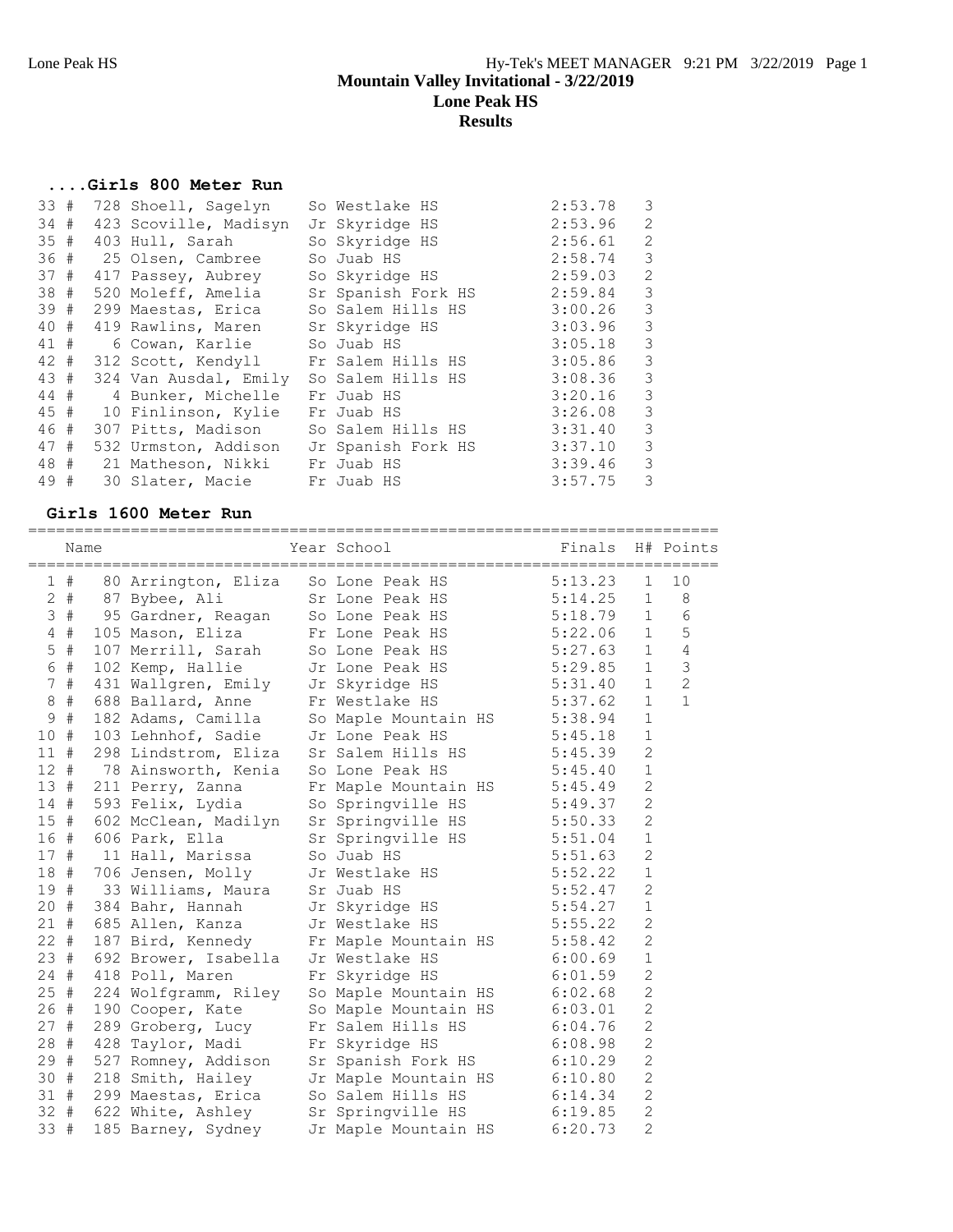|      |     | Girls 1600 Meter Run                      |                                                      |         |                |
|------|-----|-------------------------------------------|------------------------------------------------------|---------|----------------|
|      |     | 34 # 701 Hawkes, Emily                    | So Westlake HS                                       | 6:21.23 | 2              |
|      |     | 34 # 432 Whit, Sam Fr Skyridge HS         |                                                      | 6:21.23 | $\mathcal{S}$  |
|      |     | 36 # 403 Hull, Sarah                      | So Skyridge HS                                       | 6:21.61 | $\overline{2}$ |
|      |     | 37 # 27 Rosquist, Whitlee                 | So Juab HS                                           | 6:22.97 | 3              |
|      |     | 38 # 426 Southwick, Shayli                | Fr Skyridge HS                                       | 6:23.02 | 3              |
|      |     |                                           | 39 # 321 Thomson, Alexis So Salem Hills HS 6:23.32   |         | 3              |
|      |     |                                           | 40 # 519 Marshall, Camryn Fr Spanish Fork HS 6:25.24 |         | 3              |
|      |     |                                           | 41 # 312 Scott, Kendyll Fr Salem Hills HS 6:28.26    |         | 3              |
|      | 42# | 1 Anderson, Abigail So Juab HS            |                                                      | 6:33.43 | 3              |
|      |     | 43 # 25 Olsen, Cambree So Juab HS         |                                                      | 6:41.07 | 3              |
|      |     |                                           | 44 # 324 Van Ausdal, Emily So Salem Hills HS         | 6:48.56 | 3              |
|      |     | 45 # 623 Young, Cheyenne                  | Fr Springville HS 6:48.69                            |         | $\mathcal{S}$  |
|      |     | 46 # 605 Ogles, Naomi                     | So Springville HS 6:49.58                            |         | 3              |
|      |     |                                           | 47 # 529 Scheetz, Alyx Jr Spanish Fork HS 6:49.98    |         | $\mathsf 3$    |
|      |     | 48 # 29 Samuelson, Sydney Fr Juab HS      | 6:50.20                                              |         | 3              |
|      |     |                                           | 49 # 597 Holladay, Lily Fr Springville HS 6:50.95    |         | $\mathsf 3$    |
| 50 # |     | 6 Cowan, Karlie So Juab HS                |                                                      | 6:52.01 | 3              |
|      |     | 51 # 389 Buss, Caityln Jr Skyridge HS     |                                                      | 7:02.92 | $\mathcal{S}$  |
|      |     | 52 # 317 Steck, MaKayla Sr Salem Hills HS |                                                      | 7:07.00 | 3              |
|      |     | 53 # 10 Finlinson, Kylie Fr Juab HS       |                                                      | 7:31.54 | 3              |
|      |     | 53 # 293 Hunter, Amelia So Salem Hills HS |                                                      | 7:31.54 | 3              |
|      |     | 55 # 216 Savage, Ellie                    | So Maple Mountain HS 7:47.59                         |         | 3              |
|      |     | 56 # 582 Bartholomew, Kimb                | Jr Springville HS                                    | 7:52.06 | 3              |

#### **Girls 3200 Meter Run**

|              | Name   | =================================                | Year School       | _______________________________<br>Finals H# Points   |                |                |
|--------------|--------|--------------------------------------------------|-------------------|-------------------------------------------------------|----------------|----------------|
|              | 1#     | 705 Jensen, Abby Sr Westlake HS 11:16.06         |                   |                                                       | $\mathbf{1}$   | 10             |
|              |        | 2 # 98 Hafen, Madi Sr Lone Peak HS 11:34.33      |                   |                                                       |                | $1 \quad 8$    |
|              |        | 3 # 703 Heslop, Emma                             |                   |                                                       |                |                |
|              |        | 4 # 689 Barrus, Abby                             |                   |                                                       |                | 5              |
|              | $5$ #  | 525 Redd, Bayleigh                               |                   | So Spanish Fork HS 12:03.84 1                         |                | $\sqrt{4}$     |
|              |        | 6 # 89 Bybee, Kenzie Sr Lone Peak HS 12:06.01    |                   |                                                       | $\mathbf{1}$   | $\mathfrak{Z}$ |
|              | 7#     | 115 Seeley, Rachel                               |                   |                                                       |                | $\overline{c}$ |
|              | $8$ #  | 615 Skinner, Mariah                              |                   | Sr Springville HS 12:08.65                            | $\mathbf{1}$   | $\mathbf{1}$   |
| $\mathsf{S}$ | #      | 708 Lee, Macie                                   | Sr Westlake HS    | 12:17.62                                              | $\mathbf{1}$   |                |
|              | 10#    | 298 Lindstrom, Eliza                             |                   | Sr Salem Hills HS 12:28.52                            | $\mathbf{1}$   |                |
|              |        | 11 # 727 Scoresby, Alivia                        | So Westlake HS    | 12:32.20                                              | $\mathbf{1}$   |                |
|              |        | 12 # 602 McClean, Madilyn                        |                   | Sr Springville HS 12:40.08                            | $\overline{c}$ |                |
|              | 13#    | 593 Felix, Lydia                                 |                   | So Springville HS 12:40.19                            | $\mathbf{1}$   |                |
|              |        | 14 # 710 Lund, Ally                              |                   | Fr Westlake HS 12:41.53                               | $\mathbf{1}$   |                |
|              | 15#    | 111 Pike, Elizabeth                              |                   | Sr Lone Peak HS 12:45.78                              | $\mathbf{1}$   |                |
|              |        | 16 # 116 Shumway, Julia Sr Lone Peak HS 12:46.18 |                   |                                                       | $\mathbf{1}$   |                |
|              |        | $17$ # 33 Williams, Maura Sr Juab HS $12:49.95$  |                   |                                                       | $\mathbf{1}$   |                |
|              |        | 18 # 85 Bradshaw, Camilla                        |                   | Fr Lone Peak HS 12:55.16                              | $\overline{2}$ |                |
|              |        | 19 # 92 Clarke, Maggie                           |                   | Fr Lone Peak HS 13:14.14                              | $\overline{2}$ |                |
|              | 20 #   | 394 Evans, Jordan                                |                   | Jr Skyridge HS 13:31.34                               | $\overline{2}$ |                |
|              | 21#    | 321 Thomson, Alexis                              |                   | So Salem Hills HS 13:33.63<br>Sr Skyridge HS 13:35.66 | $\overline{c}$ |                |
|              | $22$ # | 388 Brooks, Libby                                | Sr Skyridge HS    |                                                       | $\overline{2}$ |                |
|              |        | 23 # 580 Ballard, Paige                          |                   | Fr Springville HS 13:47.18                            | $\mathbf{1}$   |                |
|              | 24#    | 395 Evans, Sydney                                | Fr Skyridge HS    | 13:54.07                                              | $\overline{2}$ |                |
|              |        | 25 # 27 Rosquist, Whitlee So Juab HS             |                   | 13:55.27                                              | $\overline{2}$ |                |
|              |        | 26 # 185 Barney, Sydney                          |                   | Jr Maple Mountain HS 14:12.03                         | $\mathbf{1}$   |                |
| 27#          |        | 312 Scott, Kendyll                               | Fr Salem Hills HS | 14:34.87                                              | $\overline{2}$ |                |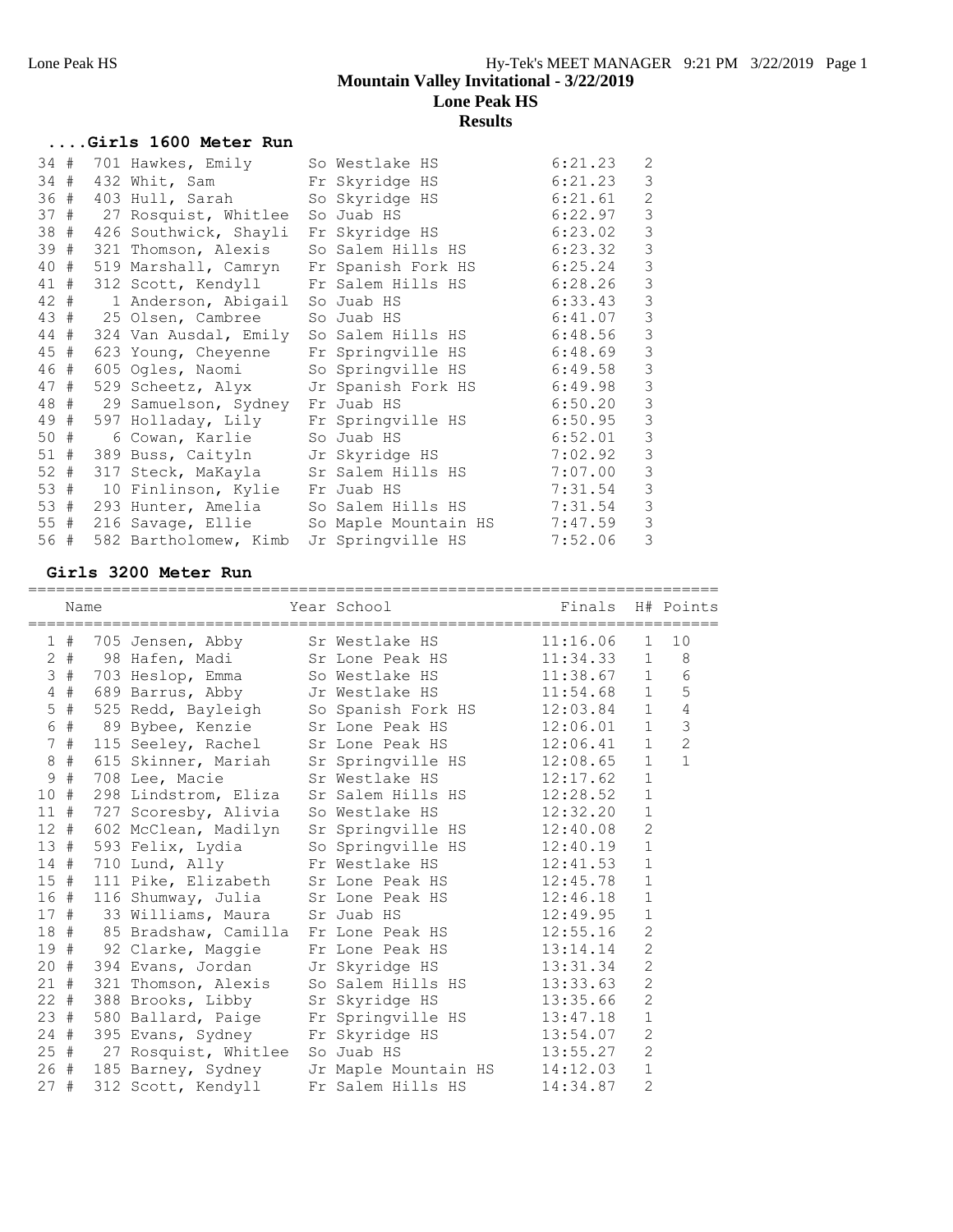#### **....Girls 3200 Meter Run**

|     |  | 28 # 433 Winterton, Mckenz | Fr Skyridge HS       | 15:04.29 | 2  |
|-----|--|----------------------------|----------------------|----------|----|
| 29# |  | 623 Young, Cheyenne        | Fr Springville HS    | 15:06.14 | -2 |
|     |  | 30 # 383 Austin, Adrianna  | Jr Skyridge HS       | 15:10.43 | 2  |
|     |  | 31 # 284 Davis, Elise      | So Salem Hills HS    | 15:26.88 | -2 |
|     |  | 32 # 531 Starkey, Sadie    | Jr Spanish Fork HS   | 15:57.27 | -2 |
|     |  | 33 # 193 Ferrell, Hannah   | Sr Maple Mountain HS | 16:10.62 | 2  |
|     |  | 34 # 293 Hunter, Amelia    | So Salem Hills HS    | 16:16.26 | -2 |
|     |  | 35 # 409 Long, Megan       | Fr Skyridge HS       | 16:56.16 | -2 |

### **Girls 100 Meter Hurdles**

|             | Name  |  |                       |  | Year School          | Finals         |        |              | Wind H# Points |
|-------------|-------|--|-----------------------|--|----------------------|----------------|--------|--------------|----------------|
|             | 1#    |  | 507 Clements, Kimball |  | Sr Spanish Fork HS   | 15.70          | $+0.0$ | $\mathbf 1$  | 10             |
|             | $2 +$ |  | 517 Mangum, Jessi     |  | So Spanish Fork HS   | 16.02          | $+0.0$ | 1            | 8              |
|             | 3#    |  | 297 Lindsey, Hannah   |  | Sr Salem Hills HS    | 16.30          | $+0.0$ | $\mathbf{1}$ | 6              |
|             | $4$ # |  | 401 Harper, Kimberley |  | Sr Skyridge HS       | 17.09          | $+0.0$ | $\mathbf{1}$ | 5              |
|             | $5$ # |  | 101 James, Samantha   |  | Sr Lone Peak HS      | 17.34          | $+0.0$ | 1            | 4              |
|             | 6 #   |  | 592 Ethington, Evy    |  | Jr Springville HS    | 17.39          | $+0.0$ | 1            | $\mathsf 3$    |
|             | 7#    |  | 700 Gregory, Alyssa   |  | So Westlake HS       | 17.44          | 0.8    | 3            | $\sqrt{2}$     |
| 8           | #     |  | 320 Taylor, Olivia    |  | Fr Salem Hills HS    | 17.57          | 2.7    | 2            | $\mathbf 1$    |
| $\mathsf 9$ | #     |  | 104 Lord, Victoria    |  | So Lone Peak HS      | 17.64          | 0.8    | 3            |                |
| 10 #        |       |  | 586 Boyer, Maili      |  | Fr Springville HS    | 17.67          | $+0.0$ | $\mathbf 1$  |                |
| 11#         |       |  | 112 Proffit, Brooklyn |  | So Lone Peak HS      | 17.71          | 0.1    | 6            |                |
| 12#         |       |  | 603 McHoes, Brianna   |  | Sr Springville HS    | 18.07          | 2.7    | 2            |                |
| 13#         |       |  | 601 Jones, Meagan     |  | Jr Springville HS    | 18.17          | 2.7    | $\mathbf{2}$ |                |
| 14 #        |       |  | 99 Hansen, Alyce      |  | So Lone Peak HS      | 18.31          | $+0.0$ | 4            |                |
| 15 #        |       |  | 100 Hartle, Chynna    |  | So Lone Peak HS      | 18.49          | 2.7    | 2            |                |
| 16 #        |       |  | 81 Balzen, Kaylee     |  | Jr Lone Peak HS      | 18.51          | 2.7    | $\mathbf{2}$ |                |
| 17 #        |       |  | 611 Roper, Morgan     |  | So Springville HS    | 18.74          | 2.7    | 2            |                |
| 18          | #     |  | 192 Farnsworth, Brian |  | So Maple Mountain HS | 18.81          | 2.7    | $\mathbf{2}$ |                |
| 19 #        |       |  | 505 Burnham, Emma     |  | Jr Spanish Fork HS   | 19.25          | 0.8    | 3            |                |
| 20 #        |       |  | 327 Willis, Emma      |  | So Salem Hills HS    | 19.28          | 0.8    | 3            |                |
| 21 #        |       |  | 717 Payne, Hayley     |  | Jr Westlake HS       | 19.33          | 0.8    | 3            |                |
| $22 +$      |       |  | 22 McFarland, Jessic  |  | Fr Juab HS           | 19.59          | $+0.0$ | 4            |                |
| 23 #        |       |  | 207 Morris, Samantha  |  | So Maple Mountain HS | 19.63          | 0.8    | 3            |                |
| 24 #        |       |  | 533 Wetzel, Rae'lyn   |  | Sr Spanish Fork HS   | 19.71          | $+0.0$ | 4            |                |
| 25#         |       |  | 506 Bush, Elisabeth   |  | Sr Spanish Fork HS   | 19.83          | $+0.0$ | 4            |                |
| 26#         |       |  | 718 Payne, Paige      |  | Fr Westlake HS       | 20.03          | 0.8    | 5            |                |
| 27#         |       |  | 518 Mansfield, Kelsey |  | Fr Spanish Fork HS   |                | 0.1    | 6            |                |
| 28#         |       |  | 696 Davies, Auralee   |  | Sr Westlake HS       | 20.09<br>20.19 | $+0.0$ | 4            |                |
| 29 #        |       |  | 90 Chatfield, Kaylee  |  | Sr Lone Peak HS      | 20.21          | $+0.0$ | 4            |                |
| 30 #        |       |  | 197 Harris, Sarah     |  | Fr Maple Mountain HS | 20.23          | $+0.0$ | 4            |                |
| 31 #        |       |  | 391 Conner, Carly     |  | Fr Skyridge HS       | 20.38          | 0.8    | 5            |                |
| 32 #        |       |  | 392 Crandall, Savanna |  | So Skyridge HS       | 20.47          | 0.8    | 5            |                |
| 33          | #     |  | 380 Alaimo, Marie     |  | Fr Skyridge HS       | 20.61          | 0.1    | 6            |                |
| 34 #        |       |  | 196 Hansen, Olivia    |  | So Maple Mountain HS | 20.70          | 0.8    | 5            |                |
| 35 #        |       |  | 691 Brewster, Clare   |  | Fr Westlake HS       | 20.80          | 0.8    | 5            |                |
| 36          | #     |  | 206 Mendenhall, Krist |  | So Maple Mountain HS | 21.45          | 0.8    | 5            |                |
| 37 #        |       |  | 729 Slade, Olivia     |  | Fr Westlake HS       | 21.47          | 0.8    | 5            |                |
| 38          | #     |  | 306 Peterson, Chloe   |  | Fr Salem Hills HS    | 21.78          | 0.8    | 3            |                |
| 39 #        |       |  | 390 Cabrera, Isa      |  | So Skyridge HS       | 21.80          | 0.8    | 5            |                |
| 40 #        |       |  | 503 Bowman, Eliza     |  | Jr Spanish Fork HS   | 21.96          | 0.1    | 6            |                |
| 41 #        |       |  | 424 Smalley, Rebecca  |  | So Skyridge HS       | 21.98          | 0.1    | 6            |                |
| 42          | #     |  | 510 Fox, Emma         |  | Fr Spanish Fork HS   | 22.14          | 0.1    | 6            |                |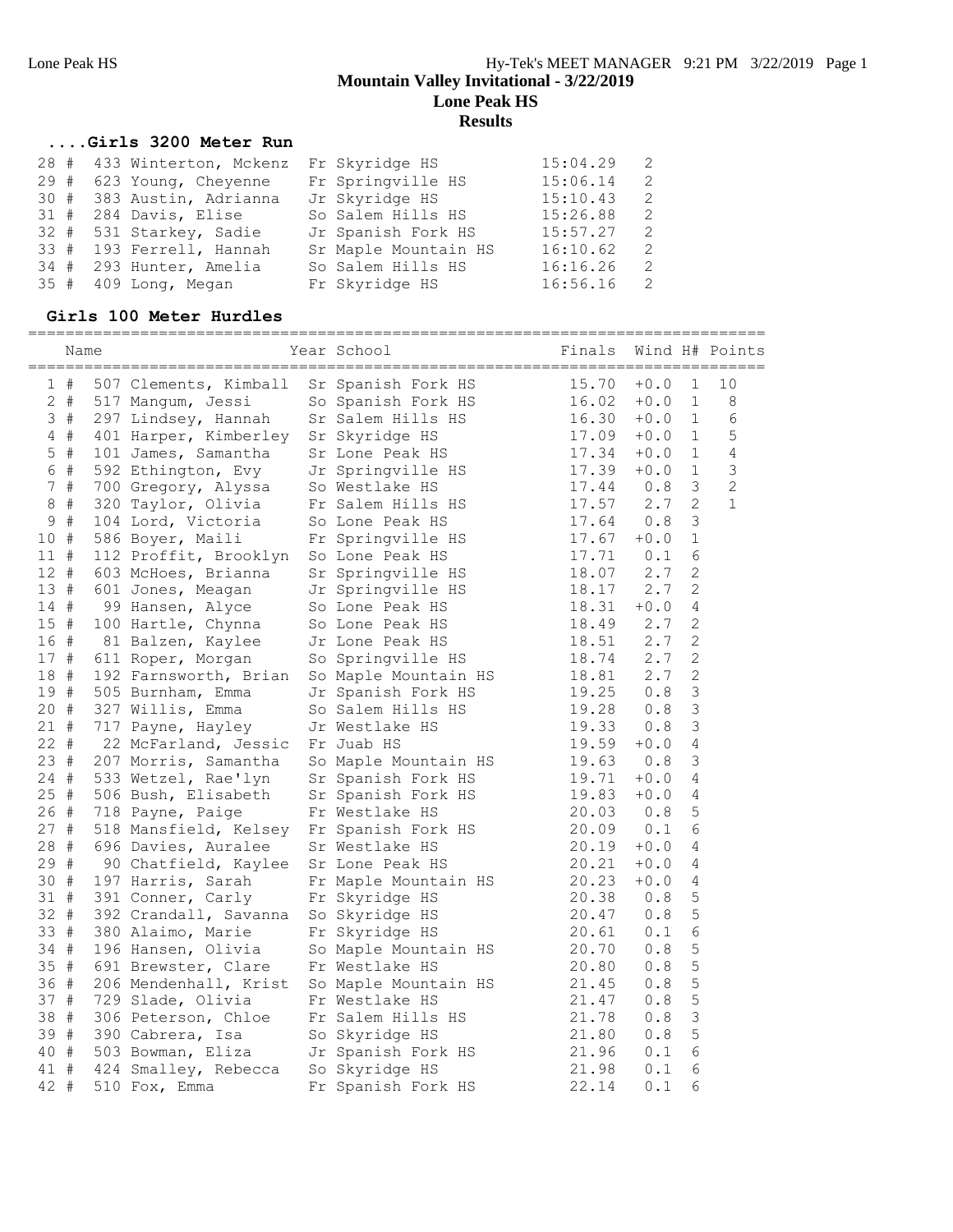#### **....Girls 100 Meter Hurdles**

|  | 43 # 421 Robinson, Sydney So Skyridge HS |                 | 22.61 0.1 6 |             |    |
|--|------------------------------------------|-----------------|-------------|-------------|----|
|  | 44 # 726 Scheiss, Cortnie Jr Westlake HS |                 | 22.79 0.1 6 |             |    |
|  | -- # 113 Rhoton, Meilan                  | Jr Lone Peak HS |             | $DQ + 0.04$ | FS |

### **Girls 300 Meter Hurdles**

### ==========================================================================

|             | Name  |  |                                              | Year School                                | Finals         |                | H# Points      |
|-------------|-------|--|----------------------------------------------|--------------------------------------------|----------------|----------------|----------------|
|             | 1#    |  | 93 Eaton, Maddy                              | Sr Lone Peak HS                            | 46.88          | $\mathbf 1$    | 10             |
|             | $2 +$ |  | 507 Clements, Kimball                        | Sr Spanish Fork HS                         | 48.52          | $\mathbf 1$    | 8              |
|             | 3#    |  | 517 Mangum, Jessi                            | So Spanish Fork HS                         | 48.85          | 1              | 6              |
|             | $4$ # |  | 401 Harper, Kimberley                        | Sr Skyridge HS                             | 49.67          | $\mathbf{1}$   | 5              |
|             | $5$ # |  | 112 Proffit, Brooklyn                        | So Lone Peak HS                            | 50.22          | 2              | 4              |
|             | 6 #   |  | 101 James, Samantha                          | Sr Lone Peak HS                            | 50.24          | $\mathbf{1}$   | $\mathsf 3$    |
|             | 7#    |  | 297 Lindsey, Hannah                          | Sr Salem Hills HS                          | 50.32          | 2              | $\overline{c}$ |
| 8           | $\#$  |  | 592 Ethington, Evy                           | Jr Springville HS                          | 50.72          | $\mathbf{1}$   | $\mathbf{1}$   |
| 9           | $\#$  |  | 99 Hansen, Alyce                             | So Lone Peak HS                            | 51.27          | $\mathbf 1$    |                |
| 10 #        |       |  | 2 Anderson, Emilia                           | Sr Juab HS                                 | 51.37          | $\mathbf{2}$   |                |
| 11#         |       |  | 586 Boyer, Maili                             | Fr Springville HS                          | 51.62          | $\mathbf 1$    |                |
| $12$ #      |       |  | 104 Lord, Victoria                           | So Lone Peak HS                            | 52.59          | 2              |                |
| 13#         |       |  | 192 Farnsworth, Brian                        | So Maple Mountain HS                       | 53.21          | 4              |                |
| 14 #        |       |  | 81 Balzen, Kaylee                            | Jr Lone Peak HS                            | 53.40          | 3              |                |
| 14 #        |       |  | 19 Kay, Willow                               | Jr Juab HS                                 | 53.40          | 3              |                |
| 16 #        |       |  | 603 McHoes, Brianna                          | Sr Springville HS                          | 53.46          | 2              |                |
| 17#         |       |  | 717 Payne, Hayley                            | Jr Westlake HS                             | 53.96          | 2              |                |
| 18 #        |       |  | 310 Rosenberg, Lexi                          | Sr Salem Hills HS                          | 54.18          | 4              |                |
| 19 #        |       |  | 110 Parker, Gabrielle                        | Sr Lone Peak HS                            | 54.55          | 4              |                |
| 20#         |       |  | 281 Boggess, Kapri                           | Jr Salem Hills HS                          | 54.61          | 2              |                |
| $21 +$      |       |  | 508 Critchlow, Kayden                        | Fr Spanish Fork HS                         | 55.20          | 4              |                |
| 22 #        |       |  | 100 Hartle, Chynna                           | So Lone Peak HS                            | 55.72          | 4              |                |
| 23#         |       |  | 505 Burnham, Emma                            | Jr Spanish Fork HS                         | 55.94          | 2              |                |
| 24 #        |       |  | 718 Payne, Paige                             | Fr Westlake HS                             | 56.01          | 3              |                |
| 25#         |       |  | 533 Wetzel, Rae'lyn                          | Sr Spanish Fork HS                         | 56.93          | 5              |                |
| 26 #        |       |  | 691 Brewster, Clare                          | Fr Westlake HS                             | 57.60          | 7              |                |
| 27#         |       |  | 382 Archer, Brooke                           | So Skyridge HS                             | 58.05          | 7              |                |
| 28 #        |       |  | 317 Steck, MaKayla                           | Sr Salem Hills HS                          | 58.07          | 4              |                |
| 29 #        |       |  | 391 Conner, Carly                            | Fr Skyridge HS                             | 58.44          | 6              |                |
| 30#         |       |  | 320 Taylor, Olivia                           | Fr Salem Hills HS                          | 58.51          | 3              |                |
| 31#         |       |  | 22 McFarland, Jessic                         | Fr Juab HS                                 | 58.66          | 6              |                |
| 32 #        |       |  | 18 Jackson, Demi                             | Sr Juab HS                                 | 59.21          | 3<br>5         |                |
| 33 #        |       |  | 197 Harris, Sarah<br>207 Morris, Samantha    | Fr Maple Mountain HS                       | 59.40          | 7              |                |
| 34 #<br>35# |       |  |                                              | So Maple Mountain HS                       | 59.54<br>59.79 | 6              |                |
| 36 #        |       |  | 206 Mendenhall, Krist<br>306 Peterson, Chloe | So Maple Mountain HS<br>Fr Salem Hills HS  | 59.96          | 3              |                |
| 37#         |       |  |                                              |                                            | 1:01.29        | 6              |                |
| 38 #        |       |  | 518 Mansfield, Kelsey<br>196 Hansen, Olivia  | Fr Spanish Fork HS<br>So Maple Mountain HS | 1:02.09        | $\overline{7}$ |                |
| 39#         |       |  | 506 Bush, Elisabeth                          | Sr Spanish Fork HS                         | 1:02.17        | 5              |                |
| 40 #        |       |  | 694 Chaney, Tessa                            | Fr Westlake HS                             | 1:02.90        | 5              |                |
| 41 #        |       |  | 503 Bowman, Eliza                            | Jr Spanish Fork HS                         | 1:03.57        | 5              |                |
| 42 #        |       |  | 326 Wassom, Marley                           | So Salem Hills HS                          | 1:06.26        | 6              |                |
| 43 #        |       |  | 290 Henrie, Grace                            | Jr Salem Hills HS                          | 1:07.45        | 6              |                |
| 44 #        |       |  | 424 Smalley, Rebecca                         | So Skyridge HS                             | 1:07.78        | 7              |                |
| 45 #        |       |  | 407 Law, Makeilah                            | Fr Skyridge HS                             | 1:11.72        | 7              |                |
|             |       |  |                                              |                                            |                |                |                |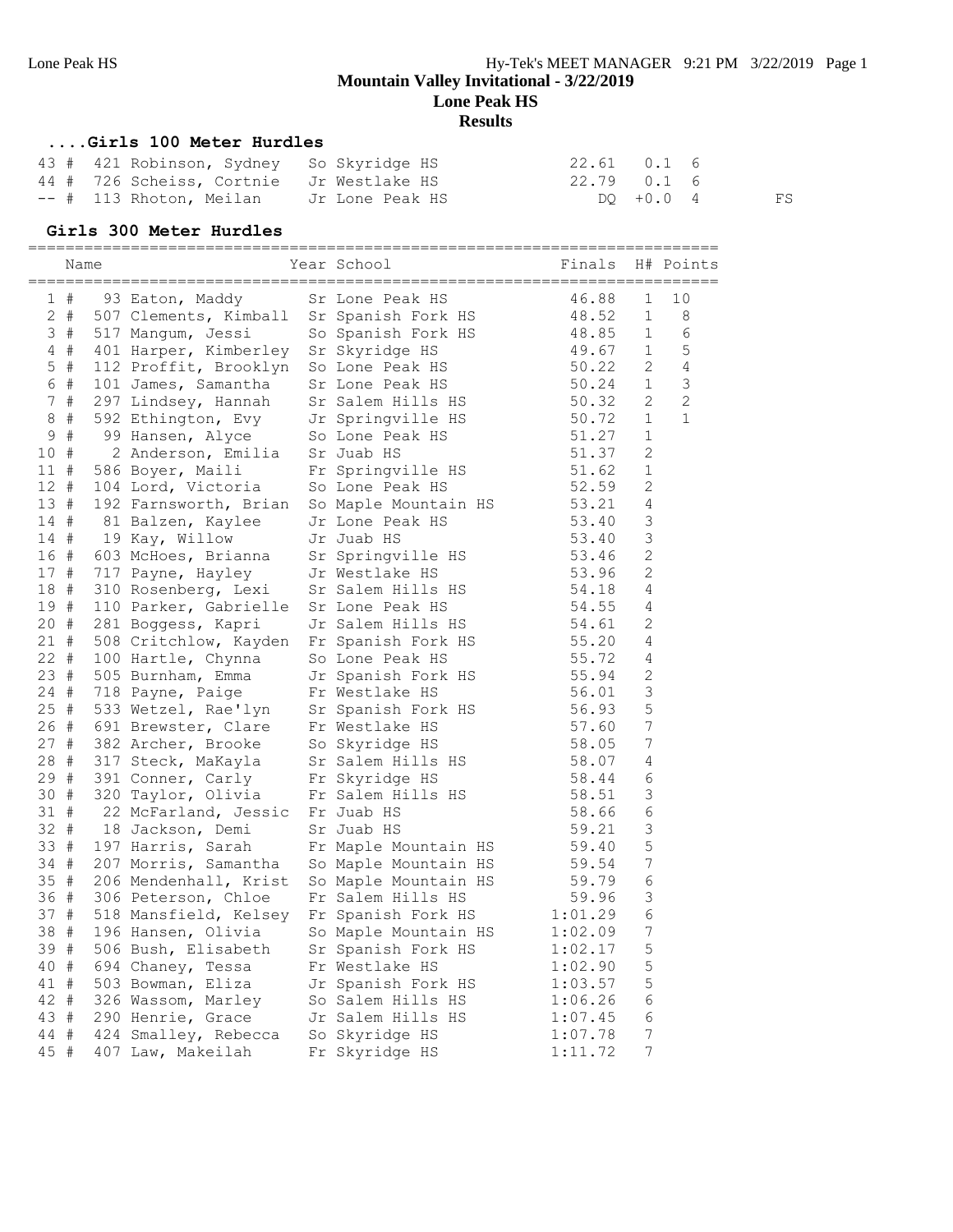#### **Girls 4x100 Meter Relay**

| School                       |    | Finals                     | Points        |
|------------------------------|----|----------------------------|---------------|
| 1 Lone Peak HS 'A'           |    | 49.84 10                   |               |
| 1) #109 Norton, Elizabeth So |    | 2) #93 Eaton, Maddy Sr     |               |
| 3) #83 Beus, Mandy Sr        |    | 4) #114 Richter, Alison So |               |
| 2 Skyridge HS 'A'            |    | 52.26                      | - 8           |
| 1) #398 Foster, Rachel Fr    |    | 2) #400 Hanson, Bailee Jr  |               |
| 3) #401 Harper, Kimberley Sr |    | 4) #425 Snowden, Blythe Jr |               |
| 3 Spanish Fork HS 'A'        |    | 52.41                      | - 6           |
| 1) #504 Buck, Annabelle Sr   |    | 2) #517 Manqum, Jessi So   |               |
| 3) #507 Clements, Kimball Sr | 4) | #509 Fallon, Kate Fr       |               |
| 4 Salem Hills HS 'A'         |    | 52.96 5                    |               |
| 1) #297 Lindsey, Hannah Sr   |    | 2) #281 Boggess, Kapri Jr  |               |
| 3) #310 Rosenberg, Lexi Sr   | 4) | #323 Vaitohi, Keanna Jr    |               |
| 5 Maple Mountain HS 'A'      |    | 54.09<br>$\overline{4}$    |               |
| 1) #205 Melton, Brenna Jr    |    | 2) #202 Larsen, Amanda Sr  |               |
| 3) #212 Radford, Kaylee So   |    | 4) #219 Smith, Katie Fr    |               |
| 6 Springville HS 'A'         |    | 54.11                      | $\mathcal{R}$ |
| 1) #586 Boyer, Maili Fr      |    | 2) #621 Walker, Madison So |               |
| 3) #587 Cannon, Abigail Jr   |    | 4) #592 Ethington, Evy Jr  |               |
| 7 Westlake HS 'A'            |    | 56.11                      | 2             |
| 8 Juab HS 'A'                |    | 57.58                      | $\mathbf{1}$  |
| 1) #19 Kay, Willow Jr        |    | 2) #24 Oliver, Jakell Sr   |               |
| 3) #13 Heap, Bayli Sr        | 4) | #31 Walker, Ronnie Jr      |               |

#### **Girls 4x400 Meter Relay**

======================================================================= School **Finals** Points **Points** ======================================================================= 1 Westlake HS 'A' 4:14.78 10 1) #684 Alexander, Myley Sr 2) #722 Pontius, Brilee So 3) #702 Hayes, Reese Fr 4) 2 Maple Mountain HS 'A' 4:26.59 8 1) #214 Richmond, Kelcie Sr 2) #182 Adams, Camilla So 3) #208 Murray, Ashlyne Fr 4) #211 Perry, Zanna Fr 3 Salem Hills HS 'A' 4:26.98 6 1) #313 Smith, Courtney Jr 2) #311 Sanders, Haley Fr 3) #281 Boggess, Kapri Jr 4) #309 Rookstool, Ashley Sr 4 Juab HS 'A' 4:27.54 5 1) #13 Heap, Bayli Sr 2) #19 Kay, Willow Jr 3) #2 Anderson, Emilia Sr 4) #11 Hall, Marissa So 5 Skyridge HS 'A' 4:27.94 4 1) #401 Harper, Kimberley Sr 2) #398 Foster, Rachel Fr 3) #400 Hanson, Bailee Jr 4) #431 Wallgren, Emily Jr 6 Springville HS 'A' 4:28.41 3 1) #587 Cannon, Abigail Jr 2) #586 Boyer, Maili Fr 3) #619 Sumsion, Heidi So 4) #620 Templeman, AnnaBeth So 7 Spanish Fork HS 'A' 4:58.64 2 1) #508 Critchlow, Kaydenz Fr 2) #526 Richardson, Allie Jr 3) #502 Blake, Lindsay So 4) #527 Romney, Addison Sr -- Lone Peak HS 'A' DQ cut in early 1) #87 Bybee, Ali Sr 2) #106 Meldrum, Mackenzie Jr 3) #88 Bybee, Katie Fr 4) #95 Gardner, Reagan So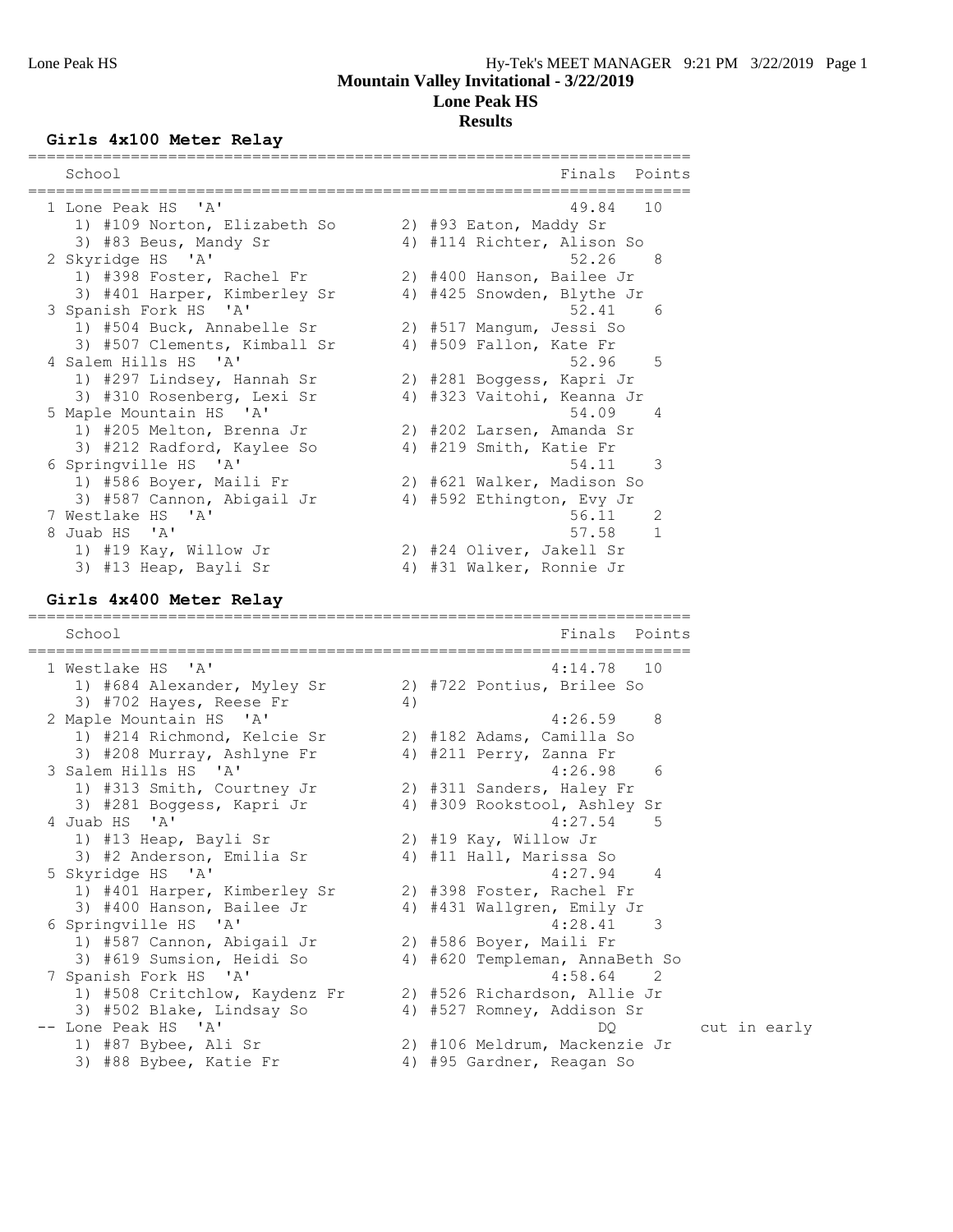# **Girls 1600 Sprint Medley**

| School                        | Finals<br>Points                    |
|-------------------------------|-------------------------------------|
| 1 Lone Peak HS 'A'            | $4:33.45$ 10                        |
| 1) #112 Proffit, Brooklyn So  | 2) #93 Eaton, Maddy Sr              |
| 3) #82 Belliston, Ashlyn Sr   | 4) #78 Ainsworth, Kenia So          |
| 2 Maple Mountain HS 'A'       | 4:58.86<br>- 8                      |
| 1) #202 Larsen, Amanda Sr     | 2) #205 Melton, Brenna Jr           |
| 3) #214 Richmond, Kelcie Sr   | 4) #215 Rothaug, Mandy Jr           |
| 3 Skyridge HS 'A'             | $5:09.81$ 6                         |
| 1) #382 Archer, Brooke So     | 2) #391 Conner, Carly Fr            |
| 3) #387 Briggs, Karina So     | 4) #428 Taylor, Madi Fr             |
| 4 Juab HS 'A'                 | $5:13.48$ 5                         |
| 1) #29 Samuelson, Sydney Fr   | 2) #14 Heap, Maison Fr              |
| 3) #8 Deschamps, Ariana Fr    | 4) #34 Willis, Nabbie Fr            |
| 5 Spanish Fork HS 'A'         | $5:14.51$ 4                         |
| 1) #511 Gappmayer, Katelyn So | 2) #518 Mansfield, Kelsey Fr        |
| 3) #529 Scheetz, Alyx Jr      | 4) #519 Marshall, Camryn Fr         |
| 6 Springville HS 'A'          | 5:16.60<br>$\overline{\phantom{a}}$ |
| 1) #595 Hansen, Gemma Sr      | 2) #613 Seeley, Savannah Sr         |
| 3) #596 Hatch, Lauren So      | 4) #612 Schofield, Mazey So         |

# **Girls High Jump**

|              | Name   |                                                      | Year School               | ======================================<br>Finals Points |                 |
|--------------|--------|------------------------------------------------------|---------------------------|---------------------------------------------------------|-----------------|
|              |        | 1 # 16 Hunter, Brooklynn So Juab HS                  |                           | $5 - 00.00$                                             | 10              |
|              |        | 2 # 319 Tasker, Aubrey Sr Salem Hills HS 4-10.00     |                           |                                                         | - 8             |
|              |        | 3 # 296 Lee, Jennah Sr Salem Hills HS J4-10.00       |                           |                                                         | $6\,$           |
|              |        | 4 # 305 Parrish, Emily Jr Salem Hills HS J4-10.00    |                           |                                                         | $5\phantom{.0}$ |
|              |        | 5 # 23 McQuisten, Aubrey So Juab HS                  |                           | $4 - 08.00$                                             | $\overline{4}$  |
| $\epsilon$   | #      | 288 George, Myley Sr Salem Hills HS J4-08.00         |                           |                                                         | $\overline{3}$  |
|              | 7#     | 712 Lungren, Katelyn Sr Westlake HS                  |                           | J4-08.00                                                | 1.50            |
|              |        | 7 # 20 Kelsey, Belle So Juab HS                      |                           | $J4-08.00$                                              | 1.50            |
| 9            | #      | 325 Vance, Brooke Jr Salem Hills HS J4-08.00         |                           |                                                         |                 |
| $\mathsf 9$  | #      | 32 West, Rhiannon Sr Juab HS                         |                           | $J4 - 08.00$                                            |                 |
| $\mathsf{S}$ | $\#$   | 35 Wright, Sadie Fr Juab HS                          |                           | $J4 - 08.00$                                            |                 |
|              |        | 12 # 285 DeHart, Leah Fr Salem Hills HS 4-06.00      |                           |                                                         |                 |
|              |        | 12 # 617 Stoker, Brianna So Springville HS 4-06.00   |                           |                                                         |                 |
|              |        | 12 # 91 Christensen, Rile So Lone Peak HS 4-06.00    |                           |                                                         |                 |
|              |        | 12 # 598 Hopkinson, Genevi                           | Sr Springville HS 4-06.00 |                                                         |                 |
|              |        | 12 # 286 Earnest, Jacqueli Jr Salem Hills HS 4-06.00 |                           |                                                         |                 |
|              | $--$ # | 219 Smith, Katie Fr Maple Mountain HS                |                           | ΝH                                                      |                 |
|              |        | -- # 424 Smalley, Rebecca So Skyridge HS             |                           | ΝH                                                      |                 |
|              |        | -- # 576 Anderson, Annelis So Springville HS         |                           | ΝH                                                      |                 |
| $- -$        | #      | 125 Wilding, Sarai                                   | Sr Lone Peak HS           | ΝH                                                      |                 |
|              |        | -- # 404 Jacobs, Meg Jr Skyridge HS                  |                           | NH                                                      |                 |
|              |        | -- # 588 Carter, Chelby So Springville HS            |                           | ΝH                                                      |                 |
|              | -- #   | 595 Hansen, Gemma Sr Springville HS                  |                           | NH                                                      |                 |
|              |        | -- # 15 Hofer, Amira So Juab HS                      |                           | ΝH                                                      |                 |
| $--$ #       |        | 2 Anderson, Emilia Sr Juab HS                        |                           | ΝH                                                      |                 |
|              |        | -- # 311 Sanders, Haley Fr Salem Hills HS            |                           | ΝH                                                      |                 |
|              |        | -- # 410 Magnesen, Brooke Sr Skyridge HS             |                           | NH                                                      |                 |
| $--$ #       |        | 578 Badger, Alyssa                                   | Jr Springville HS         | NH                                                      |                 |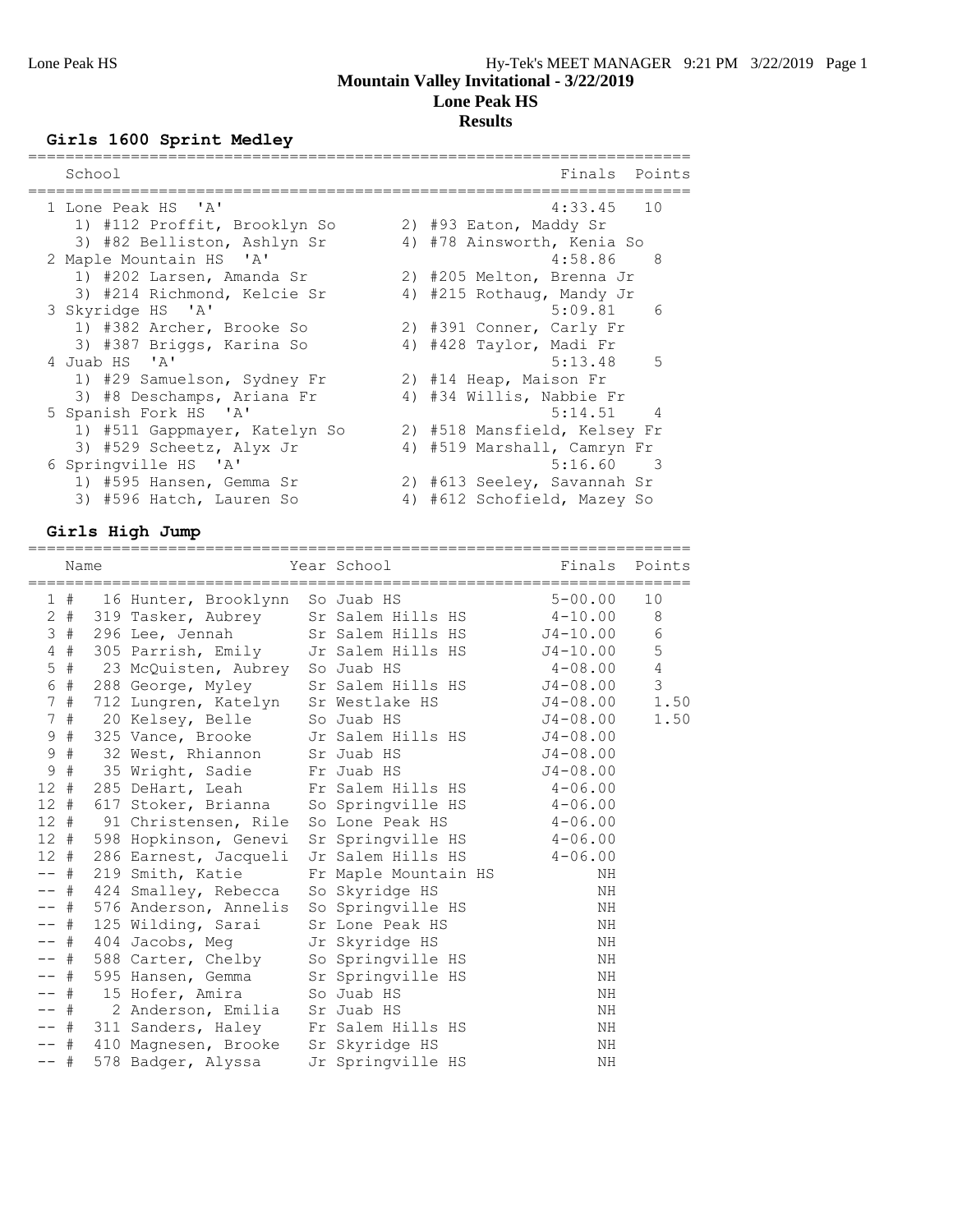## **Girls Pole Vault**

|              |                | Name<br>=============   | ===========================                                  | -------------------------<br>Year School<br>-==================================== | Finals                                     | Points           |                              |
|--------------|----------------|-------------------------|--------------------------------------------------------------|-----------------------------------------------------------------------------------|--------------------------------------------|------------------|------------------------------|
|              | 1#<br>$2 +$    |                         | 97 Grimmer, Grace<br>188 Branch, Sienna So Maple Mountain HS | Jr Lone Peak HS                                                                   | $8 - 06.00$<br>$8 - 00.00$                 | 10<br>8          |                              |
|              |                |                         | Girls Long Jump                                              |                                                                                   |                                            |                  |                              |
|              |                | Name<br>=============== |                                                              | Year School<br>====================                                               | Prelims<br>=======================         | Wind H#          |                              |
|              |                | Preliminaries           |                                                              |                                                                                   |                                            |                  |                              |
|              | 1#             |                         | 83 Beus, Mandy                                               | Sr Lone Peak HS                                                                   | $16 - 11.50q + 0.0$                        |                  | 4                            |
|              | $2 +$          |                         | 31 Walker, Ronnie                                            | Jr Juab HS                                                                        | $16 - 10.25q + 0.0$                        |                  | 4                            |
|              | 3#             |                         | 700 Gregory, Alyssa                                          | So Westlake HS                                                                    | $15 - 11.75q + 0.0$                        |                  | 4                            |
|              | $4$ #<br>$5$ # |                         | 19 Kay, Willow<br>306 Peterson, Chloe                        | Jr Juab HS<br>Fr Salem Hills HS                                                   | $15 - 11.00q + 0.0$<br>$15 - 10.75q + 0.0$ |                  | 4<br>3                       |
|              | 6 #            |                         | 2 Anderson, Emilia                                           | Sr Juab HS                                                                        | $15 - 09.50q + 0.0$                        |                  | 4                            |
|              | 7#             |                         | 589 Collett, Weslie                                          | Fr Springville HS                                                                 | $15 - 05.00q$                              | 2.1              | $\mathbf{1}$                 |
| 8            | #              |                         | 84 Boggess, Meredith                                         | Fr Lone Peak HS                                                                   | $15 - 00.00q + 0.0$                        |                  | 4                            |
| $\mathsf 9$  | $\#$           |                         | 99 Hansen, Alyce                                             | So Lone Peak HS                                                                   | $14 - 11.50q + 0.0$                        |                  | $\mathfrak{Z}$               |
| 10#          |                |                         | 621 Walker, Madison                                          | So Springville HS                                                                 | $14 - 11.25$                               | $+0.0$           | $\mathsf S$                  |
| 11#          |                |                         | 507 Clements, Kimball                                        | Sr Spanish Fork HS                                                                | $14 - 08.00$                               | $+0.0$           | $\overline{4}$               |
| 12#          |                |                         | 212 Radford, Kaylee                                          | So Maple Mountain HS                                                              | $14 - 07.50$                               | $+0.0$           | $\mathsf S$                  |
| 13#          |                |                         | 717 Payne, Hayley                                            | Jr Westlake HS                                                                    | $14 - 06.50$                               | $+0.0$           | 4                            |
| 14 #         |                |                         | 91 Christensen, Rile                                         | So Lone Peak HS                                                                   | $14 - 05.75$                               | $+0.0$           | 4                            |
| 15#          |                |                         | 13 Heap, Bayli                                               | Sr Juab HS                                                                        | $14 - 04.50$                               | $+0.0$           | 4                            |
| 16 #<br>17 # |                |                         | 611 Roper, Morgan<br>316 Spencer, Michelle                   | So Springville HS<br>Sr Salem Hills HS                                            | $14 - 03.50$<br>$14 - 03.25$               | 0.7<br>$+0.0$    | 2<br>4                       |
| 18 #         |                |                         | 723 Rigamoto, Mya                                            | Jr Westlake HS                                                                    | $14 - 03.00$                               | $+0.0$           | 4                            |
| 19 #         |                |                         | 319 Tasker, Aubrey                                           | Sr Salem Hills HS                                                                 | $14 - 00.00$                               | $+0.0$           | 3                            |
| 19 #         |                |                         | 18 Jackson, Demi                                             | Sr Juab HS                                                                        | $14 - 00.00$                               | $+0.0$           | $\mathfrak{Z}$               |
| 21#          |                |                         | 690 Bradley, Madeline                                        | Sr Westlake HS                                                                    | $13 - 07.50$                               | $+0.0$           | $\mathsf S$                  |
| $21 +$       |                |                         | 713 McHenry, Sabrina                                         | Jr Westlake HS                                                                    | $13 - 07.50$                               | $+0.0$           | $\,1\,$                      |
| 23#          |                |                         | 16 Hunter, Brooklynn                                         | So Juab HS                                                                        | $13 - 05.50$                               | $+0.0$           | $\mathcal{S}$                |
| 23#          |                |                         | 292 Howard, Ellie                                            | Jr Salem Hills HS                                                                 | $13 - 05.50$                               | $+0.0$           | $\mathfrak{Z}$               |
| 25#          |                |                         | 718 Payne, Paige                                             | Fr Westlake HS                                                                    | $13 - 05.25$                               | $+0.0$           | 4                            |
| 26#          |                |                         | 391 Conner, Carly                                            | Fr Skyridge HS                                                                    | $13 - 05.00$                               | $+0.0$           | $\mathcal{S}$                |
| 27#          |                |                         | 217 Shuman, Bailey                                           | Jr Maple Mountain HS                                                              | $13 - 03.50$                               | 0.8              | $\sqrt{2}$                   |
| 28#<br>28 #  |                |                         | 598 Hopkinson, Genevi<br>219 Smith, Katie                    | Sr Springville HS<br>Fr Maple Mountain HS                                         | $13 - 03.00$<br>$13 - 03.00$               | $+0.0$<br>$+0.0$ | $\mathbf{1}$<br>$\mathbf{2}$ |
| 30 #         |                |                         | 576 Anderson, Annelis So Springville HS                      |                                                                                   | $13 - 01.50$                               | $+0.0$ 1         |                              |
|              | 31 #           |                         | 14 Heap, Maison                                              | Fr Juab HS                                                                        | $13 - 00.00$                               | $+0.0$           | 2                            |
|              | 32 #           |                         | 97 Grimmer, Grace                                            | Jr Lone Peak HS                                                                   | $12 - 10.75$                               | $+0.0$           | 3                            |
| $33 *$       |                |                         | 288 George, Myley                                            | Sr Salem Hills HS                                                                 | $12 - 08.00$                               | 0.1              | $\sqrt{2}$                   |
| 33 #         |                |                         | 421 Robinson, Sydney                                         | So Skyridge HS                                                                    | $12 - 08.00$                               | $+0.0$           | $\mathbf{2}$                 |
| 35 #         |                |                         | 295 Jensen, Cheyenne                                         | Jr Salem Hills HS                                                                 | $12 - 07.75$                               | $+0.0$           | $\mathcal{S}$                |
| 36 #         |                |                         | 508 Critchlow, Kayden                                        | Fr Spanish Fork HS                                                                | $12 - 07.00$                               | $+0.0$           | $\mathbf{2}$                 |
| 37 #         |                |                         | 588 Carter, Chelby                                           | So Springville HS                                                                 | $12 - 05.00$                               | $+0.0$           | $\mathbf{1}$                 |
| 38 #         |                |                         | 380 Alaimo, Marie                                            | Fr Skyridge HS                                                                    | $12 - 03.00$                               | $+0.0$           | $\mathsf S$                  |
| 39 #         |                |                         | 424 Smalley, Rebecca                                         | So Skyridge HS                                                                    | $12 - 02.00$                               | $+0.0$           | $\mathbf{2}$                 |
| 40 #<br>41 # |                |                         | 729 Slade, Olivia<br>293 Hunter, Amelia                      | Fr Westlake HS<br>So Salem Hills HS                                               | $12 - 00.25$<br>$11 - 11.25$               | 0.3<br>0.7       | 2<br>$\mathbf{1}$            |
| 42 #         |                |                         | 516 Larsen, Alyssa                                           | Jr Spanish Fork HS                                                                | $11 - 10.25$                               | $+0.0$           | $\mathbf{1}$                 |
| 43 #         |                |                         | 595 Hansen, Gemma                                            | Sr Springville HS                                                                 | $11 - 07.75$                               | $+0.0$           | $\mathbf{1}$                 |
| 44 #         |                |                         | 197 Harris, Sarah                                            | Fr Maple Mountain HS                                                              | $11 - 07.00$                               | $+0.0$           | 5                            |
| 45 #         |                |                         | 125 Wilding, Sarai                                           | Sr Lone Peak HS                                                                   | $11 - 04.50$                               | $+0.0$           | 3                            |
| 46 #         |                |                         | 318 Stone, Nicole                                            | Fr Salem Hills HS                                                                 | $10 - 09.75$                               | $+0.0$           | $\mathbf{1}$                 |

47 # 392 Crandall, Savanna So Skyridge HS 10-08.25 0.8 2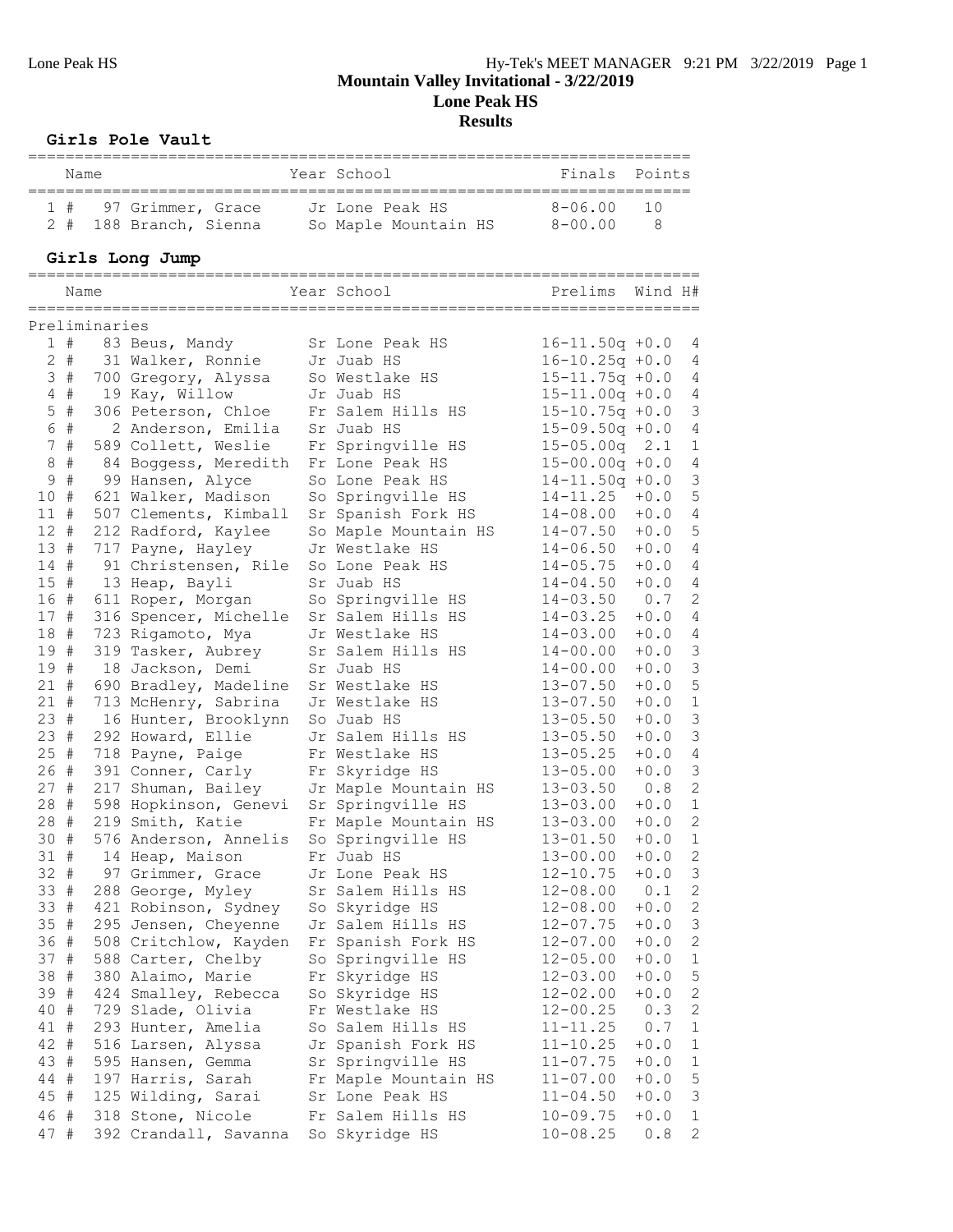### **Girls Long Jump**

|   |                                                      |      |                                                                                                                                                                                              | Finals                                                                                                                                                                     |        | Wind Points   |
|---|------------------------------------------------------|------|----------------------------------------------------------------------------------------------------------------------------------------------------------------------------------------------|----------------------------------------------------------------------------------------------------------------------------------------------------------------------------|--------|---------------|
|   |                                                      |      |                                                                                                                                                                                              |                                                                                                                                                                            |        |               |
|   |                                                      |      |                                                                                                                                                                                              | $16 - 11.50$                                                                                                                                                               | $+0.0$ | 10            |
|   |                                                      |      |                                                                                                                                                                                              | $16 - 10.25$                                                                                                                                                               | $+0.0$ | 8             |
|   |                                                      |      |                                                                                                                                                                                              | $15 - 11.75$                                                                                                                                                               | $+0.0$ | 6             |
|   |                                                      |      |                                                                                                                                                                                              | $15 - 11.50$                                                                                                                                                               | $+0.0$ | 5             |
|   |                                                      |      |                                                                                                                                                                                              | $15 - 10.75$                                                                                                                                                               | $+0.0$ | 4             |
|   |                                                      |      |                                                                                                                                                                                              | $15 - 09.50$                                                                                                                                                               | $+0.0$ | 3             |
|   |                                                      |      |                                                                                                                                                                                              | $15 - 05.00$                                                                                                                                                               | $+0.0$ | $\mathcal{L}$ |
| # |                                                      |      |                                                                                                                                                                                              | $15 - 00.00$                                                                                                                                                               | $+0.0$ |               |
| # |                                                      |      |                                                                                                                                                                                              | $14 - 11.50$                                                                                                                                                               | $+0.0$ |               |
|   | Finals<br>1#<br>$2 +$<br>3#<br>4#<br>5#<br>6 #<br>7# | Name | 83 Beus, Mandy<br>31 Walker, Ronnie<br>700 Gregory, Alyssa<br>19 Kay, Willow<br>306 Peterson, Chloe<br>2 Anderson, Emilia<br>589 Collett, Weslie<br>84 Boggess, Meredith<br>99 Hansen, Alyce | Year School<br>Sr Lone Peak HS<br>Jr Juab HS<br>So Westlake HS<br>Jr Juab HS<br>Fr Salem Hills HS<br>Sr Juab HS<br>Fr Springville HS<br>Fr Lone Peak HS<br>So Lone Peak HS |        |               |

### **Girls Shot Put**

|                | Name        |               |                       | Year School          | Prelims       | H#             |
|----------------|-------------|---------------|-----------------------|----------------------|---------------|----------------|
|                |             | Preliminaries |                       | ===========          |               |                |
|                | 1#          |               | 720 Pili, Lia         | So Westlake HS       | $33 - 05.00q$ | $\mathfrak{Z}$ |
|                | $2 +$       |               | 719 Pili, Agalelei    | Fr Westlake HS       | $31 - 07.00q$ | 3              |
| 3              | #           |               | 406 Kauffman, Monica  | Jr Skyridge HS       | $31 - 05.00q$ | 3              |
| 4              | #           |               | 715 Parry, Ashley     | Sr Westlake HS       | $30 - 05.00q$ | 3              |
| 5              | #           |               | 315 Sorensen, Adri    | Jr Salem Hills HS    | $29 - 05.50q$ | $\mathbf 1$    |
| 6              | $\#$        |               | 716 Parry, Kymberly   | So Westlake HS       | 29-03.00q     | 3              |
| $7\phantom{.}$ | $\#$        |               | 287 Gammell, Brekell  | Fr Salem Hills HS    | 28-11.00q     | $1\,$          |
| 8              | $\#$        |               | 396 Fainga, Nala      | Jr Skyridge HS       | 28-01.50q     | 3              |
| $\mathsf 9$    | $\#$        |               | 189 Burge, Emma       | Sr Maple Mountain HS | $27 - 10.00q$ | 3              |
| 10             | #           |               | 498 Allan, Erica      | Jr Spanish Fork HS   | 27-02.50      | 3              |
| 11             | #           |               | 500 Beckstead, Kately | Jr Spanish Fork HS   | 27-01.00      | $\mathbf{1}$   |
| 12             | $_{\rm \#}$ |               | 515 Iketau, Nia       | Jr Spanish Fork HS   | 26-08.50      | 3              |
| 13#            |             |               | 86 Burke, Aubrielle   | Sr Lone Peak HS      | 26-08.00      | $\overline{c}$ |
| 14#            |             |               | 301 Millet, Audrey    | Jr Salem Hills HS    | $26 - 01.50$  | $\overline{c}$ |
| 14 #           |             |               | 618 Strong, Penina    | So Springville HS    | 26-01.50      | $\overline{c}$ |
| 16 #           |             |               | 79 Allen, Hailey      | Sr Lone Peak HS      | 25-10.50      | $\overline{c}$ |
| 17 #           |             |               | 724 Rigamoto, Tieri   | Fr Westlake HS       | $25 - 06.50$  | $1\,$          |
| 17             | #           |               | 200 Knudsen, Grace    | Fr Maple Mountain HS | $25 - 06.50$  | $\mathbf{1}$   |
| 19             | #           |               | 524 Park, Willow      | Jr Spanish Fork HS   | 25-04.50      | $\overline{c}$ |
| 20             | #           |               | 699 Fano, Suzy        | So Westlake HS       | $25 - 01.50$  | $\overline{3}$ |
| 21             | $_{\rm \#}$ |               | 402 Hodge, Carly      | Fr Skyridge HS       | $25 - 00.00$  | $\overline{c}$ |
| 22             | #           |               | 316 Spencer, Michelle | Sr Salem Hills HS    | 24-11.50      | $\overline{c}$ |
| 22             | #           |               | 613 Seeley, Savannah  | Sr Springville HS    | $24 - 11.50$  | $\overline{c}$ |
| 24             | #           |               | 430 Walker, Katie     | Jr Skyridge HS       | $24 - 09.50$  | $\overline{2}$ |
| 25             | $^{\rm \#}$ |               | 213 Ribble, Maggie    | So Maple Mountain HS | 24-07.50      | $\overline{c}$ |
| 26 #           |             |               | 723 Rigamoto, Mya     | Jr Westlake HS       | $24 - 05.00$  | $\overline{c}$ |
| 27             | #           |               | 12 Hansen, Cambrie    | Sr Juab HS           | 24-02.50      | $\mathbf{1}$   |
| 28 #           |             |               | 291 Holt, Albie       | Jr Salem Hills HS    | 24-00.50      | $\mathbf{1}$   |
| 29             | #           |               | 325 Vance, Brooke     | Jr Salem Hills HS    | $23 - 05.50$  | $\mathbf{1}$   |
| 30             | #           |               | 499 Anderson, Kacey   | So Spanish Fork HS   | $23 - 05.00$  | $\mathbf{1}$   |
| 31             | $\#$        |               | 223 Wills, Sierra     | So Maple Mountain HS | 23-03.50      | $\mathbf 1$    |
| $32 +$         |             |               | 303 Oldroyd, Hailee   | Jr Salem Hills HS    | $22 - 08.00$  | $\mathbf{1}$   |
| 33             | #           |               | 9 Echols, Emma        | Jr Juab HS           | $22 - 07.50$  | $\overline{c}$ |
| 34 #           |             |               | 308 Redhouse, Macy    | Jr Salem Hills HS    | $22 - 07.00$  | $\mathbf{1}$   |
| 35             | #           |               | 416 Nosenzo, Alyssa   | Sr Skyridge HS       | $22 - 05.50$  | $\mathbf 1$    |
| 36 #           |             |               | 3 Bender, Brynlee     | Jr Juab HS           | $22 - 00.00$  | $\mathbf{1}$   |
| 37 #           |             |               | 583 Berry, Akaylea    | Jr Springville HS    | 18-07.00      | $\mathbf{1}$   |
| 38 #           |             |               | 523 Olsen, Adiah      | Jr Spanish Fork HS   | $14 - 04.50$  | $\mathbf 1$    |
| 39 #           |             |               | 695 Curcio, Julie     | So Westlake HS       | $13 - 08.50$  | $\overline{2}$ |
| $- -$          | $\#$        |               | 397 Fainga, Salote    | Sr Skyridge HS       | ΝD            | 3              |
|                |             |               |                       |                      |               |                |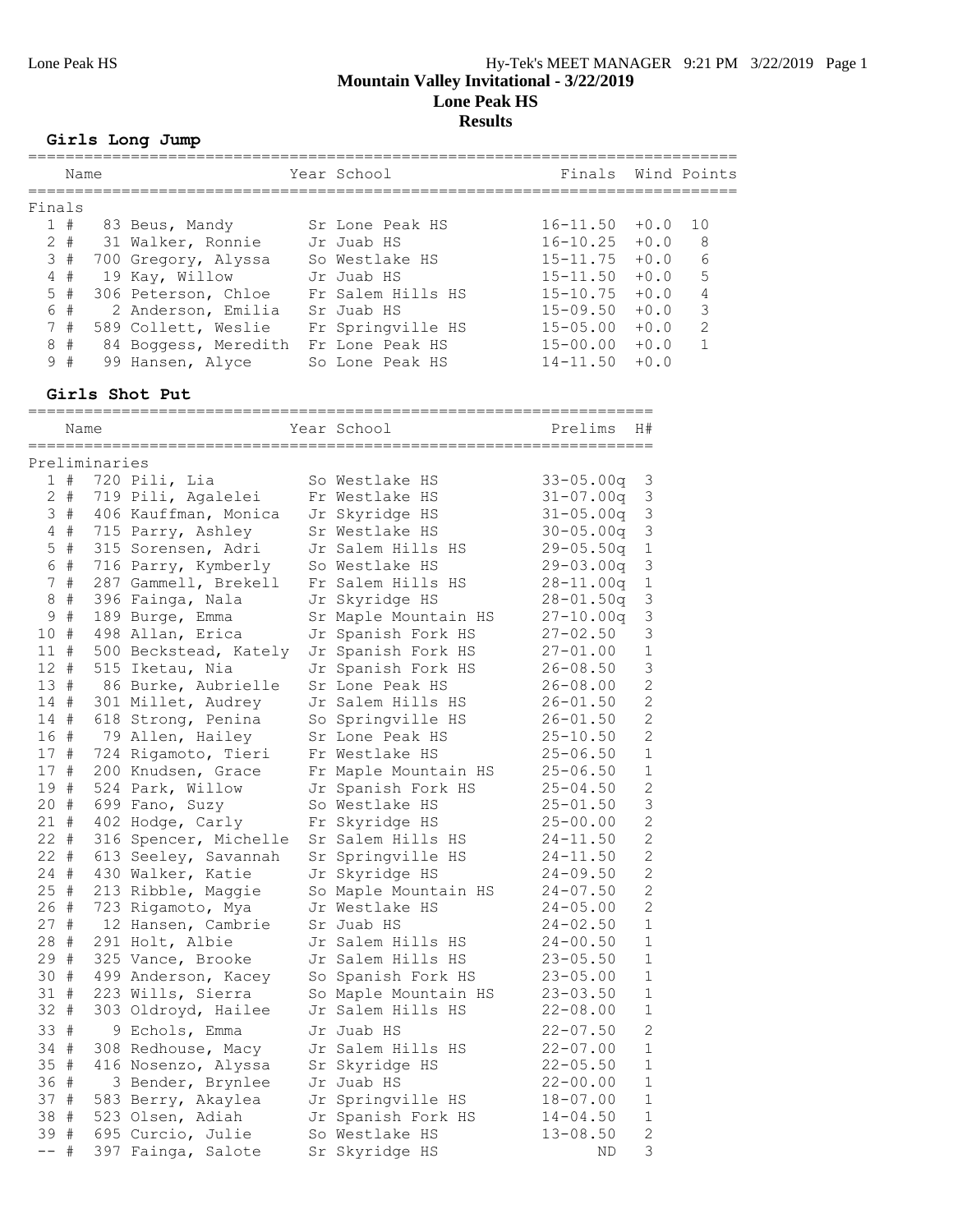**Girls Shot Put**

|        | Name |  |                          |  | Year School          | Finals Points   |               |  |  |  |  |
|--------|------|--|--------------------------|--|----------------------|-----------------|---------------|--|--|--|--|
| Finals |      |  |                          |  |                      |                 |               |  |  |  |  |
|        |      |  | 1 # 720 Pili, Lia        |  | So Westlake HS       | $33 - 05.00$    | 10            |  |  |  |  |
|        |      |  | 2 # 719 Pili, Agalelei   |  | Fr Westlake HS       | $31 - 07.00$    | 8             |  |  |  |  |
|        |      |  | 3 # 406 Kauffman, Monica |  | Jr Skyridge HS       | $31 - 0.5$ , 00 | 6             |  |  |  |  |
|        |      |  | 4 # 715 Parry, Ashley    |  | Sr Westlake HS       | $30 - 05.00$    | 5             |  |  |  |  |
|        | 5#   |  | 287 Gammell, Brekell     |  | Fr Salem Hills HS    | $29 - 07.50$    | 4             |  |  |  |  |
|        | 6#   |  | 315 Sorensen, Adri       |  | Jr Salem Hills HS    | $29 - 0.5$ , 00 | 3             |  |  |  |  |
|        | 7#   |  | 716 Parry, Kymberly      |  | So Westlake HS       | $29 - 03.00$    | $\mathcal{P}$ |  |  |  |  |
|        | 8#   |  | 189 Burge, Emma          |  | Sr Maple Mountain HS | $28 - 01.75$    |               |  |  |  |  |
|        | 9#   |  | 396 Fainga, Nala         |  | Jr Skyridge HS       | $28 - 01.50$    |               |  |  |  |  |
|        |      |  |                          |  |                      |                 |               |  |  |  |  |

#### **Girls Discus Throw**

|                 | Name  |               |                       | Year School          | Prelims     | H#             |
|-----------------|-------|---------------|-----------------------|----------------------|-------------|----------------|
|                 |       | Preliminaries |                       |                      |             |                |
|                 | 1#    |               | 720 Pili, Lia         | So Westlake HS       | $111 - 10q$ | 3              |
|                 | $2 +$ |               | 406 Kauffman, Monica  | Jr Skyridge HS       | $94 - 00q$  | $\mathfrak{Z}$ |
|                 | 3#    |               | 618 Strong, Penina    | So Springville HS    | $92 - 03q$  | $\mathfrak{Z}$ |
| $\overline{4}$  | $\#$  |               | 724 Rigamoto, Tieri   | Fr Westlake HS       | $89 - 07q$  | $\mathsf 3$    |
| 5               | $\#$  |               | 524 Park, Willow      | Jr Spanish Fork HS   | $84 - 06q$  | $\mathsf 3$    |
|                 | 6 #   |               | 515 Iketau, Nia       | Jr Spanish Fork HS   | $81 - 08q$  | $\mathfrak{Z}$ |
|                 | 7#    |               | 12 Hansen, Cambrie    | Sr Juab HS           | $80 - 02q$  | $\mathfrak{Z}$ |
| $\,8\,$         | $\#$  |               | 200 Knudsen, Grace    | Fr Maple Mountain HS | $79 - 08q$  | $\mathfrak{Z}$ |
| 9               | $\#$  |               | 86 Burke, Aubrielle   | Sr Lone Peak HS      | $76 - 00q$  | $\mathfrak{Z}$ |
| 10 <sub>o</sub> | #     |               | 396 Fainga, Nala      | Jr Skyridge HS       | $75 - 03$   | 3              |
| 11#             |       |               | 719 Pili, Agalelei    | Fr Westlake HS       | $74 - 01$   | 3              |
| 12 <sup>7</sup> | #     |               | 79 Allen, Hailey      | Sr Lone Peak HS      | $73 - 05$   | 3              |
| 13#             |       |               | 397 Fainga, Salote    | Sr Skyridge HS       | $72 - 04$   | $\overline{c}$ |
| 14#             |       |               | 189 Burge, Emma       | Sr Maple Mountain HS | $70 - 01$   | $\mathcal{S}$  |
| 15#             |       |               | 402 Hodge, Carly      | Fr Skyridge HS       | 68-01       | $\mathbf 1$    |
| 16 #            |       |               | 301 Millet, Audrey    | Jr Salem Hills HS    | 66-11       | $\mathcal{S}$  |
| 17#             |       |               | 430 Walker, Katie     | Jr Skyridge HS       | $65 - 11$   | 3              |
| 18 #            |       |               | 498 Allan, Erica      | Jr Spanish Fork HS   | $65 - 07$   | $\overline{2}$ |
| 19#             |       |               | 291 Holt, Albie       | Jr Salem Hills HS    | 64-10       | $\mathbf{1}$   |
| 19#             |       |               | 287 Gammell, Brekell  | Fr Salem Hills HS    | $64 - 10$   | $\mathbf{1}$   |
| $21 +$          |       |               | 308 Redhouse, Macy    | Jr Salem Hills HS    | $64 - 05$   | $\overline{2}$ |
| $22 +$          |       |               | 598 Hopkinson, Genevi | Sr Springville HS    | $64 - 02$   | $\mathbf{2}$   |
| 23#             |       |               | 7 Darrington, Taya    | Sr Juab HS           | $63 - 06$   | $\mathbf{1}$   |
| $24 +$          |       |               | 9 Echols, Emma        | Jr Juab HS           | $62 - 05$   | $\overline{2}$ |
| 25#             |       |               | 326 Wassom, Marley    | So Salem Hills HS    | $61 - 08$   | $\mathbf{1}$   |
| 26#             |       |               | 310 Rosenberg, Lexi   | Sr Salem Hills HS    | $61 - 07$   | $\overline{2}$ |
| $27 +$          |       |               | 416 Nosenzo, Alyssa   | Sr Skyridge HS       | $61 - 00$   | $1\,$          |
| 28 #            |       |               | 213 Ribble, Maggie    | So Maple Mountain HS | $60 - 09$   | $\overline{c}$ |
| 29 #            |       |               | 422 Schmalbeck, Eve   | Fr Skyridge HS       | $54 - 07$   | 3              |
| 30#             |       |               | 3 Bender, Brynlee     | Jr Juab HS           | $54 - 04$   | $\mathbf{1}$   |
| 31#             |       |               | 583 Berry, Akaylea    | Jr Springville HS    | $53 - 06$   | $\overline{c}$ |
| $32 +$          |       |               | 614 Simkins, Bailey   | Sr Springville HS    | $52 - 04$   | $\overline{2}$ |
| 33              | #     |               | 25 Olsen, Cambree     | So Juab HS           | $48 - 00$   | $\mathbf{1}$   |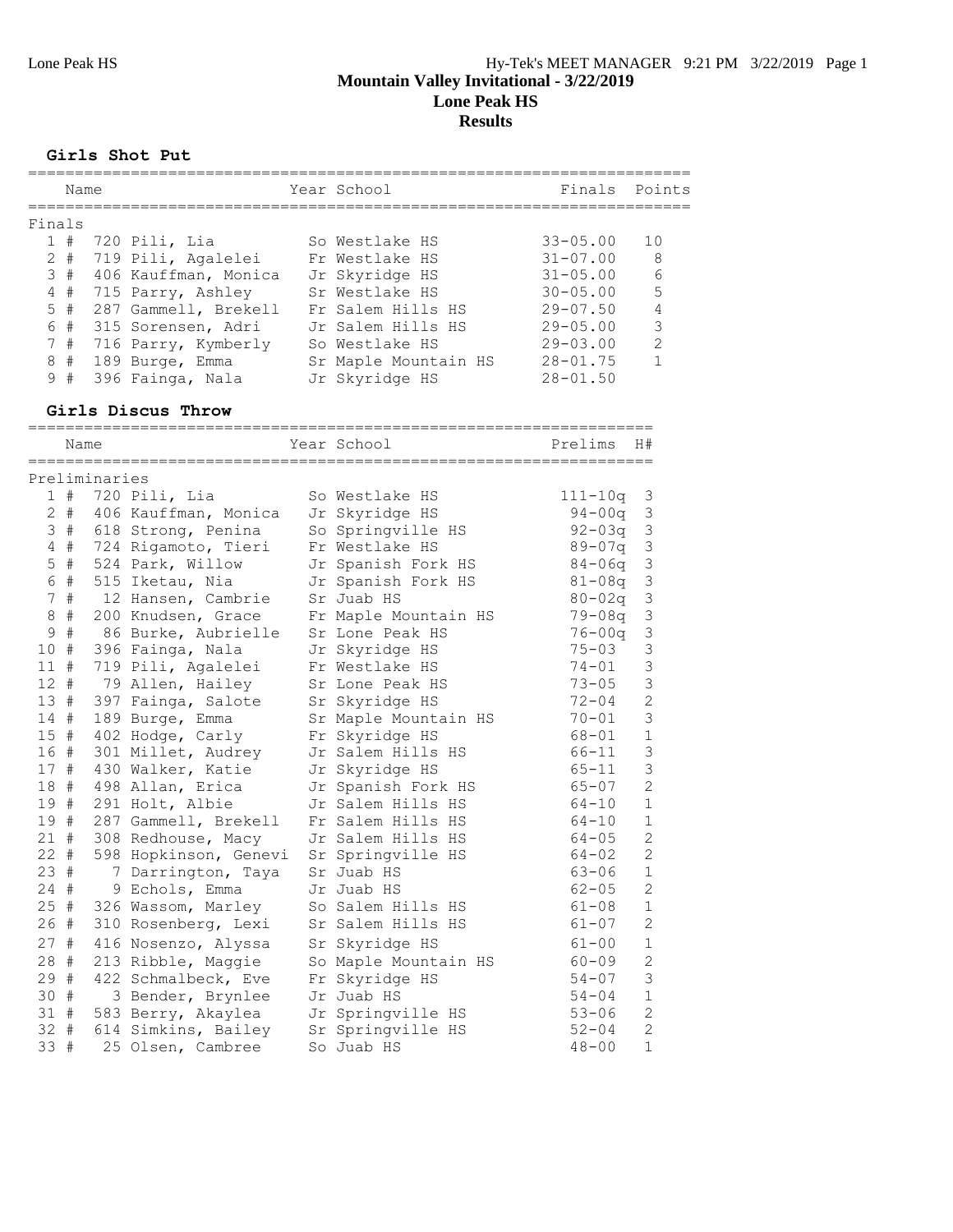#### **Girls Discus Throw**

|        | Name      |                      | Year School          | Finals Points |                |
|--------|-----------|----------------------|----------------------|---------------|----------------|
| Finals |           |                      |                      |               |                |
|        | 1#        | 720 Pili, Lia        | So Westlake HS       | $111 - 10$    | 1 O            |
|        | $2 \pm 1$ | 406 Kauffman, Monica | Jr Skyridge HS       | $94 - 00$     | - 8            |
|        | 3#        | 618 Strong, Penina   | So Springville HS    | $93 - 02$     | - 6            |
|        | 4#        | 724 Rigamoto, Tieri  | Fr Westlake HS       | $91 - 08$     | .5             |
|        | $5 +$     | 200 Knudsen, Grace   | Fr Maple Mountain HS | $90 - 02$     | $\overline{4}$ |
|        | 6#        | 524 Park, Willow     | Jr Spanish Fork HS   | $84 - 06$     | 3              |
|        | 7#        | 515 Iketau, Nia      | Jr Spanish Fork HS   | $81 - 08$     | $\mathcal{L}$  |
|        | 8#        | 12 Hansen, Cambrie   | Sr Juab HS           | $80 - 02$     |                |
| 9      | #         | 86 Burke, Aubrielle  | Sr Lone Peak HS      | $76 - 00$     |                |
|        |           |                      |                      |               |                |

### **Girls Javelin Throw**

|                 | Name        |               | =================     | Year School          | Prelims     | H#             |
|-----------------|-------------|---------------|-----------------------|----------------------|-------------|----------------|
|                 |             | Preliminaries |                       |                      |             |                |
|                 | $1$ #       |               | 715 Parry, Ashley     | Sr Westlake HS       | $107 - 10q$ | $\mathfrak{Z}$ |
| $\mathbf{2}$    | #           |               | 17 Hyatt, Tatum       | Sr Juab HS           | $105 - 03q$ | $\mathfrak{Z}$ |
| 3               | #           |               | 406 Kauffman, Monica  | Jr Skyridge HS       | $104 - 01q$ | $\mathfrak{Z}$ |
| 4               | #           |               | 5 Clark, Valerie      | So Juab HS           | 99-08q      | 3              |
| 5               | $\#$        |               | 300 Michelsen, Brinle | Sr Salem Hills HS    | $99 - 00q$  | $\mathfrak{Z}$ |
| $6\,$           | $\#$        |               | 315 Sorensen, Adri    | Jr Salem Hills HS    | $97 - 10q$  | 3              |
| $\overline{7}$  | $\#$        |               | 7 Darrington, Taya    | Sr Juab HS           | $95 - 08q$  | 3              |
| $\,8\,$         | $\#$        |               | 303 Oldroyd, Hailee   | Jr Salem Hills HS    | $95 - 01q$  | $\mathfrak{Z}$ |
| 9               | $\#$        |               | 287 Gammell, Brekell  | Fr Salem Hills HS    | $92 - 10q$  | $\overline{c}$ |
| 10              | $\#$        |               | 97 Grimmer, Grace     | Jr Lone Peak HS      | $91 - 00$   | 3              |
| 11              | #           |               | 604 Metler, Kaitlyn   | Jr Springville HS    | $89 - 07$   | 3              |
| $12$ #          |             |               | 200 Knudsen, Grace    | Fr Maple Mountain HS | $84 - 07$   | $\mathbf 1$    |
| 13#             |             |               | 322 Turnbow, Alesha   | Sr Salem Hills HS    | $83 - 07$   | $\overline{c}$ |
| 14#             |             |               | 28 Rowley, Ellie      | Fr Juab HS           | $82 - 10$   | $\overline{c}$ |
| 15 <sub>1</sub> | $\#$        |               | 720 Pili, Lia         | So Westlake HS       | $80 - 07$   | $\overline{c}$ |
| 16 #            |             |               | 723 Rigamoto, Mya     | Jr Westlake HS       | $76 - 00$   | 3              |
| 17              | #           |               | 598 Hopkinson, Genevi | Sr Springville HS    | $75 - 05$   | $\mathcal{S}$  |
| 18              | #           |               | 498 Allan, Erica      | Jr Spanish Fork HS   | $75 - 04$   | $\mathbf{1}$   |
| 19              | #           |               | 422 Schmalbeck, Eve   | Fr Skyridge HS       | $74 - 11$   | $\overline{2}$ |
| 20              | $\#$        |               | 283 Campbell, Sierra  | Sr Salem Hills HS    | $74 - 02$   | $\mathfrak{Z}$ |
| 21              | #           |               | 526 Richardson, Allie | Jr Spanish Fork HS   | $73 - 06$   | $\mathbf 1$    |
| $22 +$          |             |               | 319 Tasker, Aubrey    | Sr Salem Hills HS    | $73 - 00$   | 3              |
| 23#             |             |               | 402 Hodge, Carly      | Fr Skyridge HS       | $72 - 11$   | $\mathbf{1}$   |
| 24              | $_{\rm \#}$ |               | 404 Jacobs, Meg       | Jr Skyridge HS       | $72 - 08$   | $\overline{c}$ |
| 25              | $_{\rm \#}$ |               | 223 Wills, Sierra     | So Maple Mountain HS | $71 - 03$   | $\overline{c}$ |
| 26              | $\#$        |               | 716 Parry, Kymberly   | So Westlake HS       | $69 - 09$   | $\overline{2}$ |
| 27              | #           |               | 714 Paletta, Ashton   | Sr Westlake HS       | $67 - 10$   | $\mathbf{1}$   |
| 28              | $\#$        |               | 210 Owens, Lexie      | Jr Maple Mountain HS | $67 - 06$   | $\mathbf{1}$   |
| 29              | #           |               | 724 Rigamoto, Tieri   | Fr Westlake HS       | 66-11       | $\overline{c}$ |
| 30              | #           |               | 700 Gregory, Alyssa   | So Westlake HS       | $65 - 03$   | $\overline{c}$ |
| 31 #            |             |               | 396 Fainga, Nala      | Jr Skyridge HS       | $64 - 08$   | $\overline{c}$ |
| 32              | #           |               | 3 Bender, Brynlee     | Jr Juab HS           | $63 - 01$   | $\mathbf{1}$   |
| 33              | $\#$        |               | 189 Burge, Emma       | Sr Maple Mountain HS | $60 - 05$   | $\overline{c}$ |
| 34 #            |             |               | 405 Jugganaikloo, Lan | So Skyridge HS       | $57 - 01$   | $\mathbf{1}$   |
| 35#             |             |               | 183 Badger, Heather   | Jr Maple Mountain HS | $51 - 10$   | $\mathbf{1}$   |
| 36              | #           |               | 588 Carter, Chelby    | So Springville HS    | $50 - 06$   | $\mathbf{1}$   |
| 37              | #           |               | 416 Nosenzo, Alyssa   | Sr Skyridge HS       | $46 - 11$   | $\mathbf{1}$   |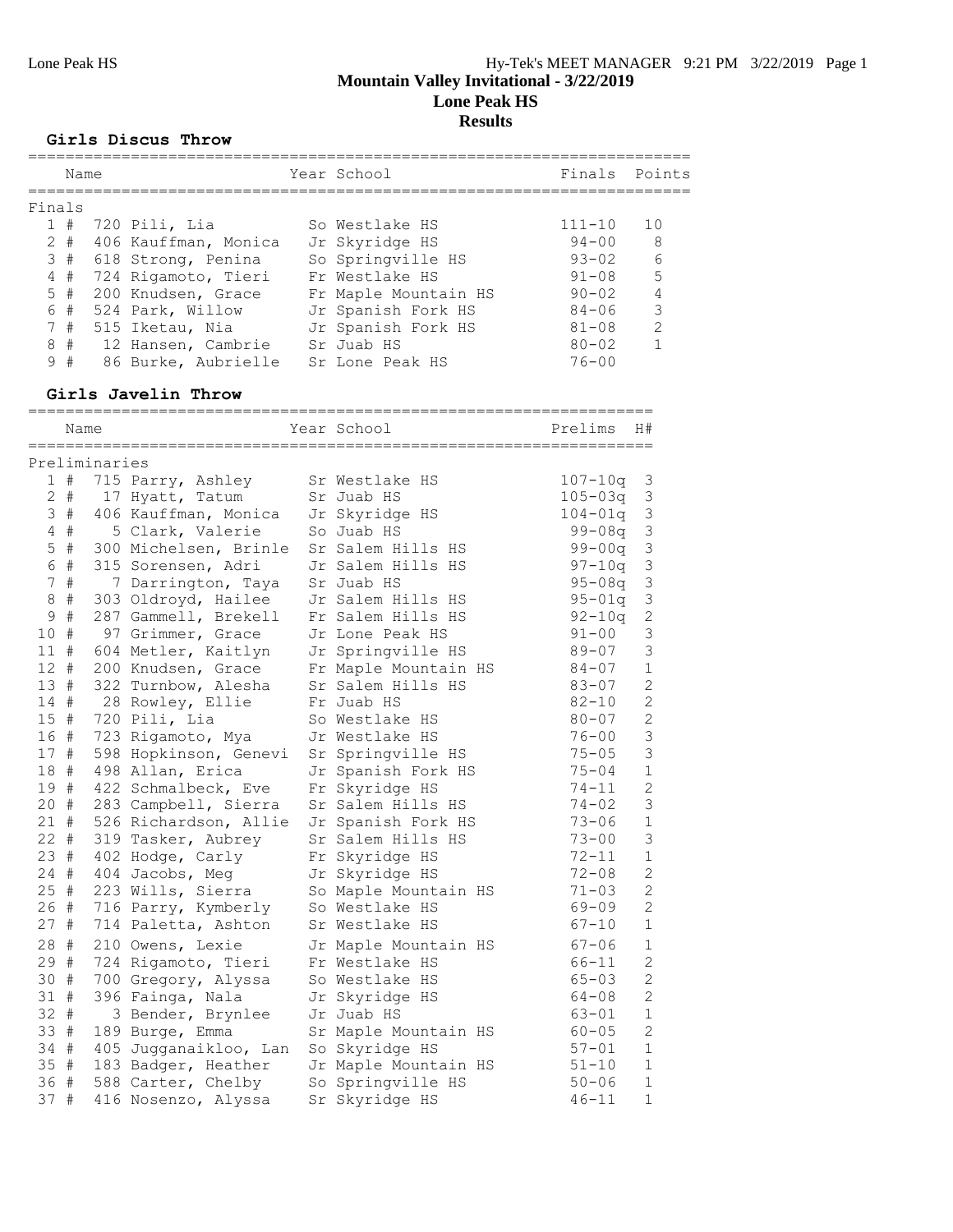#### **Girls Javelin Throw**

|        | Name  |                       | Year School       | Finals Points |                |
|--------|-------|-----------------------|-------------------|---------------|----------------|
| Finals |       |                       |                   |               |                |
|        | 1#    | 315 Sorensen, Adri    | Jr Salem Hills HS | $110 - 03$    | 10             |
|        | $2 +$ | 406 Kauffman, Monica  | Jr Skyridge HS    | $109 - 05$    | - 8            |
|        | 3#    | 5 Clark, Valerie      | So Juab HS        | $109 - 00$    | - 6            |
|        | 4#    | 715 Parry, Ashley     | Sr Westlake HS    | $108 - 08$    | $\overline{5}$ |
|        | 5#    | 17 Hyatt, Tatum       | Sr Juab HS        | $105 - 03$    | $\overline{4}$ |
|        | 6 #   | 300 Michelsen, Brinle | Sr Salem Hills HS | 99-00         | 3              |
|        | 7#    | 7 Darrington, Taya    | Sr Juab HS        | $95 - 08$     | $\mathcal{L}$  |
|        | 8#    | 303 Oldroyd, Hailee   | Jr Salem Hills HS | $95 - 01$     |                |
| 9      | #     | 287 Gammell, Brekell  | Fr Salem Hills HS | $92 - 10$     |                |
|        |       |                       |                   |               |                |

### **Boys 100 Meter Dash**

|             | Name  |                     | Year School Theory                                                                                                                                                                                                                                                                                                         | Finals Wind H# Points |               |                       |             |        |
|-------------|-------|---------------------|----------------------------------------------------------------------------------------------------------------------------------------------------------------------------------------------------------------------------------------------------------------------------------------------------------------------------|-----------------------|---------------|-----------------------|-------------|--------|
|             | 1#    |                     | 488 Taylor, Colin Jr Skyridge HS 11.47 1.7 1<br>734 Ballard, Blain Sr Westlake HS 11.49 1.7 1<br>669 Pilcher, David Jr Springville HS 11.64 1.7 1<br>347 Jackson, Kaleb Jr Salem Hills HS 11.67 1.2 2<br>680 Snapp, Conor Jr Springvil                                                                                     |                       |               |                       | 10          |        |
|             | $2 +$ |                     |                                                                                                                                                                                                                                                                                                                            |                       |               |                       | $\,8\,$     |        |
|             | 3#    |                     |                                                                                                                                                                                                                                                                                                                            |                       |               |                       | 6           |        |
|             | $4$ # |                     |                                                                                                                                                                                                                                                                                                                            |                       |               |                       | 5           | 11.665 |
|             | $5$ # |                     |                                                                                                                                                                                                                                                                                                                            |                       | $1.7 \quad 1$ |                       | 4           | 11.667 |
|             | 6 #   |                     |                                                                                                                                                                                                                                                                                                                            |                       | $1.1 \quad 3$ |                       | 3           |        |
|             | 7#    |                     |                                                                                                                                                                                                                                                                                                                            |                       | $1.7 \quad 1$ |                       | $\mathbf 2$ |        |
| 8           | #     |                     |                                                                                                                                                                                                                                                                                                                            |                       | 1.2           | $\mathbf{2}^{\prime}$ | $\mathbf 1$ |        |
| $\mathsf 9$ | #     |                     |                                                                                                                                                                                                                                                                                                                            |                       | 1.2           | 2                     |             |        |
| 10#         |       |                     |                                                                                                                                                                                                                                                                                                                            |                       | 1.6           | 4                     |             |        |
| $11$ #      |       |                     |                                                                                                                                                                                                                                                                                                                            |                       | 1.1           | 3                     |             |        |
| $12 +$      |       |                     |                                                                                                                                                                                                                                                                                                                            |                       | 1.7           | 1                     |             |        |
| 13#         |       |                     |                                                                                                                                                                                                                                                                                                                            |                       | 1.7           | $\mathbf{1}$          |             |        |
| $14$ #      |       |                     |                                                                                                                                                                                                                                                                                                                            |                       | 1.6           | 5                     |             |        |
| 15#         |       |                     |                                                                                                                                                                                                                                                                                                                            |                       | 1.6           | 4                     |             |        |
|             | 16 #  |                     |                                                                                                                                                                                                                                                                                                                            |                       | 1.6           | 5                     |             |        |
| 17#         |       |                     |                                                                                                                                                                                                                                                                                                                            |                       | 1.1           | $\mathcal{S}$         |             |        |
| 18#         |       |                     |                                                                                                                                                                                                                                                                                                                            |                       | 1.6           | 4                     |             |        |
| 18 #        |       |                     |                                                                                                                                                                                                                                                                                                                            |                       | 1.6           | 5                     |             |        |
| $20 +$      |       |                     |                                                                                                                                                                                                                                                                                                                            |                       | 0.9           | 6                     |             |        |
| $21 +$      |       |                     |                                                                                                                                                                                                                                                                                                                            |                       | 1.6           | 4                     |             |        |
| $22 +$      |       |                     |                                                                                                                                                                                                                                                                                                                            |                       | 1.1           | 3                     |             |        |
| 23#         |       |                     |                                                                                                                                                                                                                                                                                                                            |                       | 0.9           | 6                     |             |        |
| $24 +$      |       |                     |                                                                                                                                                                                                                                                                                                                            |                       | 1.1           | 3                     |             |        |
| 25#         |       |                     |                                                                                                                                                                                                                                                                                                                            |                       | 1.6           | 5                     |             |        |
| 26 #        |       | 277 Wright, Herbert | 680 Shapp, Connor Tr Springwille HS 11.67<br>179 Wood, Josh Sr Lone Peak HS 11.67<br>179 Wood, Josh Sr Lone Peak HS 11.75<br>43 Blackett, Bodee So Juab HS 11.75<br>69 Perry, Brigham Sr Juab HS 11.75<br>69 Perry, Brigham Sr Juab HS 1<br>Sr Maple Mountain HS 12.33<br>Fr Skyridge HS 12.33<br>Fr Spanish Fork HS 12.38 |                       | 1.2           | $\overline{c}$        |             |        |
| 26#         |       | 496 Winward, Sawyer |                                                                                                                                                                                                                                                                                                                            |                       | 1.6           | 5                     |             |        |
| 28#         |       | 550 Gunter, Jace    |                                                                                                                                                                                                                                                                                                                            |                       | 0.9           | 6                     |             |        |
| 29 #        |       |                     |                                                                                                                                                                                                                                                                                                                            |                       | 1.1           | 3                     |             |        |
| 30#         |       |                     |                                                                                                                                                                                                                                                                                                                            |                       | 1.2           | $\overline{c}$        |             |        |
| 31 #        |       |                     |                                                                                                                                                                                                                                                                                                                            |                       | 1.6           | 5                     |             |        |
| 32 #        |       |                     |                                                                                                                                                                                                                                                                                                                            |                       | 1.1           | 3                     |             |        |
| 33 #        |       |                     |                                                                                                                                                                                                                                                                                                                            |                       | 1.5           | $\overline{7}$        |             |        |
| $34 +$      |       |                     |                                                                                                                                                                                                                                                                                                                            |                       | 1.2           | $\overline{2}$        |             |        |
| 35 #        |       |                     |                                                                                                                                                                                                                                                                                                                            |                       | 1.6           | 5                     |             |        |
| 36 #        |       |                     |                                                                                                                                                                                                                                                                                                                            |                       | 1.1           | 3                     |             |        |
| 37#         |       |                     |                                                                                                                                                                                                                                                                                                                            |                       | 1.6           | 4                     |             |        |
| 38 #        |       |                     |                                                                                                                                                                                                                                                                                                                            |                       | 1.5           | $\overline{7}$        |             |        |
| 39#         |       |                     |                                                                                                                                                                                                                                                                                                                            |                       | 1.5           | $7\phantom{.0}$       |             |        |
| 40 #        |       |                     |                                                                                                                                                                                                                                                                                                                            |                       | 0.9           | 6                     |             |        |
| 41 #        |       |                     | 550 Gunter, Jace Fr Spanish Fork HS 12.38<br>652 Holloway, Tyler Jr Springville HS 12.39<br>738 Harris, Taylor Jr Maple Mountain HS 12.42<br>739 Bullock, Jake Sr Westlake HS 12.43<br>468 Loria, Josh So Skyridge HS 12.47<br>481 Shipp                                                                                   |                       | 1.2           | 2                     |             |        |
|             |       |                     |                                                                                                                                                                                                                                                                                                                            |                       |               |                       |             |        |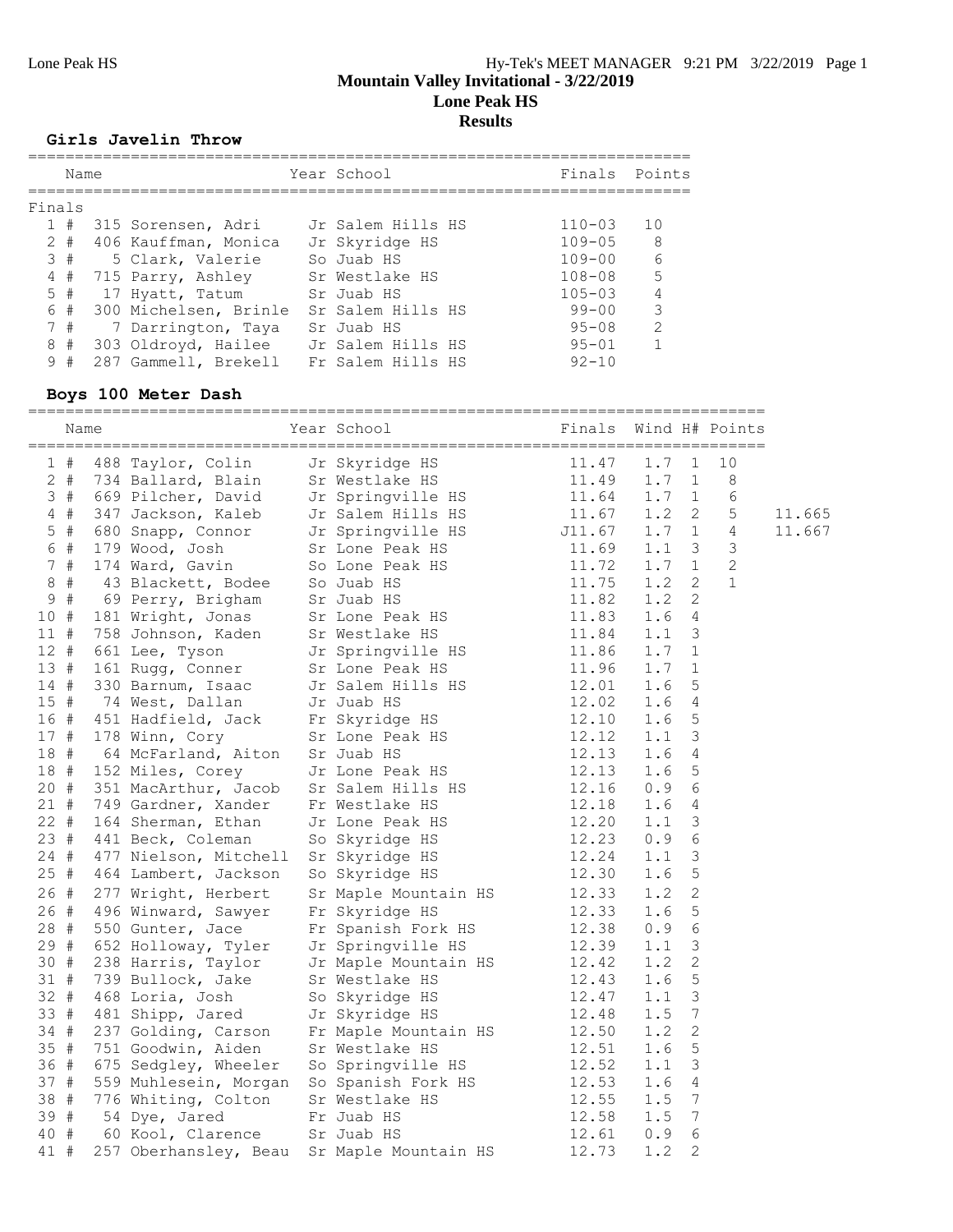|                                                                                                                             |                                                                                                                                                                                                                                                                                                                                                      | wouw |                                                                                                                                                                                                                                                                                                                        |                  |                                                    |
|-----------------------------------------------------------------------------------------------------------------------------|------------------------------------------------------------------------------------------------------------------------------------------------------------------------------------------------------------------------------------------------------------------------------------------------------------------------------------------------------|------|------------------------------------------------------------------------------------------------------------------------------------------------------------------------------------------------------------------------------------------------------------------------------------------------------------------------|------------------|----------------------------------------------------|
|                                                                                                                             |                                                                                                                                                                                                                                                                                                                                                      |      |                                                                                                                                                                                                                                                                                                                        |                  |                                                    |
|                                                                                                                             |                                                                                                                                                                                                                                                                                                                                                      |      | 12.82                                                                                                                                                                                                                                                                                                                  | 1.8 8            |                                                    |
|                                                                                                                             |                                                                                                                                                                                                                                                                                                                                                      |      | 12.83                                                                                                                                                                                                                                                                                                                  | 1.6 <sub>5</sub> |                                                    |
|                                                                                                                             |                                                                                                                                                                                                                                                                                                                                                      |      | 12.87                                                                                                                                                                                                                                                                                                                  | 1.8              | -8                                                 |
|                                                                                                                             |                                                                                                                                                                                                                                                                                                                                                      |      | 12.88                                                                                                                                                                                                                                                                                                                  | 0.9              | 6                                                  |
|                                                                                                                             |                                                                                                                                                                                                                                                                                                                                                      |      | 12.88                                                                                                                                                                                                                                                                                                                  | 1.6              | $\overline{4}$                                     |
|                                                                                                                             |                                                                                                                                                                                                                                                                                                                                                      |      | 12.98                                                                                                                                                                                                                                                                                                                  | 0.9              | 6                                                  |
|                                                                                                                             |                                                                                                                                                                                                                                                                                                                                                      |      |                                                                                                                                                                                                                                                                                                                        | 1.8 <sub>8</sub> |                                                    |
|                                                                                                                             |                                                                                                                                                                                                                                                                                                                                                      |      |                                                                                                                                                                                                                                                                                                                        | 1.6              | $\overline{4}$                                     |
|                                                                                                                             |                                                                                                                                                                                                                                                                                                                                                      |      | 13.19                                                                                                                                                                                                                                                                                                                  | 0.9              | - 6                                                |
|                                                                                                                             |                                                                                                                                                                                                                                                                                                                                                      |      |                                                                                                                                                                                                                                                                                                                        | 1.8              | 8                                                  |
|                                                                                                                             |                                                                                                                                                                                                                                                                                                                                                      |      | 13.40                                                                                                                                                                                                                                                                                                                  | $1.5 \quad 7$    |                                                    |
|                                                                                                                             |                                                                                                                                                                                                                                                                                                                                                      |      | 13.44                                                                                                                                                                                                                                                                                                                  | 1.8 <sub>8</sub> |                                                    |
|                                                                                                                             |                                                                                                                                                                                                                                                                                                                                                      |      |                                                                                                                                                                                                                                                                                                                        | 1.8 <sub>8</sub> |                                                    |
|                                                                                                                             |                                                                                                                                                                                                                                                                                                                                                      |      |                                                                                                                                                                                                                                                                                                                        | 1.8              | 8                                                  |
|                                                                                                                             |                                                                                                                                                                                                                                                                                                                                                      |      |                                                                                                                                                                                                                                                                                                                        | 1.5              | 7                                                  |
| $42 +$<br>43#<br>44 #<br>45 #<br>45#<br>47 #<br>48 #<br>49 #<br>$50 +$<br>51#<br>$52 +$<br>53#<br>54 #<br>$55 \; #$<br>56 # | Boys 100 Meter Dash<br>76 Wilkerson, Mason<br>144 Heimuli, Jonah<br>374 Terranova, Keynon<br>737 Benham, Lance<br>278 Wright, Teddy<br>546 Evans, Brigham<br>562 Olson, Greg<br>263 Rich, Jackson<br>748 Furey, Hayden<br>376 Thornock, Nate<br>232 Davis, Ethan<br>567 Rankin, Kyler<br>354 Miner, Kyle<br>535 Ames, Braydon<br>551 Huntsman, Bruce |      | Jr Juab HS<br>So Lone Peak HS<br>So Salem Hills HS<br>Fr Westlake HS<br>So Maple Mountain HS<br>So Spanish Fork HS<br>Jr Spanish Fork HS<br>Sr Maple Mountain HS<br>Sr Westlake HS<br>Sr Salem Hills HS<br>So Maple Mountain HS<br>So Spanish Fork HS<br>Jr Salem Hills HS<br>So Spanish Fork HS<br>So Spanish Fork HS |                  | 13.06<br>13.13<br>13.37<br>13.51<br>14.31<br>14.67 |

# **Boys 200 Meter Dash**

| Year School<br>Name<br>1#<br>734 Ballard, Blain                                         | Sr Westlake HS<br>$23.22$<br>$23.24$<br>$23.66$<br>Sr Skyridge HS<br>Jr Skyridge HS<br>So Salem Hills HS 23.80 | Finals         | $+0.0$      |                | Wind H# Points |
|-----------------------------------------------------------------------------------------|----------------------------------------------------------------------------------------------------------------|----------------|-------------|----------------|----------------|
|                                                                                         |                                                                                                                |                |             |                |                |
|                                                                                         |                                                                                                                |                |             | 1              | 10             |
| $2 +$<br>489 Taylor, Josh                                                               |                                                                                                                |                | $+0.0$      | $\mathbf{1}$   | 8              |
| 3#<br>488 Taylor, Colin                                                                 |                                                                                                                |                | $+0.0$      | $\mathbf{1}$   | 6              |
| 361 Rogers, Tanner<br>$4$ #                                                             |                                                                                                                |                | $-0.8$      | $\mathbf{2}$   | 5              |
| $5$ #<br>347 Jackson, Kaleb                                                             | Jr Salem Hills HS 23.98                                                                                        |                | $+0.0$      | 3              | 4              |
| 6 #<br>557 Moore, Jacob                                                                 | Jr Spanish Fork HS 24.23                                                                                       |                | $+0.0$      | 3              | 3              |
| 7#                                                                                      | Sr Salem Hills HS                                                                                              | 24.25          | $-0.8$      | $\overline{c}$ | $\overline{c}$ |
| 8#                                                                                      |                                                                                                                | 24.28          | $-0.8$      | $\overline{2}$ | $\mathbf{1}$   |
| 333 Chisholm, Ty<br>669 Pilcher, David<br>758 Johnson, Kaden<br>81 Sr Westlake HS<br>9# |                                                                                                                | 24.30          | $+0.0$      | 3              |                |
| 10#<br>179 Wood, Josh                                                                   | Sr Lone Peak HS                                                                                                | 24.40          | $-0.8$      | 2              |                |
| 11#<br>351 MacArthur, Jacob                                                             | 24.51<br>Sr Salem Hills HS                                                                                     |                | $\bf{+0.0}$ | 4              |                |
| $12$ #<br>661 Lee, Tyson                                                                | Jr Springville HS                                                                                              | 24.55          | $-0.8$      | $\overline{2}$ |                |
| 13#<br>152 Miles, Corey                                                                 | Jr Lone Peak HS                                                                                                | 24.71          | $+0.0$      | 4              |                |
| 14#<br>330 Barnum, Isaac                                                                | Jr Salem Hills HS                                                                                              | 24.81          | $+0.0$      | 4              |                |
| 15#<br>370 Staheli, Max                                                                 | So Salem Hills HS                                                                                              | 24.89          | $+0.0$      | 5              |                |
| 16#<br>341 Gonzalez, Marcus                                                             | So Salem Hills HS                                                                                              | 24.95          | $+0.0$      | 5              |                |
| 17#<br>178 Winn, Cory                                                                   | Sr Lone Peak HS                                                                                                | 25.02          | $+0.0$      | 3              |                |
| 18 #<br>657 Kelly, Reagan                                                               | Sr Springville HS                                                                                              | 25.12          | $+0.0$      | 5              |                |
| 19#<br>64 McFarland, Aiton                                                              | Sr Juab HS                                                                                                     | 25.14          | $+0.0$      | 5              |                |
| 20#<br>164 Sherman, Ethan                                                               | Jr Lone Peak HS                                                                                                | 25.23          | $+0.0$      | 4              |                |
| $21 +$<br>478 Pack, Bridger                                                             | Jr Skyridge HS                                                                                                 | 25.25          | $+0.0$      | 3              |                |
| $22 +$<br>270 Taylor, Gavin                                                             | Jr Maple Mountain HS 25.34                                                                                     |                | $+0.0$      | 1              |                |
| 23#<br>475 Mortenson, Nathan                                                            | 25.45<br>Jr Skyridge HS                                                                                        |                | $\bf{+0.0}$ | 4              |                |
| $24 +$<br>63 Matheson, Bryton                                                           | So Juab HS                                                                                                     | 25.61          | $-0.1$      | 6              |                |
| 25#<br>175 Whisman, Elijah                                                              | Jr Lone Peak HS                                                                                                | 25.65<br>25.79 | $+0.0$      | 3              |                |
| 26#<br>54 Dye, Jared                                                                    | Fr Juab HS                                                                                                     |                | $-0.1$      | 6              |                |
| 27#<br>751 Goodwin, Aiden                                                               | Sr Westlake HS                                                                                                 | 25.84          | $-0.1$      | 6              |                |
| 28#<br>468 Loria, Josh                                                                  | 25.88<br>So Skyridge HS                                                                                        |                | $+0.0$      | 4              |                |
| 29#<br>181 Wright, Jonas                                                                | Sr Lone Peak HS<br>25.95                                                                                       |                | $+0.0$      | 3              |                |
| 30 #<br>464 Lambert, Jackson                                                            | So Skyridge HS                                                                                                 | 25.99          | $+0.0$      | 5              |                |
| 31#<br>238 Harris, Taylor                                                               | Jr Maple Mountain HS                                                                                           | 26.01<br>26.10 | $+0.0$      | 1              |                |
| $32 +$<br>662 Maccabee, Tyler                                                           | Sr Springville HS                                                                                              |                | $+0.0$      | 5              |                |
| 33 #<br>674 Sadler, Brandon                                                             | Sr Springville HS                                                                                              | 26.14          | $-0.1$      | 6              |                |
| 34 #<br>257 Oberhansley, Beau                                                           | Sr Maple Mountain HS 26.23                                                                                     |                | $-0.8$      | 2              |                |
| 35#<br>73 Stevens, Louk                                                                 | 26.35<br>So Juab HS                                                                                            |                | $+0.0$      | 8              |                |
| 36 #<br>776 Whiting, Colton                                                             | Sr Westlake HS                                                                                                 | 26.43          | $-0.1$      | 6              |                |
| 37#<br>770 Sellick, Mark                                                                | Jr Westlake HS                                                                                                 | 26.62          | $+0.0$      | 8              |                |
| 38 #<br>76 Wilkerson, Mason                                                             | Jr Juab HS                                                                                                     | 27.03          | $+0.0$      | 8              |                |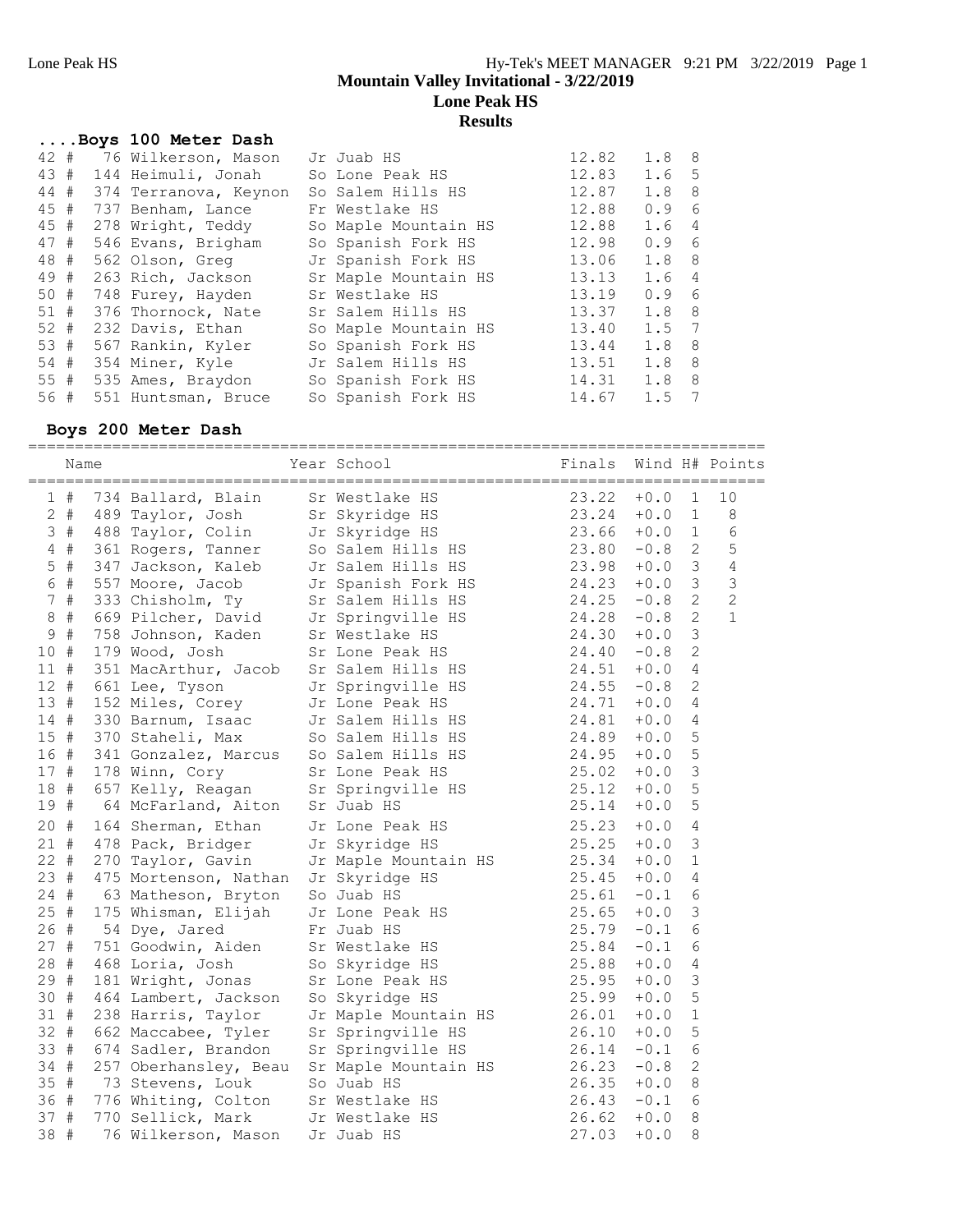# **....Boys 200 Meter Dash**

|  | 39 # 58 Hills, Parker   | Fr Juab HS           | $27.22 + 0.0$ 8 |  |
|--|-------------------------|----------------------|-----------------|--|
|  | 40 # 748 Furey, Hayden  | Sr Westlake HS       | $27.44 - 0.1$ 6 |  |
|  | 41 # 245 Kump, Thaddius | Sr Maple Mountain HS | $27.49 - 0.1$ 6 |  |
|  | 42 # 573 Smith, Logan   | Jr Spanish Fork HS   | $28.75 + 0.08$  |  |
|  | 43 # 574 Smith, Remy    | Fr Spanish Fork HS   | $29.72 + 0.0$ 8 |  |

# **Boys 400 Meter Dash**

|              | Name  |                                        | Year School                                 | Finals H# Points       |                  |             |
|--------------|-------|----------------------------------------|---------------------------------------------|------------------------|------------------|-------------|
|              | 1#    | 489 Taylor, Josh                       | Sr Skyridge HS                              | 49.94                  | 1                | 10          |
|              | $2$ # | 174 Ward, Gavin                        | So Lone Peak HS 51.82                       |                        | $\mathbf 1$      | 8           |
|              |       | 3 # 762 Masias, Matt                   | Jr Westlake HS                              | 52.44                  | $\mathbf{1}$     | 6           |
|              |       | 4 # 361 Rogers, Tanner                 | So Salem Hills HS                           | 52.97                  | $\mathbf{1}$     | 5           |
|              | $5$ # | 560 Olsen, Cade                        | Fr Spanish Fork HS                          | 53.17                  | 2                | 4           |
|              | 6 #   | 557 Moore, Jacob                       | Jr Spanish Fork HS                          | 53.39                  | $\mathbf{1}$     | 3           |
|              | 7#    | 333 Chisholm, Ty                       | Sr Salem Hills HS                           | 53.52                  | $\mathbf 1$      | 2           |
|              | $8 +$ | 161 Rugg, Conner                       | Sr Lone Peak HS                             | 53.65                  | 2                | $\mathbf 1$ |
| 9            | #     | 259 Parkinson, Cade                    | Jr Maple Mountain HS 53.77                  |                        | 3                |             |
| 10#          |       | 657 Kelly, Reagan                      | Sr Springville HS                           | 53.80                  | 3                |             |
| 11#          |       | 253 Meredith, Brandon                  | Sr Maple Mountain HS                        | 53.82                  | 3                |             |
| 12#          |       | 152 Miles, Corey                       | Jr Lone Peak HS                             | 54.10                  | 4                |             |
| 13#          |       | 561 Olsen, Tanner                      | Sr Spanish Fork HS                          | 54.69                  | $\mathbf 1$      |             |
| 13#          |       | 642 Francom, McKay                     | So Springville HS                           | 54.69                  | 2                |             |
| $15$ #       |       | 487 Talley, Cole                       | Jr Skyridge HS                              | 54.87                  | $\mathbf{2}$     |             |
| 16 #         |       | 556 Marsigli, Josh                     | So Spanish Fork HS                          | 55.04                  | 3                |             |
| 17#          |       | 270 Taylor, Gavin                      | Jr Maple Mountain HS                        | 55.47                  | 2                |             |
| 18 #         |       | 478 Pack, Bridger                      | Jr Skyridge HS                              | 55.51                  | $\mathbf{2}$     |             |
| 19 #         |       | 353 McEwan, Dylan                      | Sr Salem Hills HS                           | 55.56                  | 3                |             |
| 20#          |       | 56 Fletcher, Coltin                    | Jr Juab HS                                  | 56.04                  | $\mathsf 3$      |             |
| 21#          |       | 176 Whisman, Julian                    | Fr Lone Peak HS                             | 56.18                  | 5                |             |
| $22 +$       |       | 178 Winn, Cory                         | Sr Lone Peak HS                             | 56.42                  | 4                |             |
| 23#          |       | 330 Barnum, Isaac                      | Jr Salem Hills HS                           | 56.48                  | 4                |             |
| 24 #         |       | 38 Bailey, Jake                        | So Juab HS                                  | 56.66                  | 3                |             |
| $25$ #       |       | 674 Sadler, Brandon                    | Sr Springville HS                           | 56.79                  | 5                |             |
| 26 #         |       | 370 Staheli, Max                       | So Salem Hills HS                           | 57.24                  | 5                |             |
| 27#          |       | 172 Tooley, Eli                        | Jr Lone Peak HS                             | 57.65                  | 4                |             |
| 28 #         |       | 245 Kump, Thaddius                     | Sr Maple Mountain HS                        | 57.67                  | $\mathbf{2}$     |             |
| 29#          |       |                                        |                                             | 57.85                  | 4                |             |
| 30 #         |       | 455 Haynes, Shane                      | Jr Skyridge HS                              | 57.95                  | $\overline{7}$   |             |
| 31 #         |       | 662 Maccabee, Tyler<br>162 Rugg, Ethan | Sr Springville HS<br>So Lone Peak HS        | 58.00                  | 5                |             |
| $32 +$       |       | 442 Brandt, James                      |                                             | 58.20                  | 4                |             |
| 32 #         |       | 54 Dye, Jared                          | Jr Skyridge HS<br>Fr Juab HS                | 58.20                  | 5                |             |
| 34 #         |       | 751 Goodwin, Aiden                     | Sr Westlake HS                              | 59.30                  | 4                |             |
| 35#          |       | 682 Williamson, Tyson                  | Jr Springville HS                           |                        | 6                |             |
| 36 #         |       | 171 Timothy, Tristan                   | Sr Lone Peak HS                             | 1:00.01                | 6                |             |
| 37#          |       | 434 Allfrey, Braden                    | Sr Skyridge HS                              | 1:00.36                | 5                |             |
| 38 #         |       | 554 Larsen, Spencer                    | Fr Spanish Fork HS                          | 1:01.47                | $\boldsymbol{7}$ |             |
| 39 #         |       |                                        |                                             |                        | $\boldsymbol{7}$ |             |
| 40 #         |       | 332 Caldwell, Tyler                    | Sr Salem Hills HS 1:01.50<br>Fr Westlake HS | 1:01.73                | 6                |             |
| 41 #         |       | 737 Benham, Lance                      |                                             | 1:01.85                | 5                |             |
| 42 #         |       | 743 Cowan, Cooper                      | Fr Westlake HS<br>Sr Salem Hills HS         |                        | 6                |             |
|              |       | 338 Cook, Tyler                        |                                             | $1:02.20$<br>$1:02.21$ | 4                |             |
| 43 #<br>44 # |       | 468 Loria, Josh                        | So Skyridge HS                              |                        | 7                |             |
|              |       | 567 Rankin, Kyler                      | So Spanish Fork HS                          | 1:04.22                |                  |             |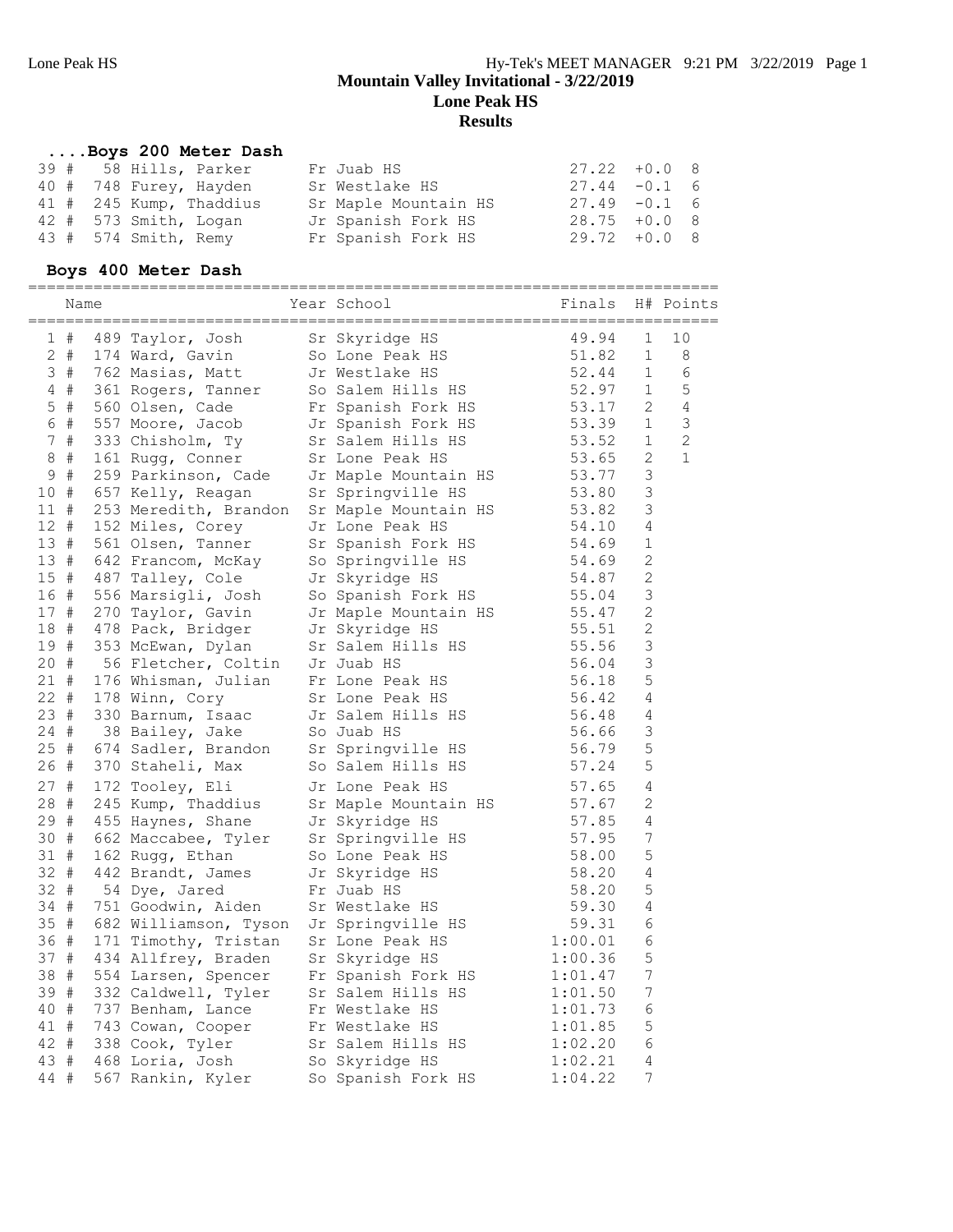# **Boys 800 Meter Run**

|        | Name        |                                             | Year School                                  | Finals  |                           | H# Points      |
|--------|-------------|---------------------------------------------|----------------------------------------------|---------|---------------------------|----------------|
|        | 1#          |                                             | Sr Springville HS                            | 2:01.10 | $\mathbf 1$               | 10             |
|        | $2$ #       | 667 Paxton, Carter<br>355 Morgan, Brandon   | Sr Salem Hills HS                            | 2:02.31 | $\mathbf 1$               | 8              |
|        | 3#          | 624 Adams, Jackson                          | Jr Springville HS                            | 2:04.77 | $\mathbf{1}$              | 6              |
|        | $4$ #       | 156 Mott, Tristan                           | Jr Lone Peak HS                              | 2:05.02 | $\mathbf{1}$              | $\mathsf S$    |
| 5      | $\#$        | 561 Olsen, Tanner                           | Sr Spanish Fork HS                           | 2:05.36 | $\mathbf{1}$              | 4              |
| 6      | #           | 448 Dillon, Parker                          | Sr Skyridge HS                               | 2:05.91 | $\mathbf{1}$              | $\mathfrak{Z}$ |
| 7      | $_{\rm \#}$ |                                             | Fr Skyridge HS                               | 2:06.36 | $\mathbf{1}$              | $\overline{c}$ |
| 8      | $\#$        | 494 Wallgren, Seth<br>259 Parkinson, Cade   |                                              | 2:07.16 | $\mathbf{1}$              | $\mathbf{1}$   |
| 9      | $\#$        |                                             | Jr Maple Mountain HS<br>Sr Maple Mountain HS | 2:09.71 | $\mathbf{1}$              |                |
| 10     | #           | 253 Meredith, Brandon<br>343 Griggs, Xander | Jr Salem Hills HS                            | 2:10.23 | $\mathbf 1$               |                |
| 11#    |             | 159 Prosser, Tye                            | So Lone Peak HS                              | 2:10.73 | $1\,$                     |                |
| $12 +$ |             |                                             |                                              | 2:11.10 | $\mathbf 1$               |                |
| 13#    |             | 459 Jensen, Koby                            | Sr Skyridge HS                               |         | $\mathbf 1$               |                |
|        |             | 445 Brock, Derek                            | So Skyridge HS                               | 2:12.27 | $\overline{c}$            |                |
| 14#    |             | 742 Chappell, Tanner                        | Sr Westlake HS                               | 2:13.20 | $\overline{c}$            |                |
| 15#    |             | 53 Dinkel, Tyler                            | Jr Juab HS                                   | 2:14.02 |                           |                |
| 16 #   |             | 358 Olson, Grandin                          | So Salem Hills HS                            | 2:14.35 | $\overline{2}$            |                |
| 17#    |             | 668 Paxton, Kaden                           | So Springville HS                            | 2:14.42 | $1\,$                     |                |
| 18#    |             | 453 Harris, Jacob                           | Jr Skyridge HS                               | 2:15.74 | $\mathbf{2}$              |                |
| 19#    |             | 265 Sharp, Andrew                           | So Maple Mountain HS                         | 2:16.64 | $\mathbf{2}$              |                |
| 20#    |             | 775 Westphal, Kyler                         | Jr Westlake HS                               | 2:17.02 | $\overline{c}$            |                |
| 21#    |             | 630 Bradshaw, Zachary                       | So Springville HS                            | 2:17.54 | $\overline{c}$            |                |
| $22 +$ |             | 457 Hunsaker, Zach                          | Fr Skyridge HS                               | 2:20.99 | $\overline{c}$            |                |
| 23#    |             | 340 DeHart, Tanner                          | Sr Salem Hills HS                            | 2:22.10 | 3                         |                |
| $24 +$ |             | 781 Evans, Tanner                           | Fr Westlake HS                               | 2:22.71 | $\mathbf{2}$              |                |
| 25#    |             | 366 Small, Gabriel                          | So Salem Hills HS                            | 2:22.96 | 3                         |                |
| 26#    |             | 345 Hunter, Zach                            | Jr Salem Hills HS                            | 2:23.11 | $\overline{c}$            |                |
| 27#    |             | 148 Leineger, Spencer                       | Fr Lone Peak HS                              | 2:23.66 | $\overline{c}$            |                |
| 28 #   |             | 670 Poole, Justin                           | Sr Springville HS                            | 2:24.01 | 3                         |                |
| 29#    |             | 243 Hunter, Holden                          | Sr Maple Mountain HS                         | 2:24.09 | $\mathbf{2}$              |                |
| 30#    |             | 640 Farrerr, McKay                          | Jr Springville HS                            | 2:24.11 | 3                         |                |
| 31#    |             | 738 Boles, Samuel                           | So Westlake HS                               | 2:24.56 | 3                         |                |
| $32 +$ |             | 458 Hurst, Will                             | So Skyridge HS                               | 2:24.59 | 3                         |                |
| 33     | #           | 137 Creer, Peter                            | Fr Lone Peak HS                              | 2:24.61 | $\overline{c}$            |                |
| 34 #   |             | 555 Marshall, Bryce                         | Jr Spanish Fork HS                           | 2:24.95 | $\overline{c}$            |                |
| 35#    |             | 755 Hokanson, Caleb                         | Jr Westlake HS                               | 2:25.16 | 3                         |                |
| 36#    |             | 437 Barfuss, Braden                         | Sr Skyridge HS                               | 2:25.30 | $\overline{c}$            |                |
| 37#    |             | 165 Shields, Jeff                           | Fr Lone Peak HS                              | 2:25.95 | $\mathbf{2}$              |                |
| 38     | $\#$        | 272 Webster, Corbin                         | Jr Maple Mountain HS                         | 2:27.50 | $\overline{2}$            |                |
| 39 #   |             | 746 Freeman, Chris                          | Jr Westlake HS                               | 2:29.04 | 3                         |                |
| 40 #   |             | 170 Tew, Zach                               | Fr Lone Peak HS                              | 2:29.53 | 2                         |                |
| 41 #   |             | 249 McBride, Coy                            | So Maple Mountain HS                         | 2:30.15 | 3                         |                |
| 42 #   |             | 371 Stepp, Matthew                          | Jr Salem Hills HS                            | 2:30.35 | $\ensuremath{\mathsf{3}}$ |                |
| 43 #   |             | 761 Kroff, Spencer                          | Fr Westlake HS                               | 2:30.51 | 3                         |                |
| 44 #   |             | 133 Chandler, Kazdyn                        | Sr Lone Peak HS                              | 2:33.00 | $\sqrt{2}$                |                |
| 45 #   |             | 681 Taylor, Jaden                           | Jr Springville HS                            | 2:35.75 | $\ensuremath{\mathsf{3}}$ |                |
| 46#    |             | 339 Crawford, Ethen                         | Jr Salem Hills HS                            | 2:45.19 | 3                         |                |
| 47 #   |             | 677 Silva, Colby                            | So Springville HS                            | 2:45.29 | $\mathsf 3$               |                |
| 48 #   |             | 47 Cannell, Ben                             | Fr Juab HS                                   | 2:58.04 | $\mathsf 3$               |                |
| 49#    |             | 62 Manning, Kolten                          | Fr Juab HS                                   | 2:59.12 | $\mathsf 3$               |                |
| 50 #   |             | 46 Bunker, Kaleb                            | Fr Juab HS                                   | 2:59.91 | 3                         |                |
|        |             |                                             |                                              |         |                           |                |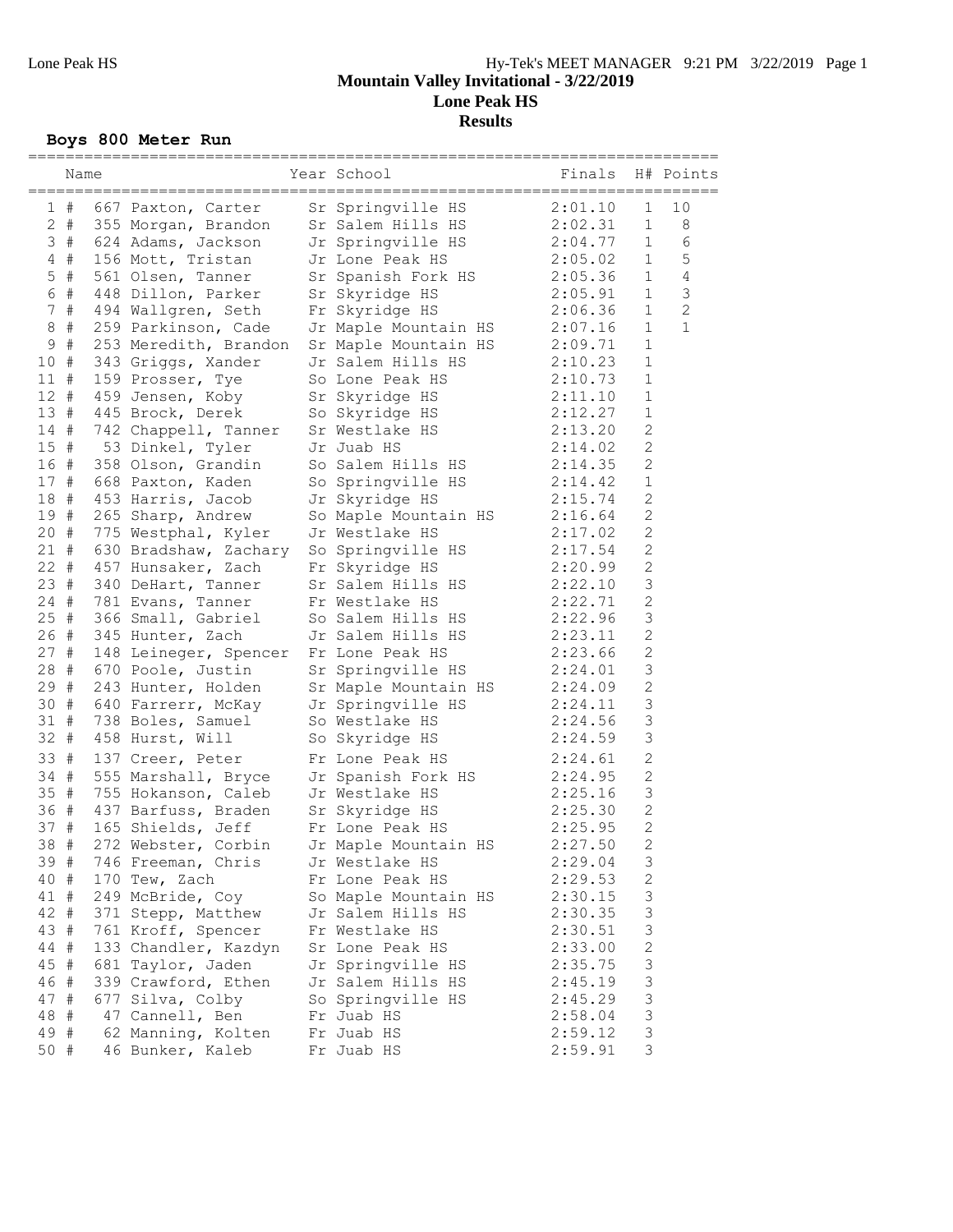# **Boys 1600 Meter Run**

|        | Name  |                                         | Year School               | Finals  |                           | H# Points      |
|--------|-------|-----------------------------------------|---------------------------|---------|---------------------------|----------------|
|        | 1#    | 355 Morgan, Brandon                     | Sr Salem Hills HS         | 4:37.37 | $\mathbf 1$               | 10             |
|        | $2 +$ | 156 Mott, Tristan                       | Jr Lone Peak HS           | 4:39.72 | $\mathbf 1$               | 8              |
|        | 3#    | 135 Clark, Charlie                      | Jr Lone Peak HS           | 4:40.81 | $\mathbf{1}$              | 6              |
|        | $4$ # | 766 Moffat, Michael                     | So Westlake HS            | 4:42.11 | $\mathbf{1}$              | $\mathsf S$    |
| 5      | #     | 276 Woolford, Isaac                     |                           | 4:43.09 | $\mathbf 1$               | $\overline{4}$ |
| 6      | #     |                                         | Fr Maple Mountain HS      |         | $\mathbf 1$               | $\mathfrak{Z}$ |
|        |       | 545 Dedrickson, Garre                   | Jr Spanish Fork HS        | 4:43.91 |                           | $\mathbf{2}$   |
| 7      | #     | 572 Scott, Jordon                       | Sr Spanish Fork HS        | 4:45.36 | $\mathbf{1}$<br>2         | $\mathbf{1}$   |
| 8      | $\#$  | 772 Taylor, Noah                        | Sr Westlake HS            | 4:48.83 |                           |                |
| 9      | #     | 778 Woodrum, James                      | Sr Westlake HS            | 4:49.22 | $\overline{c}$            |                |
| 10     | #     | 537 Bailey, Spencer                     | Jr Spanish Fork HS        | 4:50.07 | $\mathbf{2}$              |                |
| $11$ # |       | 568 Reese, Tyler                        | So Spanish Fork HS        | 4:50.17 | $\mathbf{2}$              |                |
| 12#    |       | 438 Barfuss, Jarren                     | So Skyridge HS            | 4:51.10 | $\mathbf{2}$              |                |
| 13#    |       | 759 Jones, Nicolas                      | Jr Westlake HS            | 4:51.50 | $\mathbf{2}$              |                |
| 14#    |       | 540 Cable, Matthew                      | Jr Spanish Fork HS        | 4:51.85 | $\mathbf{1}$              |                |
| 15#    |       | 133 Chandler, Kazdyn                    | Sr Lone Peak HS           | 4:53.94 | $1\,$                     |                |
| 16#    |       | 138 Doman, Luke                         | So Lone Peak HS           | 4:53.99 | $\mathbf{1}$              |                |
| 17#    |       | 454 Harris, James                       | Sr Skyridge HS            | 4:54.52 | $\mathbf{1}$              |                |
| 18 #   |       | 378 Wilkey, Carter                      | Jr Salem Hills HS         | 4:56.16 | $\mathbf{2}$              |                |
| 19#    |       | 463 Kjar, Seth                          | Fr Skyridge HS            | 4:57.09 | $\mathbf{2}$              |                |
| 20#    |       | 472 Merrell, Ben                        | Sr Skyridge HS            | 4:57.63 | $\overline{2}$            |                |
| $21 +$ |       | 166 Smith, Ethan                        | So Lone Peak HS           | 4:57.94 | $\overline{c}$            |                |
| $22 +$ |       | 343 Griggs, Xander                      | Jr Salem Hills HS         | 4:58.19 | $\overline{2}$            |                |
| 23#    |       | 645 Garnica, Logan                      | Fr Springville HS         | 4:58.91 | $1\,$                     |                |
| $24$ # |       | 646 Gee, Jacob                          | So Springville HS 4:58.93 |         | $\mathbf{2}$              |                |
| 25#    |       | 473 Morrison, Logan                     | So Skyridge HS            | 4:59.61 | $\mathbf{2}$              |                |
| 26#    |       | 452 Harmon, Cole                        | So Skyridge HS            | 5:00.16 | $\overline{c}$            |                |
| 27#    |       | 244 Jensen, John                        | Jr Maple Mountain HS      | 5:00.43 | $\overline{2}$            |                |
| 28#    |       | 771 Smith, Matthew                      | Sr Westlake HS            | 5:00.60 | $\mathbf{2}$              |                |
| 29#    |       | 52 Day, Dason                           | Fr Juab HS                | 5:01.40 | $\mathbf{2}$              |                |
| 30#    |       | 768 Raff, Joseph                        | Sr Westlake HS            | 5:01.55 | $\mathbf{2}$              |                |
| 31#    |       | 53 Dinkel, Tyler                        | Jr Juab HS                | 5:02.84 | 3                         |                |
| 32     | #     | 467 Logan, Jd                           | So Skyridge HS            | 5:02.88 | 3                         |                |
| 33 #   |       | 651 Hodson, Isaac                       | Sr Springville HS         | 5:04.52 | $\overline{c}$            |                |
| $34 +$ |       | 329 Bailey, Brett                       | Fr Salem Hills HS         | 5:04.66 | 3                         |                |
| 35#    |       | 147 Judd, Brandon                       | Sr Lone Peak HS           | 5:05.45 | $\mathsf 3$               |                |
| 36 #   |       | 250 Meeks, Hunter                       | So Maple Mountain HS      | 5:07.23 | $\overline{c}$            |                |
| 37#    |       | 638 Dalley, McKay                       | So Springville HS         | 5:09.18 | 3                         |                |
| 38     | #     | 265 Sharp, Andrew                       | So Maple Mountain HS      | 5:10.62 | 3                         |                |
| 39 #   |       | 671 Price, Ben                          | So Springville HS         | 5:11.47 | 2                         |                |
|        |       | 40 # 627 Barrett, Calvin                | Sr Springville HS         | 5:12.12 | 3                         |                |
| 41 #   |       | 760 Kasanicky, Thomas                   | Jr Westlake HS            | 5:13.67 | $\sqrt{2}$                |                |
| 42 #   |       | 134 Chandler, Kedryn                    | So Lone Peak HS           | 5:13.77 | $\mathfrak{Z}$            |                |
| 43 #   |       | 449 Eastmond, Colby                     | Jr Skyridge HS            | 5:17.10 | $\sqrt{2}$                |                |
| 44 #   |       | 44 Braden, Jared                        | Jr Juab HS                | 5:17.26 | 3                         |                |
| 45 #   |       | 36 Allred, Korbin                       | So Juab HS                | 5:18.78 | $\ensuremath{\mathsf{3}}$ |                |
| 46 #   |       | 272 Webster, Corbin                     | Jr Maple Mountain HS      | 5:19.66 | $\mathfrak{Z}$            |                |
| 47 #   |       | 539 Buckley, Daniel                     | So Spanish Fork HS        | 5:21.58 | $\mathsf 3$               |                |
| 48 #   |       | 365 Scott, Stratton                     | Sr Salem Hills HS         | 5:22.46 | $\mathsf 3$               |                |
| 49 #   |       | 243 Hunter, Holden                      | Sr Maple Mountain HS      | 5:23.21 | $\mathfrak{Z}$            |                |
| 50 #   |       | 542 Cobb, Ryan                          | So Spanish Fork HS        | 5:30.34 | $\mathfrak{Z}$            |                |
| $51$ # |       | 249 McBride, Coy                        | So Maple Mountain HS      | 5:31.22 | $\ensuremath{\mathsf{3}}$ |                |
| 52 #   |       | 226 Brinkerhoff, Samu                   | Jr Maple Mountain HS      | 5:32.42 | $\mathfrak{Z}$            |                |
| 53#    |       | 366 Small, Gabriel                      | So Salem Hills HS         | 5:34.59 | $\mathsf 3$               |                |
| 54 #   |       | 679 Sines, Ethan                        | Sr Springville HS         | 5:42.08 | $\mathsf 3$               |                |
| 55 #   |       | 344 Haskell, Stockton Jr Salem Hills HS |                           | 5:46.17 | $\mathfrak{Z}$            |                |
| 56 #   |       | 50 Covington, Thomas                    | Fr Juab HS                | 5:49.86 | 3                         |                |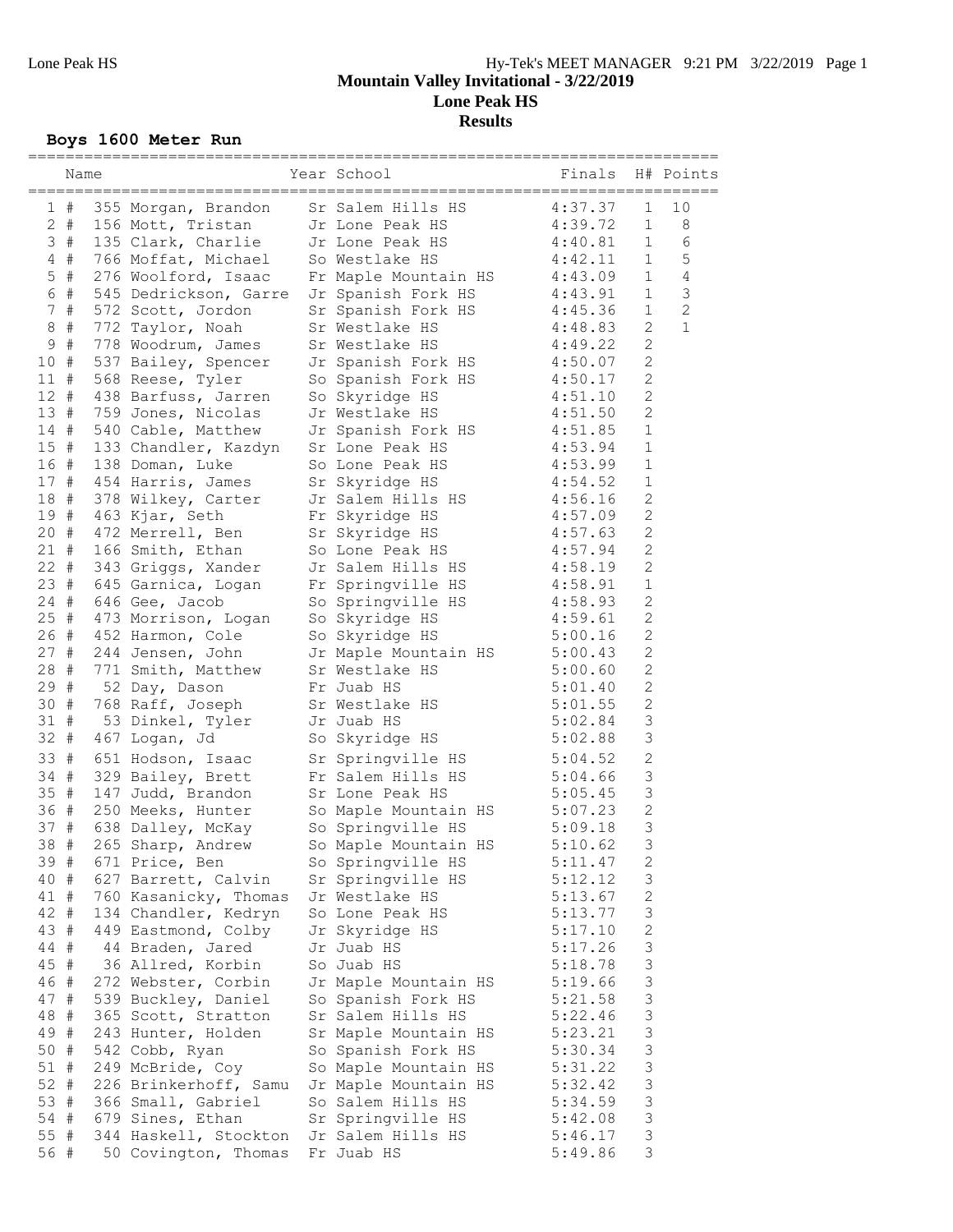# **....Boys 1600 Meter Run**

|  | 57 # 335 Coffman, Brandon | So Salem Hills HS | $5:58.90$ 3 |
|--|---------------------------|-------------------|-------------|
|  | 58 # 632 Caswell, Connor  | Fr Springville HS | $5:59.33$ 3 |
|  | 59 # 49 Cieslak, Tristan  | Fr Juab HS        | $6:00.17$ 3 |
|  | 60 # 46 Bunker, Kaleb     | Fr Juab HS        | 6:44.51 3   |
|  | 61 # 62 Manning, Kolten   | Fr Juab HS        | 6:45.56 3   |

### **Boys 3200 Meter Run**

|             | Name  |                                                                               | Year School          | --<br>Finals H# Points                                 |                |                |
|-------------|-------|-------------------------------------------------------------------------------|----------------------|--------------------------------------------------------|----------------|----------------|
|             |       |                                                                               |                      |                                                        | $\mathbf 1$    | 10             |
|             |       | 1 # 132 Bybee, Jake Jr Lone Peak HS<br>2 # 491 Thompson, Creed So Skyridge HS |                      | $9:52.08$<br>$9:52.91$                                 | $\mathbf{1}$   | 8              |
|             | 3#    | 141 Finch, Carson                                                             | Jr Lone Peak HS      | 9:57.51                                                | $\mathbf{1}$   | 6              |
|             | $4$ # | 492 Thompson, Davin                                                           | So Skyridge HS       |                                                        | $\mathbf{1}$   | 5              |
|             | $5$ # | 155 Miller, Jack                                                              | Jr Lone Peak HS      | 9:57.75<br>9:58.31                                     | $\mathbf{1}$   | 4              |
|             | 6#    | 163 Rummler, Dallin                                                           | Sr Lone Peak HS      | 9:58.41<br>9:58.41<br>10:03.85<br>10:08.40<br>10:08.40 | $\mathbf{1}$   | $\mathcal{S}$  |
|             | 7#    | 765 Megargel, Jedidia                                                         | So Westlake HS       |                                                        | $\mathbf 1$    | $\overline{c}$ |
| $\,8\,$     | #     | 659 Krieger, Adam                                                             | Sr Springville HS    | 10:08.49                                               | $\mathbf{1}$   | $\mathbf{1}$   |
| $\mathsf 9$ | #     | 639 Eifert, Michael                                                           | Jr Springville HS    |                                                        | $\mathbf{1}$   |                |
| 10#         |       | 673 Roberts, Tj                                                               | Sr Springville HS    | 10:17.63                                               | $\mathbf 1$    |                |
| $11$ #      |       | 756 Hudson, Tyler                                                             | So Westlake HS       | 10:20.37                                               | $\mathbf{1}$   |                |
| $12 +$      |       | 378 Wilkey, Carter                                                            | Jr Salem Hills HS    | 10:29.78                                               | $\mathbf 1$    |                |
| 13#         |       | 471 Menendez, Satchel                                                         | Jr Skyridge HS       | 10:33.57                                               | $\mathbf 1$    |                |
| 14#         |       | 643 Francom, William                                                          | Jr Springville HS    | 10:34.57                                               | $\mathbf 1$    |                |
| 15#         |       | 447 Cook, Nathan                                                              | Jr Skyridge HS       | 10:37.42                                               | $\mathbf 1$    |                |
| 16 #        |       | 266 Skelton, David                                                            | Jr Maple Mountain HS | 10:37.74                                               | $\mathbf 1$    |                |
| 17#         |       | 741 Case, Matthew                                                             | Sr Westlake HS       | 10:43.99                                               | $\mathbf 1$    |                |
| 18 #        |       | 740 Call, Jay                                                                 | Jr Westlake HS       | 10:50.65                                               | $\overline{2}$ |                |
| 19#         |       | 127 Alcorn, Davis                                                             | Fr Lone Peak HS      | 10:54.37                                               | $\overline{c}$ |                |
| 20 #        |       | 52 Day, Dason                                                                 | Fr Juab HS           | 10:59.22                                               | $\overline{c}$ |                |
| 21 #        |       | 440 Barney, Josh                                                              | Jr Skyridge HS       | 11:03.68                                               | $1\,$          |                |
| $22 +$      |       | 655 Johns, Chase                                                              | So Springville HS    | 11:03.76                                               | $\mathbf 1$    |                |
| 23#         |       | 130 Bird, Sam                                                                 | Jr Lone Peak HS      | 11:04.44                                               | $\overline{2}$ |                |
| 24 #        |       | 753 Hatch, Trevor                                                             | Jr Westlake HS       | 11:14.00                                               | $\overline{2}$ |                |
| 25#         |       | 151 McGrath, Calvin                                                           | Jr Lone Peak HS      | 11:16.54                                               | $\overline{c}$ |                |
| 26 #        |       | 626 Balagna, Colton                                                           | Fr Springville HS    | 11:19.81                                               | $\overline{c}$ |                |
| 27#         |       | 143 Hanna, Jackson                                                            | So Lone Peak HS      | 11:19.83                                               | $\mathbf{2}$   |                |
| 28#         |       | 358 Olson, Grandin                                                            | So Salem Hills HS    | 11:29.77                                               | $\overline{c}$ |                |
| 29#         |       | 752 Harper, Dustin                                                            | Jr Westlake HS       | 11:49.61                                               | $\overline{c}$ |                |
| 30#         |       | 497 Wright, Dallyn                                                            | Fr Skyridge HS       | 11:50.74                                               | 2              |                |
| 31 #        |       | 44 Braden, Jared                                                              | Jr Juab HS           | 12:04.92                                               | $\overline{c}$ |                |
| $32 +$      |       | 747 Freeman, Matthew                                                          | Fr Westlake HS       | 12:05.37                                               | $\overline{c}$ |                |
| 33#         |       | 479 Reeder, Kyle                                                              | Jr Skyridge HS       | 12:17.52                                               | $\mathbf{2}$   |                |
| 34 #        |       | 466 Lindsey, Ryan                                                             | Fr Skyridge HS       | 12:29.10                                               | $\overline{c}$ |                |
| 35#         |       | 648 Harrison, Joseph                                                          | Sr Springville HS    | 12:30.51                                               | $\overline{c}$ |                |
| 36 #        |       | 264 Rober, Briggs                                                             | Fr Maple Mountain HS | 12:40.21                                               | $\overline{c}$ |                |
| 37 #        |       | 50 Covington, Thomas                                                          | Fr Juab HS           | 12:42.12                                               | $\overline{c}$ |                |
|             |       | 38 # 344 Haskell, Stockton                                                    | Jr Salem Hills HS    | 12:45.83                                               | $\overline{c}$ |                |
| 39 #        |       | 364 Sanchez, Tyke So Salem Hills HS                                           |                      | 13:28.70                                               | $\overline{c}$ |                |
| 40 #        |       | 363 Sanchez, Cruz                                                             | So Salem Hills HS    | 13:30.59                                               | $\overline{c}$ |                |
| 41          | #     | 47 Cannell, Ben                                                               | Fr Juab HS           | 16:00.14                                               | $\overline{2}$ |                |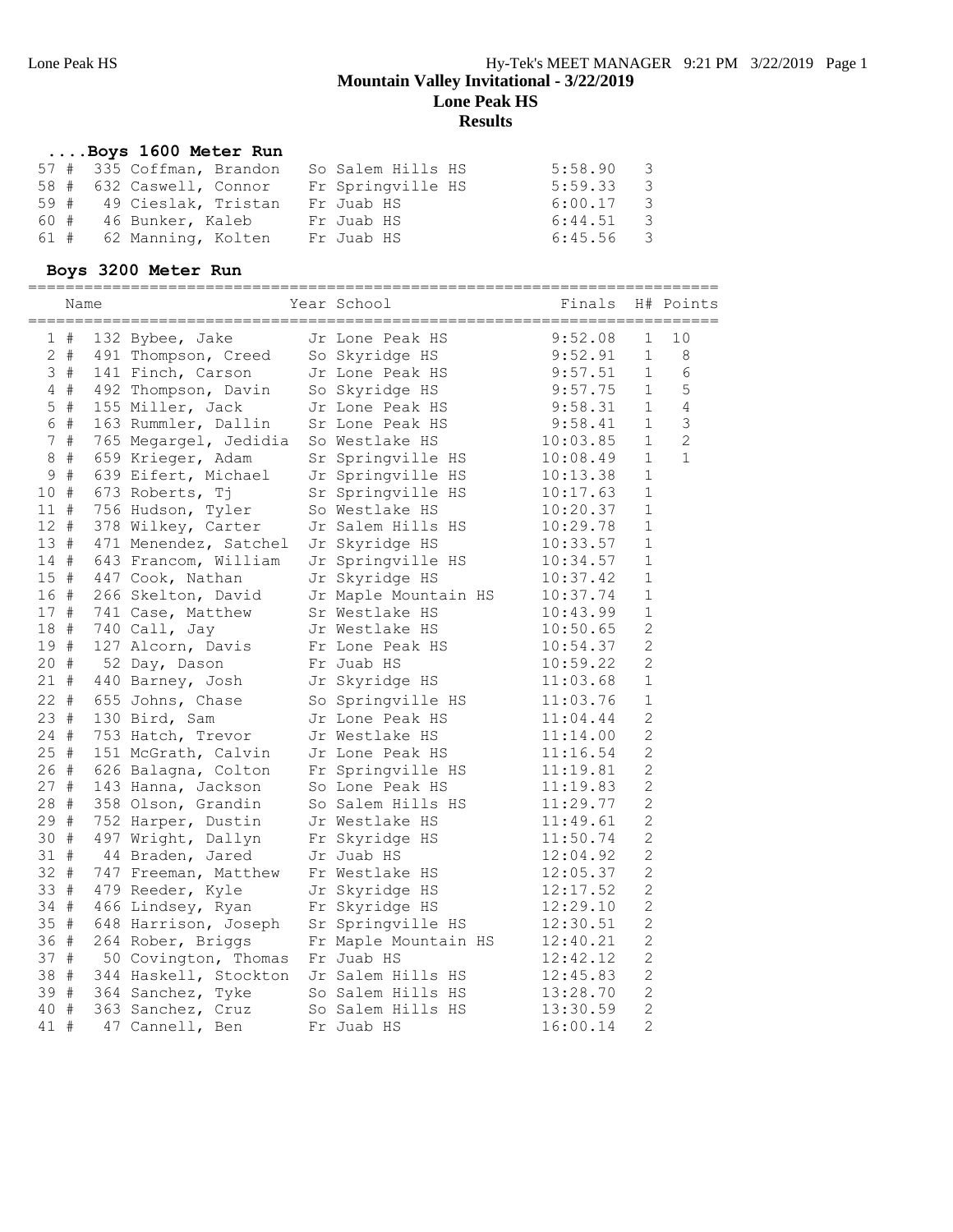# **Boys 110 Meter Hurdles**

|                 | Name  |                                       | Year School                                            | Finals Wind H# Points |       |                |                |
|-----------------|-------|---------------------------------------|--------------------------------------------------------|-----------------------|-------|----------------|----------------|
|                 | 1#    |                                       | 557 Moore, Jacob Jr Spanish Fork HS 16.99 2.1 1        |                       |       |                | 10             |
| $\mathbf{2}$    | #     |                                       | 543 Davis, McCade So Spanish Fork HS 17.34 2.1 1       |                       |       |                | 8              |
|                 | 3#    |                                       | 149 Masters, Bailey Sr Lone Peak HS 17.97 2.1 1        |                       |       |                | 6              |
| $\overline{4}$  | #     |                                       | 175 Whisman, Elijah Jr Lone Peak HS 18.12 1.2 2        |                       |       |                | 5              |
|                 | $5$ # | 475 Mortenson, Nathan Jr Skyridge HS  | 18.19                                                  |                       | 2.1 1 |                | 4              |
| 6               | #     |                                       | 230 Christiansen, Sha Jr Maple Mountain HS 18.25 1.2 2 |                       |       |                | 3              |
| $7\phantom{.0}$ | $\#$  | 647 Harlow, Timothy                   | Jr Springville HS                                      | 18.42 2.1             |       | $\mathbf{1}$   | $\overline{c}$ |
|                 | $8 +$ |                                       | 241 Hovanski, Simon Jr Maple Mountain HS 18.67 2.1     |                       |       | $\mathbf{1}$   | $\mathbf{1}$   |
| $\mathsf 9$     | $\#$  | 63 Matheson, Bryton                   | So Juab HS                                             | 19.00 1.6             |       | 3              |                |
| 10 <sub>o</sub> | #     |                                       | 676 Seeley, Justice Fr Springville HS 19.16            |                       | 2.1   | $\mathbf{1}$   |                |
| 11#             |       | 483 Stowers, Tyler So Skyridge HS     | 19.22                                                  |                       | 1.6   | 3              |                |
| $12$ #          |       |                                       | 745 Farrer, Carson Jr Westlake HS 19.45                |                       | 1.6   | 3              |                |
| 13#             |       |                                       | 128 Asay, Nathan Jr Lone Peak HS 19.73                 |                       | 1.6   | $\mathcal{S}$  |                |
|                 |       |                                       | 14 # 665 Nielsen, Isaac So Springville HS 19.77        |                       | 1.2   | $\mathbf{2}$   |                |
|                 | 15#   |                                       | 570 Roberts, Nate Jr Spanish Fork HS 19.98             |                       | 1.6   | 3              |                |
|                 |       |                                       | 15 # 379 Zobell, Zane Jr Salem Hills HS 19.98          |                       | 1.6   | 3              |                |
| 17#             |       | 465 Layne, Henry Jr Skyridge HS       | 20.53                                                  |                       | 1.6   | 4              |                |
| 18#             |       |                                       | 145 Hicks, Parker Sr Lone Peak HS 21.00                |                       | 1.6   | 4              |                |
|                 |       |                                       | 19 # 359 Pedersen, Tucker Jr Salem Hills HS 21.04      |                       | 1.2   | $\overline{2}$ |                |
| $20 +$          |       | 666 Nissen, James So Springville HS   |                                                        | 21.53                 | 1.6   | 4              |                |
|                 |       |                                       | 21 # 240 Hinkley, Taylor So Maple Mountain HS 21.62    |                       | 1.2   | $\overline{2}$ |                |
|                 |       | 22 # 337 Cook, Tom So Salem Hills HS  |                                                        | 22.56                 | 1.6   | 4              |                |
|                 |       | 23 # 455 Haynes, Shane Jr Skyridge HS | 22.62                                                  |                       | 1.6   | 3              |                |
|                 | 24#   |                                       | 373 Tasker, Trenton So Salem Hills HS 22.82            |                       | 1.6   | 4              |                |

# **Boys 300 Meter Hurdles**

| Name   |                                       | Year School Finals H# Points                        |       |                |                |
|--------|---------------------------------------|-----------------------------------------------------|-------|----------------|----------------|
|        |                                       | 1 # 475 Mortenson, Nathan Jr Skyridge HS 43.27 1 10 |       |                |                |
|        |                                       | 2 # 139 Ellis, Porter Sr Lone Peak HS 43.36 1 8     |       |                |                |
|        |                                       | 3 # 63 Matheson, Bryton So Juab HS 44.49 1 6        |       |                |                |
| $4$ #  |                                       | 149 Masters, Bailey Sr Lone Peak HS 45.94 1 5       |       |                |                |
| $5$ #  |                                       | 664 McConnell, Spence Jr Springville HS 46.11 1 4   |       |                |                |
| 6 #    |                                       | 175 Whisman, Elijah Jr Lone Peak HS 46.71 1         |       |                | $\mathfrak{Z}$ |
| 7#     |                                       | 543 Davis, McCade So Spanish Fork HS 47.04 2        |       |                | $\overline{c}$ |
| $8$ #  |                                       | 676 Seeley, Justice Fr Springville HS 47.89 2       |       |                | $\mathbf{1}$   |
| 9#     |                                       | 465 Layne, Henry Jr Skyridge HS 48.01               |       | $\overline{2}$ |                |
| 10#    |                                       | 128 Asay, Nathan Jr Lone Peak HS 48.39 3            |       |                |                |
|        |                                       | 11 # 570 Roberts, Nate Jr Spanish Fork HS 48.42     |       | $\overline{4}$ |                |
|        |                                       | 12 # 435 Athay, Nathan Fr Skyridge HS 49.01         |       | 3              |                |
|        |                                       | 13 # 745 Farrer, Carson Jr Westlake HS 50.16        |       | $\overline{4}$ |                |
|        | 14 # 45 Buck, Colter Fr Juab HS       |                                                     | 51.31 | 3              |                |
|        |                                       | 15 # 334 Clair, Jason Jr Salem Hills HS 51.54       |       | $\overline{4}$ |                |
|        |                                       | 16 # 379 Zobell, Zane Jr Salem Hills HS 52.09       |       | $\overline{4}$ |                |
|        | 17 # 455 Haynes, Shane Jr Skyridge HS |                                                     | 52.21 | 4              |                |
|        | 18 # 145 Hicks, Parker                | Sr Lone Peak HS 53.28                               |       | 4              |                |
|        |                                       | 19 # 631 Brimhall, Seth Jr Springville HS 54.15     |       | 3              |                |
|        |                                       | 20 # 373 Tasker, Trenton So Salem Hills HS 55.27    |       | 3              |                |
|        |                                       | 21 # 240 Hinkley, Taylor So Maple Mountain HS 56.32 |       | $\overline{c}$ |                |
| $22 +$ | 359 Pedersen, Tucker                  | Jr Salem Hills HS                                   | 56.80 | 3              |                |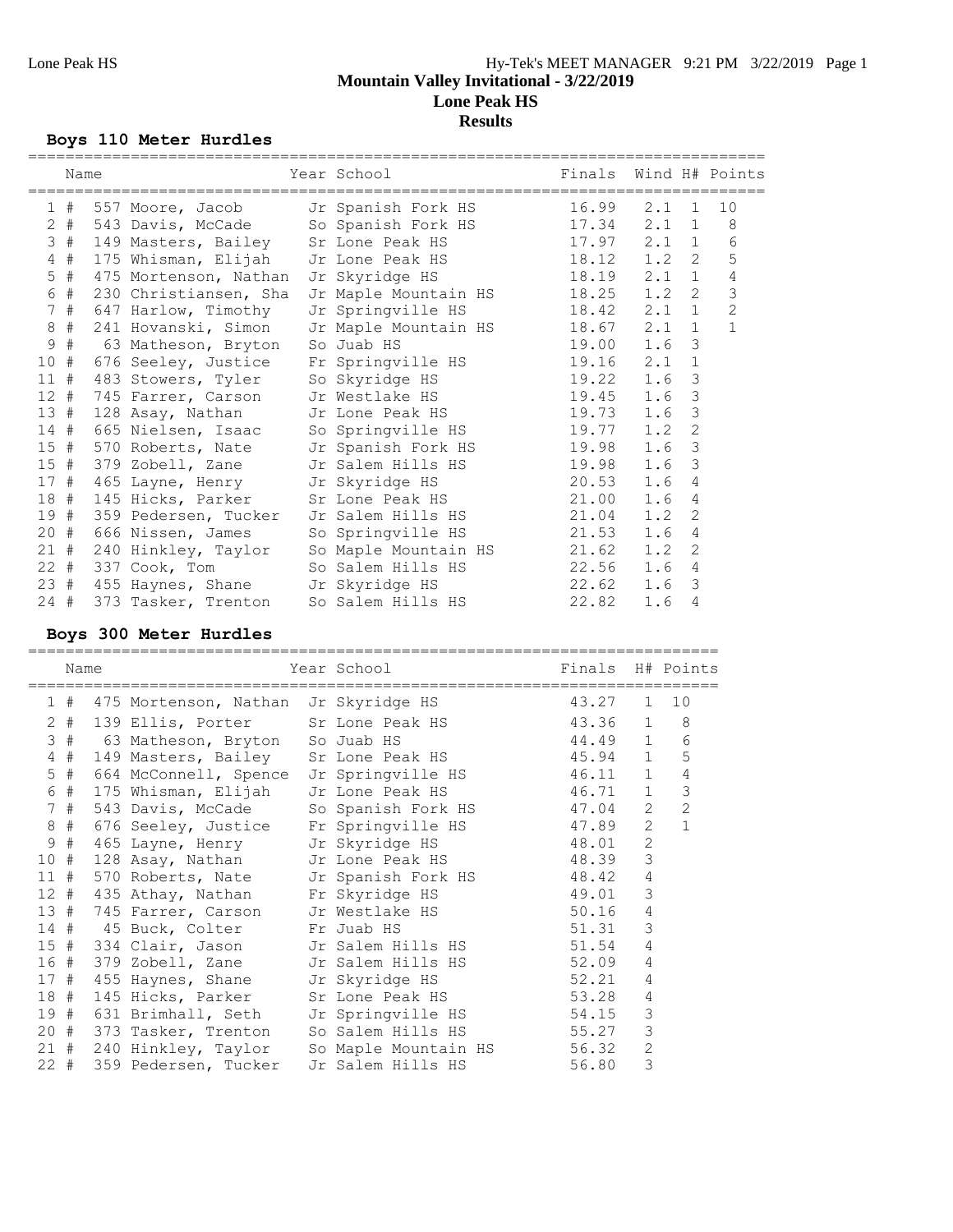# **Boys 4x100 Meter Relay**

| School                     |    | Points<br>Finals                  |
|----------------------------|----|-----------------------------------|
| 1 Salem Hills HS 'A'       |    | 44.59 10                          |
| 1) #347 Jackson, Kaleb Jr  |    | 2) #351 MacArthur, Jacob Sr       |
| 3) #333 Chisholm, Ty Sr    |    | 4) #361 Rogers, Tanner So         |
| 2 Springville HS 'A'       |    | 45.49<br>- 8                      |
| 1) #669 Pilcher, David Jr  |    | 2) #652 Holloway, Tyler Jr        |
| 3) #661 Lee, Tyson Jr      | 4) | #680 Snapp, Connor Jr             |
| 3 Juab HS 'A'              |    | 46.64 6                           |
| 1) #74 West, Dallan Jr     |    | 2) #64 McFarland, Aiton Sr        |
| 3) #43 Blackett, Bodee So  | 4) | #69 Perry, Brigham Sr             |
| 4 Skyridge HS 'A'          |    | 46.66 5                           |
| 1) #488 Taylor, Colin Jr   |    | 2) #477 Nielson, Mitchell Sr      |
| 3) #468 Loria, Josh So     | 4) | #486 Sturgeon, Gavin Sr           |
| 5 Spanish Fork HS 'A'      |    | 47.88<br>$\overline{4}$           |
| 1) #546 Evans, Brigham So  |    | 2) #559 Muhlesein, Morgan So      |
| 3) #556 Marsigli, Josh So  |    | 4) #558 Morley, Kimball Sr        |
| 6 Lone Peak HS 'A'         |    | 48.74<br>$\mathcal{R}$            |
| 1) #144 Heimuli, Jonah So  |    | 2) #164 Sherman, Ethan Jr         |
| 3) #149 Masters, Bailey Sr | 4) | #176 Whisman, Julian Fr           |
| 7 Maple Mountain HS 'A'    |    | 49.35<br>$\overline{\phantom{0}}$ |
| 1) #237 Golding, Carson Fr |    | 2) #263 Rich, Jackson Sr          |
| 3) #238 Harris, Taylor Jr  | 4) | #277 Wright, Herbert Sr           |
| 8 Westlake HS 'A'          |    | 49.76<br>$\mathbf{1}$             |

# **Boys 4x400 Meter Relay**

| School                                           | Finals<br>Points                       |
|--------------------------------------------------|----------------------------------------|
| 1 Skyridge HS 'A'                                | $3:30.73$ 10                           |
| 1) #486 Sturgeon, Gavin Sr                       | 2) #488 Taylor, Colin Jr               |
| 3) #487 Talley, Cole Jr                          | 4) #489 Taylor, Josh Sr                |
| 2 Westlake HS 'A'                                | - 8<br>3:31.12                         |
| 1) #758 Johnson, Kaden Sr                        | 2) #762 Masias, Matt Jr                |
| 3) #734 Ballard, Blain Sr                        | 4) #766 Moffat, Michael So             |
| 3 Springville HS 'A'                             | 3:33.90<br>- 6                         |
| 1) #657 Kelly, Reagan Sr                         | 2) #680 Snapp, Connor Jr               |
| 3) #642 Francom, McKay So                        | 4) #667 Paxton, Carter Sr              |
| 4 Lone Peak HS 'A'<br>1) #175 Whisman, Elijah Jr | 3:34.25<br>-5<br>2) #178 Winn, Cory Sr |
| 3) #161 Rugg, Conner Sr                          | 4) #174 Ward, Gavin So                 |
| 5 Salem Hills HS 'A'                             | $3:42.44$ 4                            |
| 1) #333 Chisholm, Ty Sr                          | 2) #353 McEwan, Dylan Sr               |
| 3) #370 Staheli, Max So                          | 4) #361 Rogers, Tanner So              |
| 6 Spanish Fork HS 'A'                            | 3:43.06<br>3                           |
| 1) #556 Marsigli, Josh So                        | 2) #565 Parry, Koby Jr                 |
| 3) #540 Cable, Matthew Jr                        | 4) #537 Bailey, Spencer Jr             |
| 7 Juab HS 'A'                                    | 3:43.16<br>- 2                         |
| 1) #69 Perry, Brigham Sr                         | 2) #38 Bailey, Jake So                 |
| 3) #53 Dinkel, Tyler Jr                          | 4) #56 Fletcher, Coltin Jr             |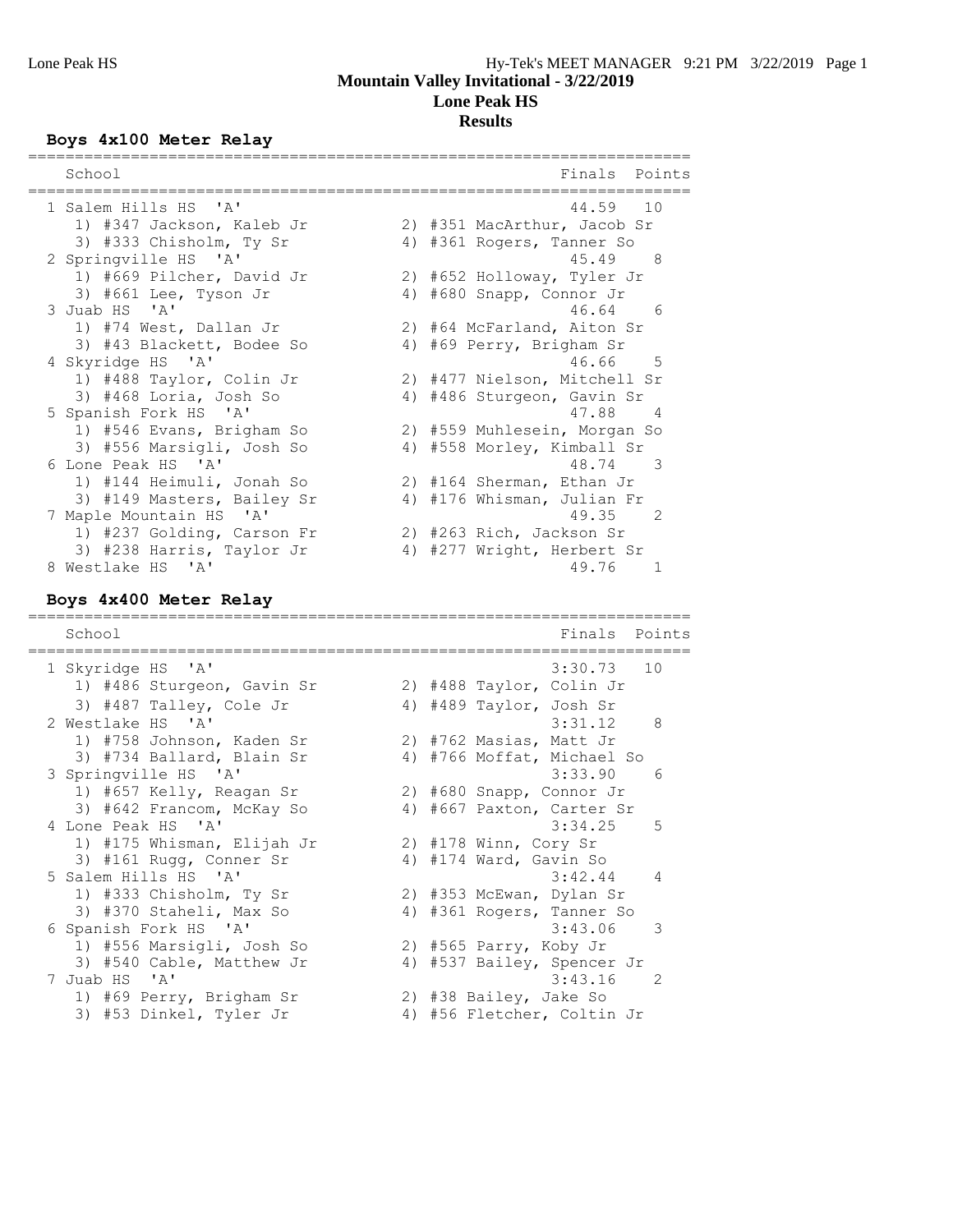# **Boys 1600 Sprint Medley**

| School                    | Finals Points                  |
|---------------------------|--------------------------------|
| 1 Maple Mountain HS 'A'   | $3:51.56$ 10                   |
| 1) #245 Kump, Thaddius Sr | 2) $#275$ Wing, Ryan So        |
| 3) #270 Taylor, Gavin Jr  | 4) #235 Farnworth, Parker Sr   |
| 2 Lone Peak HS 'A'        | 4:00.13<br>- 8                 |
| 1) #179 Wood, Josh Sr     | 2) #161 Rugg, Conner Sr        |
| 3) #181 Wright, Jonas Sr  | 4) #135 Clark, Charlie Jr      |
| 3 Westlake HS 'A'         | 4:01.38<br>6                   |
| 1) #773 Tenney, Owen Jr   | 2) #772 Taylor, Noah Sr        |
| 4 Skyridge HS 'A'         | $4:05.29$ 5                    |
| 1) #481 Shipp, Jared Jr   | 2) #434 Allfrey, Braden Sr     |
| 3) #465 Layne, Henry Jr   | 4) #454 Harris, James Sr       |
| 5 Spanish Fork HS 'A'     | $4:08.47$ 4                    |
| 1) #546 Evans, Brigham So | 2) #543 Davis, McCade So       |
| 3) #572 Scott, Jordon Sr  | 4) #545 Dedrickson, Garrett Jr |
| 6 Salem Hills HS 'A'      | $4:17.13$ 3                    |
| 7 Juab HS 'A'             | $4:32.28$ 2                    |
| 1) #36 Allred, Korbin So  | 2) #37 Allred, Mitchell So     |
| 3) #40 Baxter, Boston So  | 4) #49 Cieslak, Tristan Fr     |
|                           |                                |

# **Boys High Jump**

|            | Name   |                                            | ====================================<br>Year School Louis                                              | Finals Points |                |
|------------|--------|--------------------------------------------|--------------------------------------------------------------------------------------------------------|---------------|----------------|
|            |        |                                            |                                                                                                        |               |                |
|            |        |                                            | 1 # 653 Holman, Jonathan Jr Springville HS 6-04.00                                                     |               | 10             |
|            |        |                                            | 2 # 446 Child, Austin Sr Skyridge HS 6-02.00 8<br>3 # 360 Peterson, Carson Sr Salem Hills HS 6-00.00 6 |               |                |
|            |        |                                            |                                                                                                        |               |                |
|            |        |                                            | 4 # 773 Tenney, Owen Jr Westlake HS 5-10.00                                                            |               | $\overline{5}$ |
|            |        |                                            | 5 # 340 DeHart, Tanner Sr Salem Hills HS 5-10.00                                                       |               | $\overline{4}$ |
| $\epsilon$ |        |                                            |                                                                                                        |               | $\mathsf 3$    |
|            |        |                                            | 7 # 146 Jarema, Zach Jr Lone Peak HS 5-10.00                                                           |               | $\overline{c}$ |
|            |        |                                            | 8 # 571 Scott, Hunter So Spanish Fork HS 5-06.00                                                       |               | 0.33           |
|            | $8$ #  |                                            | 483 Stowers, Tyler So Skyridge HS 5-06.00                                                              |               | 0.33           |
| $\,8\,$    |        |                                            | # 59 Howarth, Gavin So Juab HS 5-06.00                                                                 |               | 0.33           |
|            |        |                                            | 11 # 368 Southwick, Dallin Sr Salem Hills HS 55-06.00                                                  |               |                |
|            |        |                                            | 11 # 150 Matern, Sean So Lone Peak HS 5-06.00                                                          |               |                |
|            |        |                                            | 11 # 274 Wills, Chandler Sr Maple Mountain HS J5-06.00                                                 |               |                |
|            |        |                                            | 11 # 72 Robertson, Kollin Jr Juab HS                                                                   | $J5 - 06.00$  |                |
|            |        | -- # 45 Buck, Colter Fr Juab HS            |                                                                                                        | ΝH            |                |
|            |        |                                            | -- # 625 Anderson, Brighto Jr Springville HS                                                           | ΝH            |                |
|            |        |                                            | -- # 647 Harlow, Timothy Jr Springville HS                                                             | ΝH            |                |
|            |        | -- # 337 Cook, Tom So Salem Hills HS       |                                                                                                        | ΝH            |                |
|            | -- #   | 180 Wooley, Josh Jr Lone Peak HS           |                                                                                                        | ΝH            |                |
| -- #       |        | 181 Wright, Jonas Sr Lone Peak HS          |                                                                                                        | NH            |                |
|            | $--$ # | 179 Wood, Josh Sr Lone Peak HS             |                                                                                                        | ΝH            |                |
|            |        |                                            | -- # 660 Larson, Justin So Springville HS                                                              | ΝH            |                |
|            |        | -- # 61 Langford, Trey Jr Juab HS          |                                                                                                        | ΝH            |                |
|            |        | -- # 662 Maccabee, Tyler Sr Springville HS |                                                                                                        | ΝH            |                |
|            | -- #   |                                            | 563 Oviatt, Nathan Jr Spanish Fork HS                                                                  | ΝH            |                |
|            |        | -- # 770 Sellick, Mark Jr Westlake HS      |                                                                                                        | ΝH            |                |
|            |        | -- # 167 Smith, Levi Fr Lone Peak HS       |                                                                                                        | ΝH            |                |
| $--$ #     |        | 60 Kool, Clarence                          | Sr Juab HS                                                                                             | NH            |                |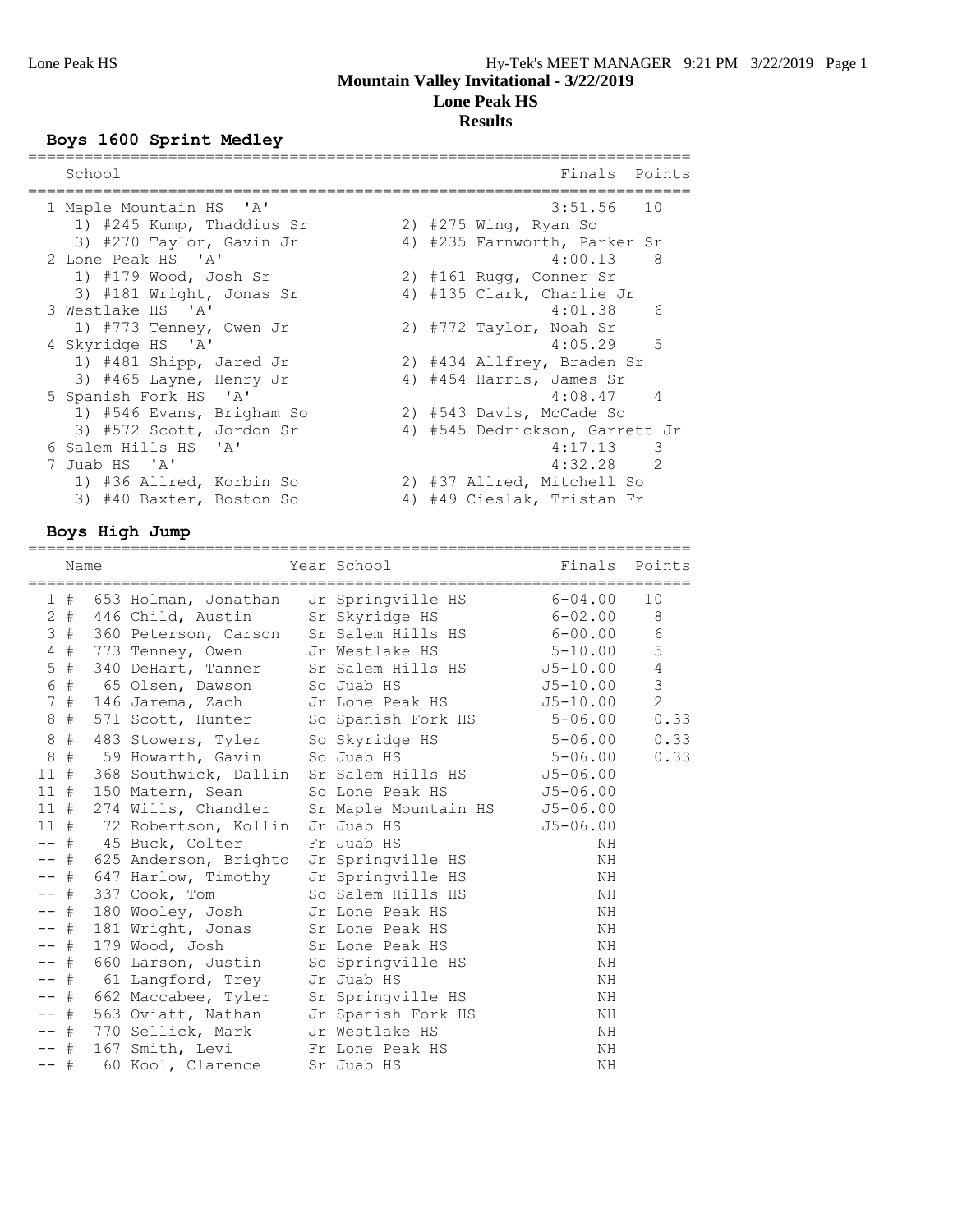# **Boys Pole Vault**

| Name |                                                                                                        | Year School                                                                | Finals Points                                     |               |
|------|--------------------------------------------------------------------------------------------------------|----------------------------------------------------------------------------|---------------------------------------------------|---------------|
|      | 1 # 140 Fietkau, Johnatha<br>2 # 145 Hicks, Parker<br>3 # 136 Coon, Tyler<br>-- # 360 Peterson, Carson | Jr Lone Peak HS<br>Sr Lone Peak HS<br>So Lone Peak HS<br>Sr Salem Hills HS | $10 - 06.00$<br>$9 - 00.00$<br>$J9 - 00.00$<br>NΗ | 10<br>-8<br>6 |
|      | $--$ # 160 Riley, Dallin<br>-- # 763 Maxwell, Nathan                                                   | Jr Lone Peak HS<br>Jr Westlake HS                                          | NH<br>NH                                          |               |

# **Boys Long Jump**

|         | Name  |               |                       | Year School          | Prelims             | Wind H# |                |
|---------|-------|---------------|-----------------------|----------------------|---------------------|---------|----------------|
|         |       | Preliminaries |                       |                      |                     |         |                |
|         | 1#    |               | 360 Peterson, Carson  | Sr Salem Hills HS    | $20 - 09.75q + 0.0$ |         | 4              |
|         | $2 +$ |               | 129 Beckwith, Sam     | Sr Lone Peak HS      | $20 - 08.50q + 0.0$ |         | 4              |
|         | 3#    |               | 477 Nielson, Mitchell | Sr Skyridge HS       | $19 - 08.75q + 0.0$ |         | 4              |
|         | 4#    |               | 347 Jackson, Kaleb    | Jr Salem Hills HS    | $19 - 06.50q + 0.0$ |         | 4              |
|         | $4$ # |               | 625 Anderson, Brighto | Jr Springville HS    | $19 - 06.50q + 0.0$ |         | $\sqrt{2}$     |
|         | 6 #   |               | 663 Mangum, Wesley    | So Springville HS    | $19 - 04.00q + 0.0$ |         | $\mathfrak{Z}$ |
|         | 7#    |               | 341 Gonzalez, Marcus  | So Salem Hills HS    | $19 - 01.50q + 0.0$ |         | $\mathsf 3$    |
| $\,8\,$ | #     |               | 69 Perry, Brigham     | Sr Juab HS           | $19 - 00.75q + 0.0$ |         | 4              |
| 9       | #     |               | 150 Matern, Sean      | So Lone Peak HS      | $19 - 00.50q + 0.0$ |         | $\sqrt{4}$     |
| 10 #    |       |               | 662 Maccabee, Tyler   | Sr Springville HS    | $18 - 08.75$        | $+0.0$  | 1              |
| $11$ #  |       |               | 60 Kool, Clarence     | Sr Juab HS           | $18 - 08.50$        | $+0.0$  | 4              |
| $12 +$  |       |               | 177 Wilford, Raden    | Sr Lone Peak HS      | $18 - 07.25$        | $+0.0$  | 4              |
| 13#     |       |               | 462 Kauffman, Zach    | Fr Skyridge HS       | $18 - 03.00$        | $+0.0$  | 3              |
| 13 #    |       |               | 72 Robertson, Kollin  | Jr Juab HS           | $18 - 03.00$        | $+0.0$  | $\overline{4}$ |
| 15#     |       |               | 330 Barnum, Isaac     | Jr Salem Hills HS    | 18-00.25            | $+0.0$  | $\sqrt{2}$     |
| 15#     |       |               | 262 Pontious, Dylan   | So Maple Mountain HS | $18 - 00.25$        | $+0.0$  | $\mathbf{1}$   |
| 17#     |       |               | 146 Jarema, Zach      | Jr Lone Peak HS      | $18 - 00.00$        | $+0.0$  | 4              |
| 18      | #     |               | 180 Wooley, Josh      | Jr Lone Peak HS      | $17 - 11.00$        | $+0.0$  | $\mathfrak{Z}$ |
| 19#     |       |               | 128 Asay, Nathan      | Jr Lone Peak HS      | $17 - 10.00$        | $+0.0$  | $\mathcal{S}$  |
| 20#     |       |               | 258 Palmer, Ethan     | So Maple Mountain HS | $17 - 08.00$        | $+0.0$  | $\mathbf{2}$   |
| $21 +$  |       |               | 682 Williamson, Tyson | Jr Springville HS    | $17 - 07.50$        | $+0.0$  | $\mathbf{2}$   |
| $22 +$  |       |               | 74 West, Dallan       | Jr Juab HS           | $17 - 06.50$        | $+0.0$  | $\sqrt{4}$     |
| 23#     |       |               | 443 Brandt, Joseph    | Fr Skyridge HS       | $17 - 03.75$        | $+0.0$  | $\mathfrak{Z}$ |
| $24$ #  |       |               | 348 Jones, David      | Sr Salem Hills HS    | $17 - 02.00$        | $+0.0$  | $\sqrt{2}$     |
| $24 +$  |       |               | 469 McGhie, Winston   | Fr Skyridge HS       | $17 - 02.00$        | $+0.0$  | $\sqrt{2}$     |
| 26 #    |       |               | 38 Bailey, Jake       | So Juab HS           | $17 - 01.25$        | $+0.0$  | $\mathbf{2}$   |
| 27#     |       |               | 61 Langford, Trey     | Jr Juab HS           | $16 - 11.50$        | $+0.0$  | $\mathbf{2}$   |
| 28 #    |       |               | 464 Lambert, Jackson  | So Skyridge HS       | $16 - 05.25$        | $+0.0$  | $\mathbf{1}$   |
| 29#     |       |               | 550 Gunter, Jace      | Fr Spanish Fork HS   | $16 - 03.75$        | $+0.0$  | $\mathfrak{Z}$ |
| 30#     |       |               | 563 Oviatt, Nathan    | Jr Spanish Fork HS   | $16 - 00.00$        | $+0.0$  | $\mathbf{2}$   |
| 31 #    |       |               | 232 Davis, Ethan      | So Maple Mountain HS | $15 - 08.50$        | $+0.0$  | $\mathbf 1$    |
| $32 +$  |       |               | 474 Mortensen, Jaxsen | Jr Skyridge HS       | $15 - 04.00$        | $+0.0$  | $\mathfrak{Z}$ |
| 33 #    |       |               | 153 Miles, Cory       | Jr Lone Peak HS      | $15 - 00.50$        | $+0.0$  | $\mathfrak{Z}$ |
| 34 #    |       |               | 234 Dustin, Hunter    | So Maple Mountain HS | $14 - 11.50$        | $+0.0$  | $1\,$          |
| 35 #    |       |               | 354 Miner, Kyle       | Jr Salem Hills HS    | $14 - 08.50$        | $+0.0$  | $\mathbf{1}$   |
| 36 #    |       |               | 237 Golding, Carson   | Fr Maple Mountain HS | $14 - 01.50$        | $+0.0$  | $\mathbf{1}$   |
| 37 #    |       |               | 538 Blaylock, Wayne   | Jr Spanish Fork HS   | $13 - 05.50$        | $+0.0$  | $\mathbf{1}$   |
| 38      | #     |               | 570 Roberts, Nate     | Jr Spanish Fork HS   | 12-09.75            | $+0.0$  | $\mathbf{1}$   |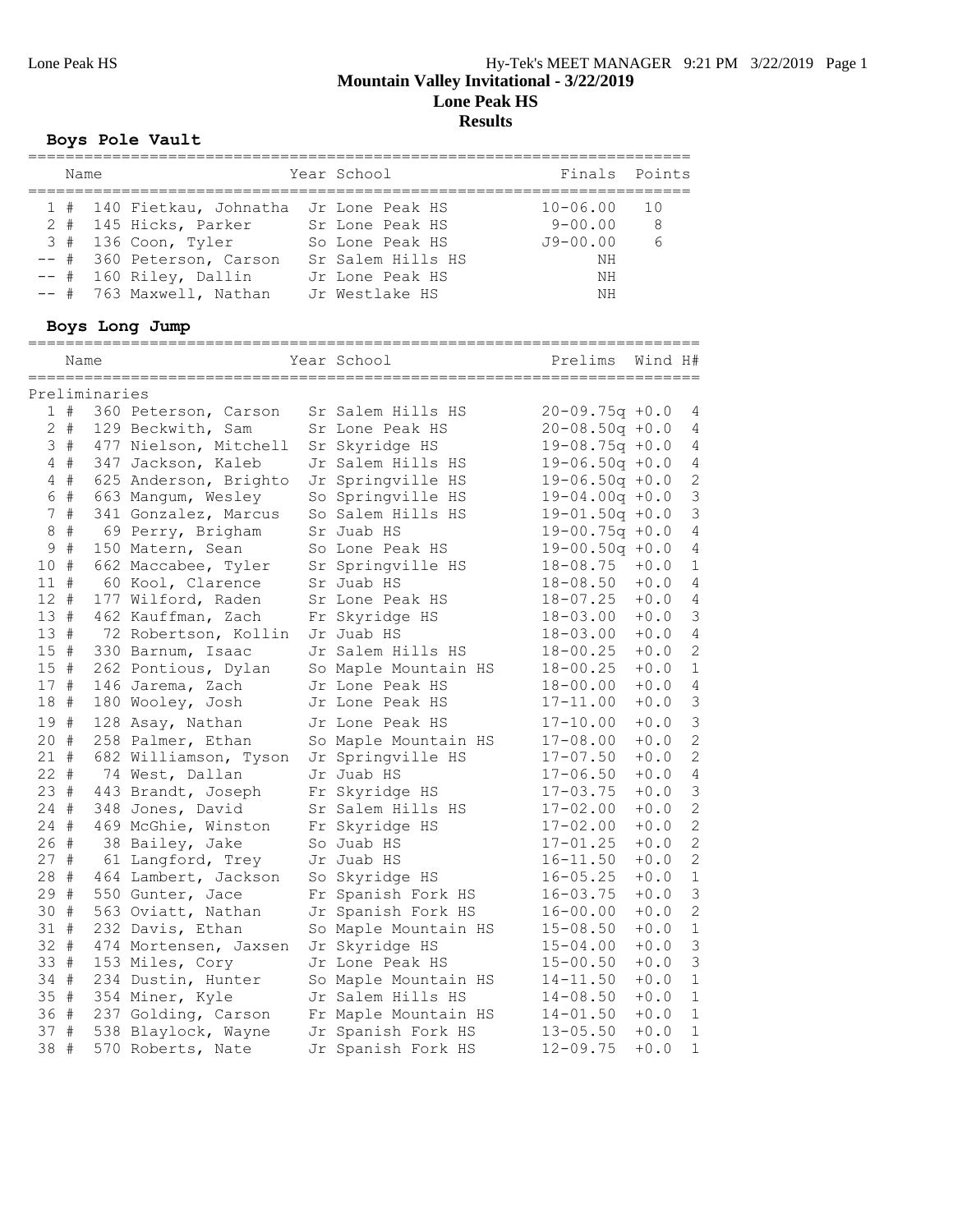#### **Boys Long Jump** ============================================================================

|        | Name        |               |                                         | Year School                            | Finals        |                | Wind Points  |
|--------|-------------|---------------|-----------------------------------------|----------------------------------------|---------------|----------------|--------------|
| Finals |             |               |                                         | ====================================== |               |                |              |
|        | 1#          |               | 129 Beckwith, Sam                       | Sr Lone Peak HS                        | $20 - 10.75$  | $+0.0$         | 10           |
|        | $2 +$       |               | 360 Peterson, Carson                    | Sr Salem Hills HS                      | $20 - 09.75$  | $+0.0$         | 8            |
|        | 3#          |               | 477 Nielson, Mitchell                   | Sr Skyridge HS                         | 19-08.75      | $+0.0$         | 6            |
| 4      | $\#$        |               | 625 Anderson, Brighto                   | Jr Springville HS                      | $19 - 06.50$  | $+0.0$         | 5            |
|        | $5$ #       |               | 347 Jackson, Kaleb                      | Jr Salem Hills HS                      | J19-06.50     | $+0.0$         | 4            |
|        | 6 #         |               | 341 Gonzalez, Marcus                    | So Salem Hills HS                      | $19 - 05.75$  | $+0.0$         | 3            |
|        | 7#          |               | 663 Mangum, Wesley                      | So Springville HS                      | 19-04.00      | $+0.0$         | $\mathbf{2}$ |
| 8      | #           |               | 69 Perry, Brigham                       | Sr Juab HS                             | 19-00.75      | $+0.0$         | $\mathbf 1$  |
|        | 9#          |               | 150 Matern, Sean                        | So Lone Peak HS                        | $19 - 00.50$  | $+0.0$         |              |
|        |             |               | Boys Shot Put                           |                                        |               |                |              |
|        | Name        |               |                                         | Year School                            | Prelims       | H#             |              |
|        |             |               |                                         |                                        |               |                |              |
|        |             | Preliminaries |                                         |                                        |               |                |              |
|        |             |               | 1 # 552 Iketau, Junior                  | Sr Spanish Fork HS                     | $49 - 00.50q$ | 4              |              |
|        | $2 \#$      |               | 328 Ashton, Jex                         | Sr Salem Hills HS                      | $44 - 07.50q$ | 4              |              |
|        | 3#          |               | 480 Sagapolu, Logan                     | Sr Skyridge HS                         | $43 - 05.50q$ | 4              |              |
|        | 4#          |               | 553 Iketau, Sam                         | Sr Spanish Fork HS                     | $42 - 07.50q$ | 4              |              |
|        | $5$ #       |               | 736 Benham, Brant                       | Sr Westlake HS                         | $40 - 03.00q$ | 4              |              |
|        | 6 #         |               | 260 Pendleton, Ezra                     | Sr Maple Mountain HS                   | $39 - 08.50q$ | 4              |              |
|        | 7#          |               | 142 Goodavish, Alec                     | Sr Lone Peak HS                        | $39 - 01.50q$ | 3              |              |
|        | $8 +$       |               | 356 Moser, Ethan                        | Sr Salem Hills HS                      | $38 - 08.50q$ | 5              |              |
| 9      | #           |               | 157 Mumford, Gavin                      | Jr Lone Peak HS                        | $38 - 08.00q$ | 4              |              |
| 9      | $_{\rm \#}$ |               | 544 Dawe, Sam                           | Sr Spanish Fork HS                     | $38 - 08.00q$ | 4              |              |
| 11     | #           |               | 154 Mili, Tiki                          | Jr Lone Peak HS                        | $38 - 07.00$  | 4              |              |
| $12 +$ |             |               | 649 Harward, Seth                       | Sr Springville HS                      | $38 - 05.00$  | 4              |              |
| 13#    |             |               | 173 Wake, Masen                         | Sr Lone Peak HS                        | $38 - 03.50$  | 3              |              |
| 14#    |             |               | 476 Mulitalo, Stone                     | So Skyridge HS                         | $37 - 03.50$  | 4              |              |
| 15#    |             |               | 332 Caldwell, Tyler                     | Sr Salem Hills HS                      | $37 - 01.50$  | 3              |              |
| 16 #   |             |               | 352 Mariteragi, Joey                    | Sr Salem Hills HS                      | $36 - 06.50$  | 4              |              |
| 17#    |             |               | 254 Murdock, Drake                      | So Maple Mountain HS                   | $33 - 05.50$  | 3              |              |
|        | 18 #        |               | 336 Coffman, Justin                     | Sr Salem Hills HS                      | $33 - 03.50$  | 3              |              |
| 18#    |             |               | 268 Stokes, Fisher                      | Fr Maple Mountain HS                   | $33 - 03.50$  | 3              |              |
| 20#    |             |               | 169 Storrs, Kaden                       | Jr Lone Peak HS                        | $32 - 03.50$  | $\mathsf 3$    |              |
|        | 21#         |               | 549 Graham, Joseph                      | Sr Spanish Fork HS                     | $31 - 10.50$  | $\overline{c}$ |              |
| $22 +$ |             |               | 629 Boggess, Daniel                     | So Springville HS                      | $31 - 06.50$  | 3              |              |
| 22 #   |             |               | 377 Thurgood, William Sr Salem Hills HS |                                        | $31 - 06.50$  |                |              |
| 24 #   |             |               | 764 Mcpherson, Cyrus                    | Sr Westlake HS                         | $31 - 06.00$  | 2              |              |
|        | 25 #        |               | 228 Butterfield, Colt                   | So Maple Mountain HS                   | $31 - 04.50$  | 3              |              |
| 26 #   |             |               | 493 Walker, Talon                       | Jr Skyridge HS                         | $31 - 01.50$  | $\mathbf 2$    |              |
| 27#    |             |               | 482 Sika, Misi                          | So Skyridge HS                         | $30 - 07.50$  | 3              |              |
| 28 #   |             |               | 575 Trafny, Josh                        | Sr Spanish Fork HS                     | $30 - 06.00$  | 2              |              |
| 29 #   |             |               | 565 Parry, Koby                         | Jr Spanish Fork HS                     | $30 - 01.50$  | 1              |              |
| 29 #   |             |               | 248 Marchant, Spencer                   | Jr Maple Mountain HS                   | $30 - 01.50$  | 2              |              |
| 31#    |             |               | 678 Simkins, Dawson                     | So Springville HS                      | $30 - 01.00$  | 2              |              |
| 32 #   |             |               | 41 Blackburn, Hunter                    | So Juab HS                             | $29 - 11.00$  | 3              |              |
| 33 #   |             |               | 337 Cook, Tom                           | So Salem Hills HS                      | $29 - 02.50$  | 2              |              |
| 33 #   |             |               | 67 Ostler, Thayne                       | So Juab HS                             | $29 - 02.50$  | 2              |              |
| 35#    |             |               | 490 Taylor, Matt                        | Fr Skyridge HS                         | $29 - 00.00$  | 1              |              |
|        |             |               |                                         |                                        |               |                |              |
| 36 #   |             |               | 66 Olsen, Kaydon                        | Jr Juab HS                             | $28 - 07.50$  | 2              |              |
| 37#    |             |               | 641 Foster, Zach                        | Sr Springville HS                      | $28 - 02.00$  | 1              |              |
| 38 #   |             |               | 57 Higenson, Riley                      | So Juab HS                             | $27 - 04.75$  | 1              |              |
| 39 #   |             |               | 672 Redd, McKael                        | Sr Springville HS                      | $26 - 09.00$  | 3              |              |
|        | 40 #        |               | 754 Hayes, Jace                         | So Westlake HS                         | $26 - 06.00$  | 2              |              |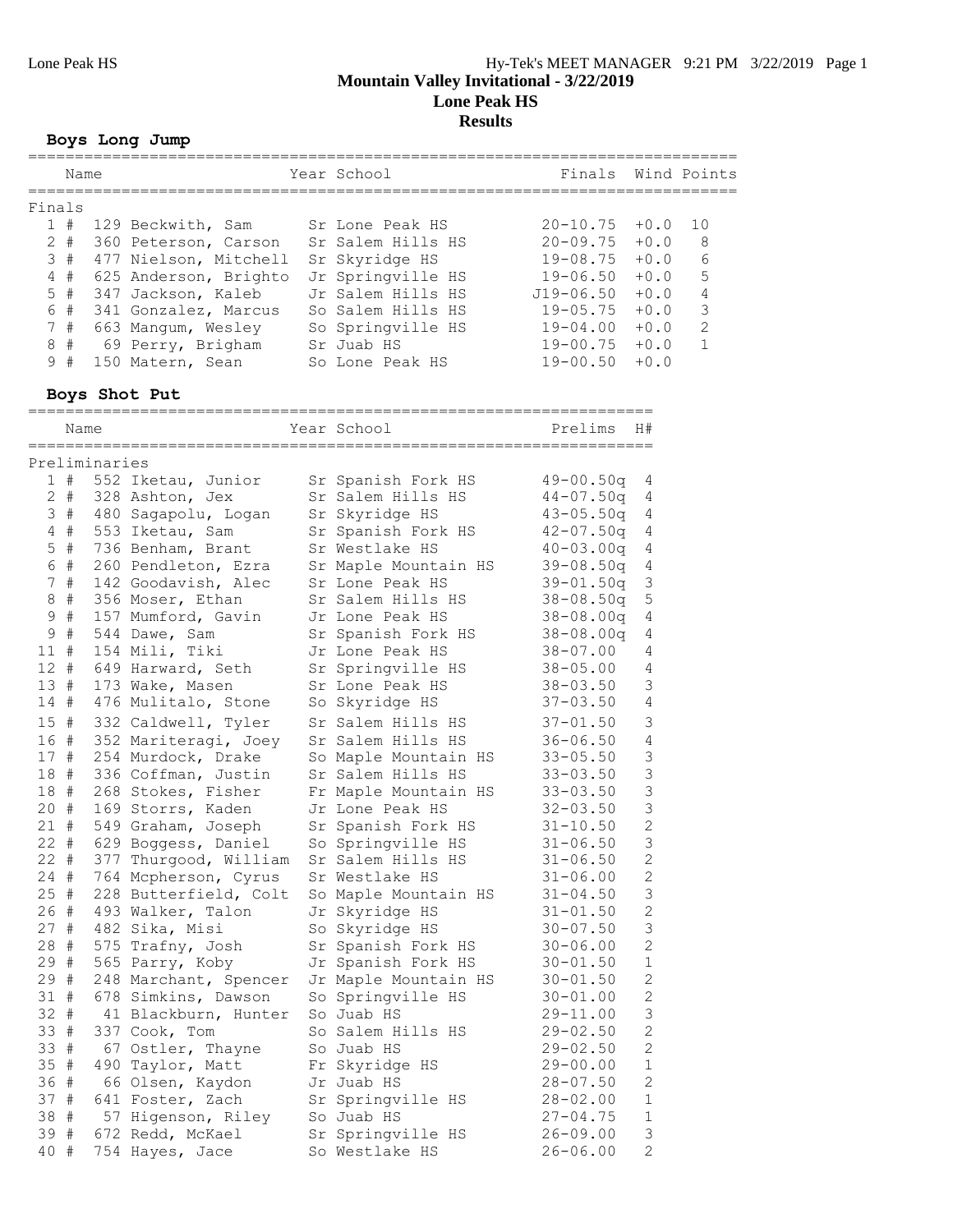| Boys Shot Put              |                      |              |                |
|----------------------------|----------------------|--------------|----------------|
| 41 # 267 Smith, Kalvin     | Jr Maple Mountain HS | $26 - 05.50$ | $\overline{1}$ |
| 42 # 634 Chamberlain, Jaco | Sr Springville HS    | $26 - 04.00$ | $\overline{1}$ |
| 42 # 77 Wolforth, Mason    | So Juab HS           | $26 - 04.00$ | $\overline{1}$ |
| 44 # 271 Webster, Cayden   | Jr Maple Mountain HS | $25 - 10.00$ | $\overline{1}$ |
| 45 # 461 Johnson, Jacob    | Fr Skyridge HS       | $25 - 09.00$ | - 1            |
| 46 # 42 Blackburn, Slade   | Fr Juab HS           | $22 - 07.00$ | $\overline{1}$ |
| 47 # 538 Blaylock, Wayne   | Jr Spanish Fork HS   | $16 - 07.00$ | - 1            |
|                            |                      |              |                |

# **Boys Shot Put**

|   | Name   |  |                     |  | Year School          | Finals Points |                |  |  |  |
|---|--------|--|---------------------|--|----------------------|---------------|----------------|--|--|--|
|   | Finals |  |                     |  |                      |               |                |  |  |  |
|   | 1#     |  | 552 Iketau, Junior  |  | Sr Spanish Fork HS   | $49 - 00.50$  | 10             |  |  |  |
|   | $2 +$  |  | 328 Ashton, Jex     |  | Sr Salem Hills HS    | $45 - 11.00$  | - 8            |  |  |  |
|   | 3#     |  | 553 Iketau, Sam     |  | Sr Spanish Fork HS   | $43 - 06.50$  | 6              |  |  |  |
|   | $4$ #  |  | 480 Saqapolu, Loqan |  | Sr Skyridge HS       | $43 - 05.50$  | 5              |  |  |  |
|   | $5$ #  |  | 157 Mumford, Gavin  |  | Jr Lone Peak HS      | $41 - 02.00$  | $\overline{4}$ |  |  |  |
|   | 6 #    |  | 260 Pendleton, Ezra |  | Sr Maple Mountain HS | $40 - 05.50$  | 3              |  |  |  |
|   | 7#     |  | 736 Benham, Brant   |  | Sr Westlake HS       | $40 - 03.00$  | $\mathcal{L}$  |  |  |  |
| 8 | #      |  | 142 Goodavish, Alec |  | Sr Lone Peak HS      | $39 - 01.50$  | $\mathbf{1}$   |  |  |  |
|   | 9#     |  | 356 Moser, Ethan    |  | Sr Salem Hills HS    | $38 - 08.50$  |                |  |  |  |

### **Boys Discus Throw**

|            | Name        |               |                                      | =======================<br>Year School | Prelims     | H#             |
|------------|-------------|---------------|--------------------------------------|----------------------------------------|-------------|----------------|
|            |             | Preliminaries |                                      |                                        |             |                |
|            | 1#          |               | 460 Johnson, Christia Sr Skyridge HS |                                        | $135 - 11q$ | 4              |
| 2          | #           |               | 553 Iketau, Sam                      | Sr Spanish Fork HS                     | $133 - 08q$ | 4              |
| 3          | #           |               | 552 Iketau, Junior                   | Sr Spanish Fork HS                     | $133 - 05q$ | 4              |
| 4          | #           |               | 328 Ashton, Jex                      | Sr Salem Hills HS                      | $129 - 01q$ | 4              |
| 5          | $_{\rm \#}$ |               | 260 Pendleton, Ezra                  | Sr Maple Mountain HS                   | $114 - 02q$ | 4              |
| $\sqrt{6}$ | #           |               | 268 Stokes, Fisher                   | Fr Maple Mountain HS                   | $108 - 09q$ | 3              |
| 7          | #           |               | 142 Goodavish, Alec                  | Sr Lone Peak HS                        | $105 - 08q$ | 4              |
| $\,8\,$    | $\#$        |               | 625 Anderson, Brighto                | Jr Springville HS                      | $105 - 00q$ | 4              |
| 9          | $\#$        |               | 649 Harward, Seth                    | Sr Springville HS                      | $104 - 10q$ | 4              |
| 10         | #           |               | 331 Burton, Derek                    | Jr Salem Hills HS                      | $103 - 08$  | 3              |
| 11#        |             |               | 157 Mumford, Gavin                   | Jr Lone Peak HS                        | $103 - 04$  | $\sqrt{4}$     |
| 12#        |             |               | 65 Olsen, Dawson                     | So Juab HS                             | $102 - 00$  | 3              |
|            |             |               | 13 # 41 Blackburn, Hunter            | So Juab HS                             | $100 - 11$  | $\overline{4}$ |
|            | 14#         |               | 352 Mariteragi, Joey                 | Sr Salem Hills HS                      | $100 - 07$  | 4              |
| $15$ #     |             |               | 48 Christensen, Dayl So Juab HS      |                                        | $100 - 04$  | $\mathcal{S}$  |
| 16#        |             |               | 544 Dawe, Sam                        | Sr Spanish Fork HS                     | $97 - 02$   | $\overline{3}$ |
| 17#        |             |               | 476 Mulitalo, Stone                  | So Skyridge HS                         | $96 - 02$   | $\overline{2}$ |
| 18#        |             |               | 66 Olsen, Kaydon                     | Jr Juab HS                             | $94 - 01$   | $\overline{4}$ |
| 19 #       |             |               | 55 Evans, Cameron                    | Fr Juab HS                             | $93 - 07$   | $\overline{4}$ |
| 20#        |             |               | 360 Peterson, Carson                 | Sr Salem Hills HS                      | $92 - 08$   | $\overline{2}$ |
| 21         | #           |               | 482 Sika, Misi                       | So Skyridge HS                         | $92 - 01$   | $\overline{2}$ |
| $22 +$     |             |               | 484 Strong, Oliver                   | So Skyridge HS                         | $91 - 02$   | $\mathbf 1$    |
| 23#        |             |               | 377 Thurgood, William                | Sr Salem Hills HS                      | $90 - 07$   | $\overline{c}$ |
| $24 +$     |             |               | 442 Brandt, James                    | Jr Skyridge HS                         | $89 - 10$   | 3              |
| 24#        |             |               | 332 Caldwell, Tyler                  | Sr Salem Hills HS                      | $89 - 10$   | 3              |
| 26#        |             |               | 678 Simkins, Dawson                  | So Springville HS                      | $88 - 01$   | $\overline{2}$ |
| 27#        |             |               | 628 Bernardi, Damen                  | So Springville HS                      | $87 - 10$   | 3              |
| 28 #       |             |               | 356 Moser, Ethan                     | Sr Salem Hills HS                      | $87 - 02$   | 3              |
| 29 #       |             |               | 665 Nielsen, Isaac                   | So Springville HS                      | $86 - 07$   | $\overline{2}$ |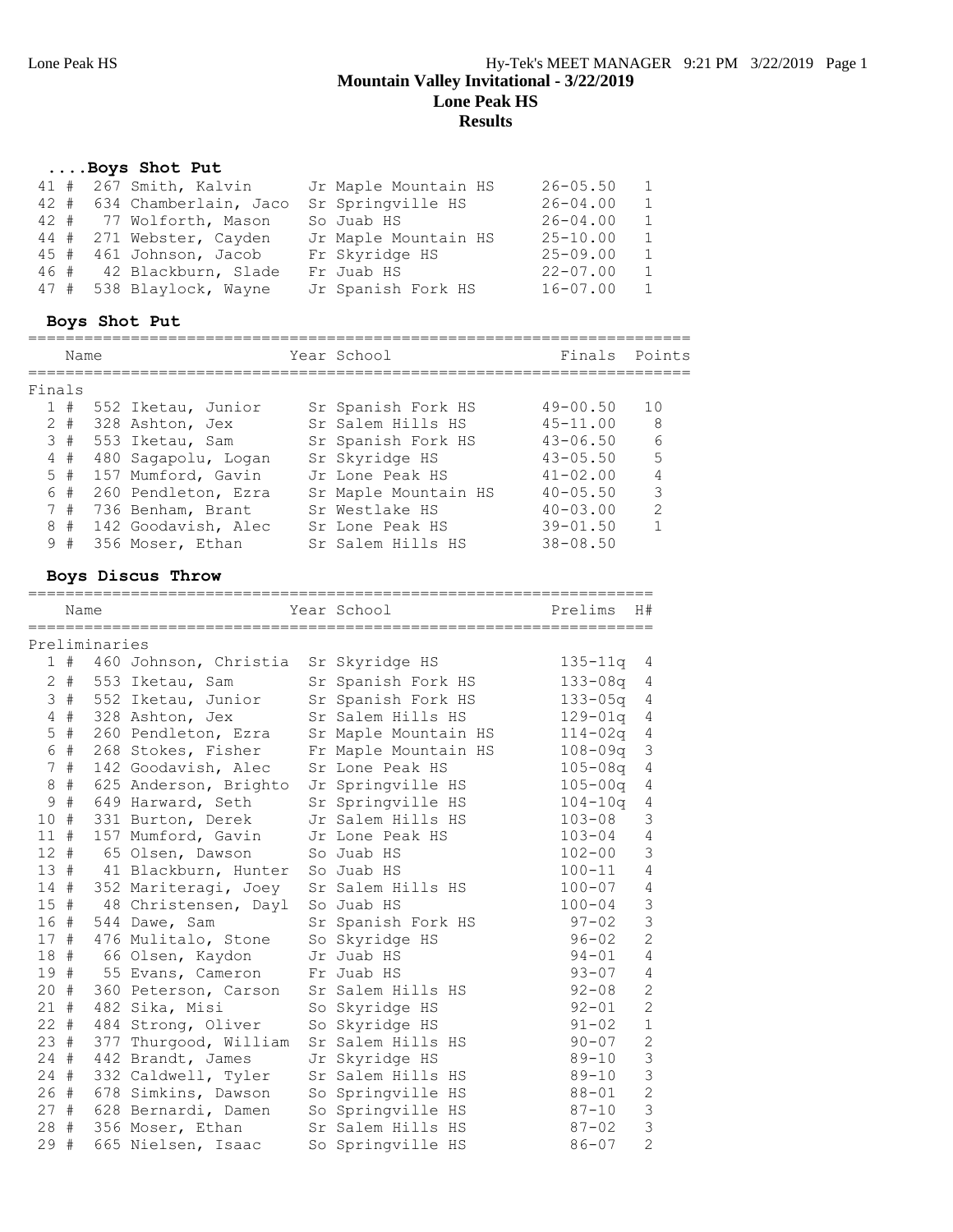|      |      | Boys Discus Throw                            |                                             |           |                |
|------|------|----------------------------------------------|---------------------------------------------|-----------|----------------|
| 30#  |      | 490 Taylor, Matt                             | Fr Skyridge HS                              | $85 - 06$ | 1              |
|      |      | 31 # 77 Wolforth, Mason                      | So Juab HS                                  | $85 - 05$ | 3              |
|      |      | 32 # 336 Coffman, Justin                     | Sr Salem Hills HS                           | 83-09     | $\mathbf{1}$   |
|      |      | 33 # 271 Webster, Cayden                     | Jr Maple Mountain HS                        | 83-00     | $\mathbf{1}$   |
|      |      | 34 # 168 Spencer, Jake Jr Lone Peak HS       |                                             | $82 - 08$ | $\overline{c}$ |
|      |      | 35 # 641 Foster, Zach Sr Springville HS      |                                             | $80 - 01$ | $\overline{c}$ |
|      |      | 36 # 154 Mili, Tiki Jr Lone Peak HS          |                                             | $80 - 00$ | 3              |
| 37#  |      | 68 Park, Cayden                              | So Juab HS                                  | $79 - 09$ | $\overline{2}$ |
|      |      | 38 # 569 Ricks, Colton                       | Jr Spanish Fork HS                          | $79 - 07$ | $\mathbf{1}$   |
| 39 # |      | 493 Walker, Talon Jr Skyridge HS             |                                             | 78-11     | $\mathbf{1}$   |
|      |      |                                              | 40 # 267 Smith, Kalvin Jr Maple Mountain HS | $74 - 00$ | 3              |
| 41 # |      |                                              | 229 Chidester, Kyle    Jr Maple Mountain HS | 72-05     | 2              |
|      |      | 42 # 42 Blackburn, Slade                     | Fr Juab HS                                  | 68-00     | $\mathbf{1}$   |
|      | 43 # | 248 Marchant, Spencer                        | Jr Maple Mountain HS                        | 65-00     | $\mathbf{1}$   |
|      | 44 # | 566 Ramirez, Kanon                           | Jr Spanish Fork HS                          | $60 - 00$ | $\mathbf{1}$   |
|      |      | 45 # 660 Larson, Justin                      | So Springville HS                           | 58-01     | 2              |
|      |      | 46 # 536 Ashworth, Samuel Jr Spanish Fork HS |                                             | $55 - 01$ | $\overline{c}$ |
|      |      | 47 # 538 Blaylock, Wayne Jr Spanish Fork HS  |                                             | $50 - 06$ | $\mathbf{1}$   |
| 48 # |      | 255 Nemelka, Harrison                        | Jr Maple Mountain HS                        | $46 - 05$ | $\overline{4}$ |

### **Boys Discus Throw**

|        | Name  |                        | Year School          | Finals Points |                |
|--------|-------|------------------------|----------------------|---------------|----------------|
| Finals |       |                        |                      |               |                |
|        | 1#    | 460 Johnson, Christia  | Sr Skyridge HS       | $135 - 11$    | 10             |
|        | $2 +$ | 553 Iketau, Sam        | Sr Spanish Fork HS   | $133 - 08$    | 8              |
|        | 3#    | 552 Iketau, Junior     | Sr Spanish Fork HS   | $133 - 05$    | 6              |
|        | 4#    | 328 Ashton, Jex        | Sr Salem Hills HS    | $132 - 00$    | $\overline{5}$ |
|        | 5#    | 142 Goodavish, Alec    | Sr Lone Peak HS      | $118 - 02$    | $\overline{4}$ |
|        | 6 #   | 260 Pendleton, Ezra    | Sr Maple Mountain HS | $114 - 02$    | 3              |
|        | 7#    | 649 Harward, Seth      | Sr Springville HS    | $110 - 03$    | $\mathcal{P}$  |
|        |       | 8 # 268 Stokes, Fisher | Fr Maple Mountain HS | $108 - 09$    |                |
|        | 9#    | 625 Anderson, Brighto  | Jr Springville HS    | $105 - 00$    |                |
|        |       |                        |                      |               |                |

# **Boys Javelin Throw**

|                 | Name  |  |                                     |  | Year School          | Prelims      | H#             |  |
|-----------------|-------|--|-------------------------------------|--|----------------------|--------------|----------------|--|
| Preliminaries   |       |  |                                     |  |                      |              |                |  |
|                 | 1#    |  | 575 Trafny, Josh Sr Spanish Fork HS |  |                      | $162 - 07q$  | 3              |  |
| $\mathbf{2}$    | #     |  | 51 Cowan, Zac                       |  | Jr Juab HS           | $159 - 04$ q | 3              |  |
| 3               | #     |  | 346 Iverson, Mason                  |  | Sr Salem Hills HS    | $150 - 03q$  | 3              |  |
| $\overline{4}$  | #     |  | 637 Clement, Chase                  |  | Sr Springville HS    | 148-03a      | 3              |  |
|                 | $5$ # |  | 246 Lewis, Jaiven                   |  | Sr Maple Mountain HS | 147-09q      | 3              |  |
| 6               | #     |  | 565 Parry, Koby                     |  | Jr Spanish Fork HS   | 141-08a      | 3              |  |
| 7               | #     |  | 242 Hubbard, Trevin                 |  | So Maple Mountain HS | $128 - 08q$  | 3              |  |
| 8               | #     |  | 372 Tarter, Nathan                  |  | Jr Salem Hills HS    | $125 - 07q$  | 3              |  |
| 9               | #     |  | 439 Barlow, Nathan                  |  | Jr Skyridge HS       | $122 - 10q$  | 3              |  |
| 10              | #     |  | 350 Lauritzen, Nichol               |  | Sr Salem Hills HS    | $122 - 03$   | $\mathbf{1}$   |  |
| 11              | #     |  | 736 Benham, Brant                   |  | Sr Westlake HS       | $122 - 01$   | 3              |  |
| 12 <sup>7</sup> | #     |  | 254 Murdock, Drake                  |  | So Maple Mountain HS | $118 - 04$   | $\overline{2}$ |  |
| 13#             |       |  | 633 Caswell, Garrison               |  | Sr Springville HS    | $118 - 03$   | $\overline{2}$ |  |
| 14              | #     |  | 490 Taylor, Matt                    |  | Fr Skyridge HS       | $117 - 03$   | $\overline{2}$ |  |
| 14#             |       |  | 376 Thornock, Nate                  |  | Sr Salem Hills HS    | $117 - 03$   | $\mathbf{1}$   |  |
| 16#             |       |  | 157 Mumford, Gavin                  |  | Jr Lone Peak HS      | $116 - 06$   | $\overline{2}$ |  |
| 17#             |       |  | 274 Wills, Chandler                 |  | Sr Maple Mountain HS | $115 - 10$   | 3              |  |
| 18 #            |       |  | 487 Talley, Cole                    |  | Jr Skyridge HS       | $114 - 07$   | $\overline{2}$ |  |
| 19 #            |       |  | 269 Stone, Coby                     |  | Jr Maple Mountain HS | $114 - 00$   | 3              |  |